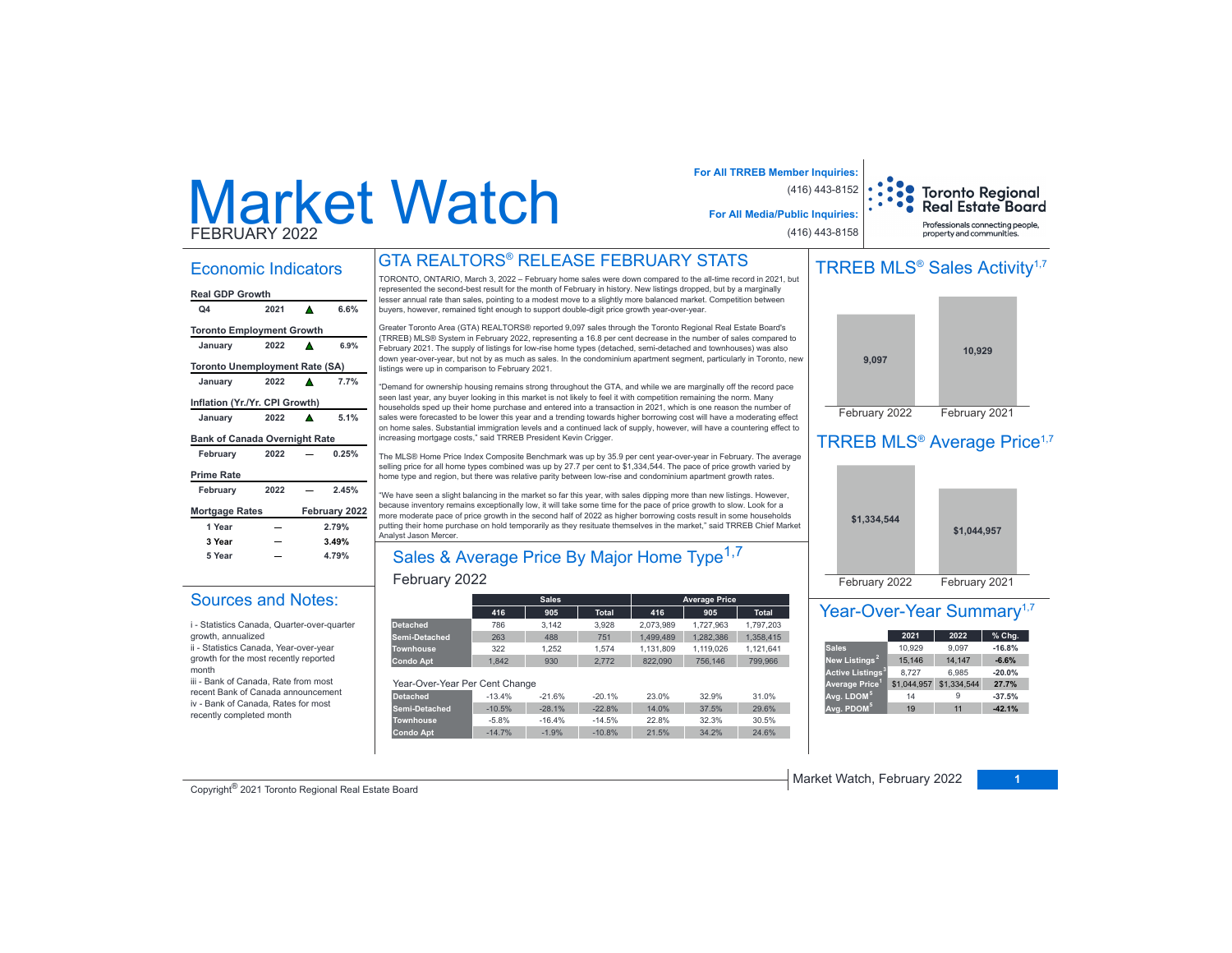|                                 | <b>Detached</b> | <b>Semi-Detached</b> | <b>Att/Row/Twnhouse</b> | <b>Condo Townhouse</b>   | <b>Condo Apt</b> | Link           | Co-Op Apt    | <b>Det Condo</b> | <b>Co-Ownership Apt</b> | <b>Total</b> |
|---------------------------------|-----------------|----------------------|-------------------------|--------------------------|------------------|----------------|--------------|------------------|-------------------------|--------------|
| \$0 to \$99,999                 | $\mathbf{0}$    | $\mathbf{0}$         | $\circ$                 | $\mathbf{0}$             |                  | $\mathbf{0}$   | $\circ$      | $\theta$         | $\mathbf{0}$            |              |
| \$100,000 to \$199,999          | $^{\circ}$      | $\Omega$             | $\Omega$                | $\Omega$                 | $\circ$          | $\circ$        | $\Omega$     | $\Omega$         | $\mathbf 0$             | $\circ$      |
| \$200,000 to \$299,999          |                 | $\mathbf{0}$         | $\mathbf{0}$            | $\Omega$                 | 5                | $\overline{0}$ | $\Omega$     | $\overline{0}$   | $\overline{0}$          | 6            |
| \$300,000 to \$399,999          | $\overline{2}$  | $\Omega$             | $\Omega$                | $\overline{\phantom{a}}$ | 9                | $\Omega$       |              | $\Omega$         | $\overline{2}$          | 16           |
| \$400,000 to \$499,999          | $\rightarrow$   | $\Omega$             | $\mathbf{0}$            |                          | 69               | $\overline{0}$ |              | $\Omega$         |                         | 82           |
| \$500,000 to \$599,999          | $\overline{2}$  | $\Omega$             |                         | 10                       | 251              | $\Omega$       |              |                  |                         | 268          |
| \$600,000 to \$699,999          | 12              |                      | $\mathbf{0}$            | 41                       | 679              |                |              | $\Omega$         | $\overline{a}$          | 740          |
| \$700,000 to \$799,999          | 43              | 5                    | $\overline{2}$          | 76                       | 784              | $\Omega$       | $\Omega$     |                  | 0                       | 910          |
| \$800,000 to \$899,999          | 53              | 19                   | 21                      | 139                      | 432              | $\overline{3}$ | $\Omega$     | $\theta$         | $\mathbf{0}$            | 667          |
| \$900,000 to \$999,999          | 130             | 40                   | 126                     | 219                      | 243              |                |              | 3                | $\Omega$                | 763          |
| \$1,000,000 to \$1,249,999      | 478             | 196                  | 300                     | 169                      | 171              | 9              | $\Omega$     | $\overline{4}$   | $\mathbf{0}$            | 1.327        |
| \$1,250,000 to \$1,499,999      | 837             | 332                  | 279                     | 42                       | 66               | 17             | $\Omega$     | 3                | 0                       | 1,576        |
| \$1,500,000 to \$1,749,999      | 846             | 101                  | 89                      | 13                       | 24               | 8              | $\Omega$     |                  |                         | 1.083        |
| \$1,750,000 to \$1,999,999      | 500             | 27                   | 23                      |                          | 11               |                | $\Omega$     | $\Omega$         | $\Omega$                | 566          |
| $$2,000,000+$                   | 1,017           | 30                   | 14                      | $\overline{3}$           | 27               | $\overline{0}$ | $\mathbf{0}$ | $\overline{0}$   | $\overline{0}$          | 1,091        |
| <b>Total Sales</b>              | 3,928           | 751                  | 855                     | 719                      | 2.772            | 40             | $\mathbf{8}$ | 11               | 13                      | 9.097        |
| <b>Share of Total Sales (%)</b> | 43.2%           | 8.3%                 | 9.4%                    | 7.9%                     | 30.5%            | 0.4%           | 0.1%         | 0.1%             | 0.1%                    | 100.0%       |
| Average Price (\$)              | \$1,797,203     | \$1,358,415          | \$1,254,460             | \$963,700                | \$799,966        | \$1,302,006    | \$612,863    | \$1,205,377      | \$580,713               | \$1,334,544  |

# SALES BY PRICE RANGE AND HOUSE TYPE <sup>1,7</sup> FEBRUARY 2022

# SALES BY PRICE RANGE AND HOUSE TYPE <sup>1,7</sup>

### YEAR-TO-DATE, 2022

|                                 | <b>Detached</b> | <b>Semi-Detached</b> | Att/Row/Twnhouse        | <b>Condo Townhouse</b>   | <b>Condo Apt</b> | Link         | Co-Op Apt      | <b>Det Condo</b> | <b>Co-Ownership Apt</b> | Total                    |
|---------------------------------|-----------------|----------------------|-------------------------|--------------------------|------------------|--------------|----------------|------------------|-------------------------|--------------------------|
| \$0 to \$99,999                 | $\mathbf{0}$    | $\Omega$             | $\mathbf{0}$            | $\mathbf{0}$             |                  | $\mathbf{0}$ | $\mathbf{0}$   | $\circ$          |                         |                          |
| \$100,000 to \$199,999          | $\mathbf 0$     |                      | $\mathbf 0$             |                          | $\overline{2}$   | $\Omega$     |                | $\mathbf 0$      |                         | $\overline{\phantom{a}}$ |
| \$200,000 to \$299,999          |                 |                      | $\Omega$                |                          | 10 <sup>10</sup> | $\mathbf{0}$ | $\Omega$       | $\mathbf{0}$     |                         | 12                       |
| \$300,000 to \$399,999          | 3               |                      | $\overline{\mathbf{c}}$ | $\overline{\phantom{a}}$ | 23               | $\Omega$     | $\mathfrak{p}$ | $\Omega$         |                         | 36                       |
| \$400,000 to \$499,999          | 12              | $\overline{0}$       | $\theta$                | $\overline{2}$           | 163              | $\mathbf{0}$ | 3              | $\mathbf{0}$     | 8                       | 188                      |
| \$500,000 to \$599,999          | 5               |                      |                         | 23                       | 583              | $\Omega$     | $\mathfrak{p}$ | 0                |                         | 618                      |
| \$600,000 to \$699,999          | 26              |                      |                         | 79                       | 1,253            |              |                | $\mathbf{0}$     |                         | 1,370                    |
| \$700,000 to \$799,999          | 71              |                      |                         | 146                      | 1,217            |              |                | $\Omega$         |                         | 1,450                    |
| \$800,000 to \$899,999          | 102             | 36                   | 37                      | 221                      | 688              | $\mathbf{3}$ | $\Omega$       |                  |                         | 1,089                    |
| \$900,000 to \$999,999          | 228             | 70                   | 207                     | 332                      | 367              | 3            |                | 5                |                         | 1,213                    |
| \$1,000,000 to \$1,249,999      | 757             | 334                  | 461                     | 245                      | 276              | 14           |                |                  |                         | 2,091                    |
| \$1,250,000 to \$1,499,999      | 1,316           | 514                  | 412                     | 68                       | 97               | 30           |                |                  |                         | 2,441                    |
| \$1,500,000 to \$1,749,999      | 1,305           | 146                  | 124                     | 18                       | 41               | 11           | $\Omega$       |                  |                         | 1,647                    |
| \$1,750,000 to \$1,999,999      | 768             | 40                   | 38                      | 8                        | 21               |              |                | $\Omega$         |                         | 879                      |
| $$2,000,000+$                   | 1,566           | 46                   | 20                      | 6                        | 42               | $\mathbf{0}$ | $\Omega$       | $\mathbf{0}$     |                         | 1,680                    |
|                                 |                 |                      |                         |                          |                  |              |                |                  |                         |                          |
| <b>Total Sales</b>              | 6,160           | 1,195                | 1.311                   | 1,151                    | 4,785            | 67           | 13             | 15               | 22                      | 14,719                   |
| <b>Share of Total Sales (%)</b> | 41.9%           | 8.1%                 | 8.9%                    | 7.8%                     | 32.5%            | 0.5%         | 0.1%           | 0.1%             | 0.1%                    | 100.0%                   |
| Average Price (\$)              | \$1,777,163     | \$1,341,441          | \$1,242,786             | \$953,694                | \$778,361        | \$1,319,899  | \$570,531      | \$1,152,477      | \$554,717               | \$1,299,487              |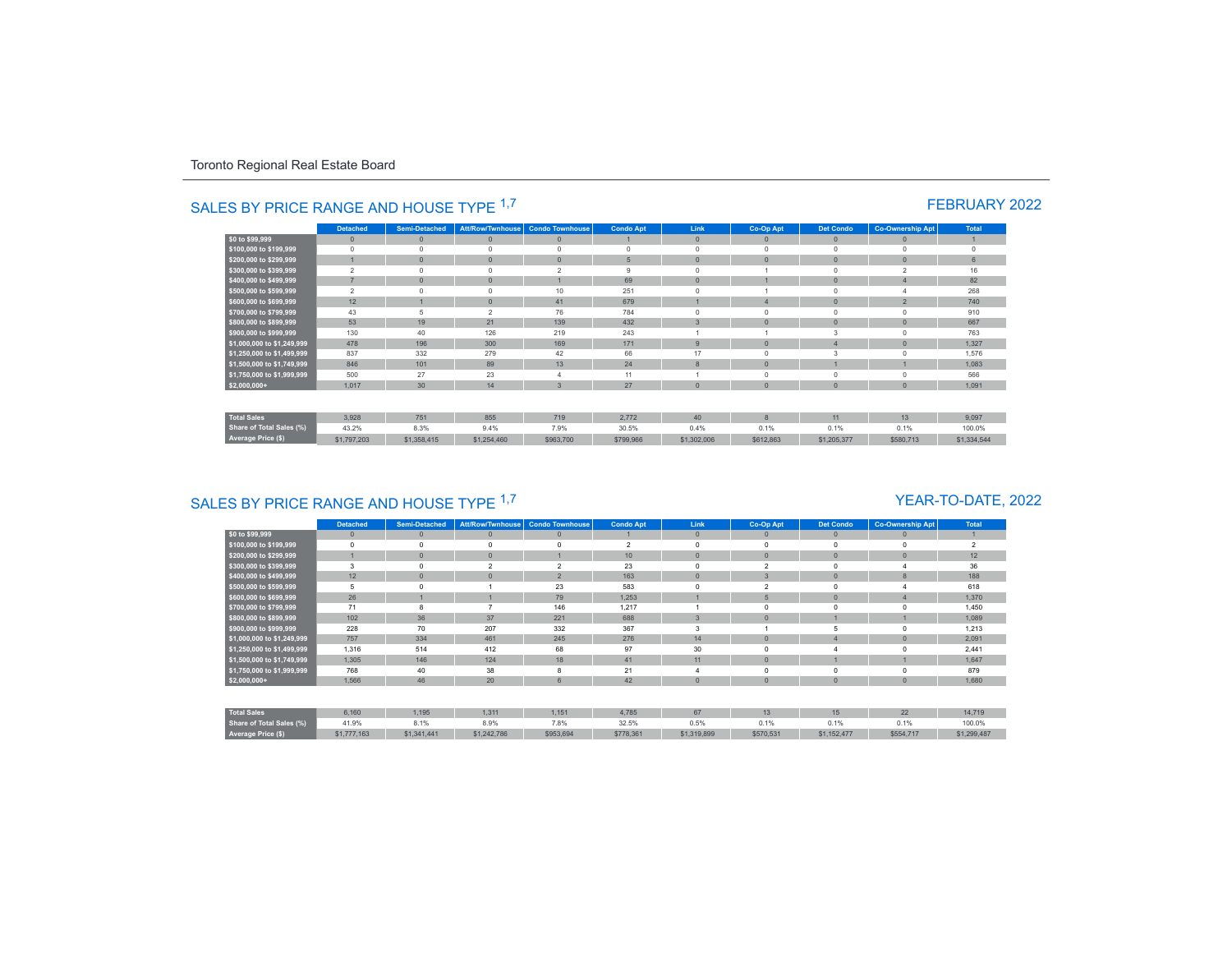### SUMMARY OF EXISTING HOME TRANSACTIONS

### ALL TRREB AREAS ALL HOME TYPES, FEBRUARY 2022

|                                  | # of Sales | Dollar Volume <sup>1</sup> | <b>Average Price</b> | <b>Median Price</b> <sup>1</sup> | New Listings <sup>2</sup> | SNLR (Trend) <sup>8</sup> | <b>Active Listings<sup>3</sup></b> | Mos Inv (Trend) | Avg. SP/LP <sup>4</sup> | Avg. LDOM <sup>5</sup> | Avg. PDOM <sup>5</sup> |
|----------------------------------|------------|----------------------------|----------------------|----------------------------------|---------------------------|---------------------------|------------------------------------|-----------------|-------------------------|------------------------|------------------------|
| <b>TRREB Total</b>               | 9,097      | \$12.140.344.085           | \$1,334,544          | \$1,205,000                      | 14,147                    | 72.2%                     | 6,985                              | 0.9             | 116%                    | $\overline{9}$         | 11                     |
| <b>Halton Region</b>             | 886        | \$1,355,778,664            | \$1,530,224          | \$1,400,000                      | 1,342                     | 78.6%                     | 578                                | 0.6             | 116%                    |                        | 8                      |
| Burlington                       | 247        | \$359,940,442              | \$1,457,249          | \$1,350,000                      | 371                       | 80.9%                     | 150                                | 0.6             | 117%                    | $\overline{7}$         | $9\,$                  |
| <b>Halton Hills</b>              | 92         | \$128,275,536              | \$1,394,299          | \$1,291,000                      | 115                       | 81.6%                     | 46                                 | 0.6             | 119%                    | $\mathbf{8}$           | 10                     |
| Milton                           | 240        | \$324,649,143              | \$1,352,705          | \$1,300,000                      | 353                       | 78.1%                     | 130                                | 0.5             | 119%                    | 6                      | $\overline{7}$         |
| Oakville                         | 307        | \$542,913,543              | \$1,768,448          | \$1,580,000                      | 503                       | 76.3%                     | 252                                | 0.7             | 113%                    | $\overline{7}$         | $\overline{8}$         |
| <b>Peel Region</b>               | 1,874      | \$2,468,418,230            | \$1,317,192          | \$1,260,000                      | 2,903                     | 74.5%                     | 1,180                              | 0.7             | 115%                    | 6 <sup>1</sup>         | 8                      |
| Brampton                         | 918        | \$1,235,880,113            | \$1,346,275          | \$1,315,000                      | 1,498                     | 74.4%                     | 565                                | 0.6             | 116%                    | 5                      | 6                      |
| Caledon                          | 102        | \$186,098,500              | \$1,824,495          | \$1,645,000                      | 182                       | 68.2%                     | 99                                 | 1.1             | 110%                    | 9                      | 11                     |
| Mississauga                      | 854        | \$1,046,439,617            | \$1,225,339          | \$1,049,500                      | 1,223                     | 75.4%                     | 516                                | 0.8             | 116%                    | $\overline{7}$         | 9                      |
| <b>City of Toronto</b>           | 3,240      | \$3,923,279,653            | \$1,210,889          | \$932,000                        | 4,889                     | 67.8%                     | 2,785                              | $1.1$           | 114%                    | 11                     | 13                     |
| <b>Toronto West</b>              | 769        | \$853,148,303              | \$1,109,426          | \$950,000                        | 1,118                     | 69.5%                     | 601                                | 1.0             | 115%                    | $\overline{9}$         | 11                     |
| <b>Toronto Central</b>           | 1,709      | \$2,138,562,292            | \$1,251,353          | \$856,000                        | 2,655                     | 64.7%                     | 1,701                              | 1.3             | 109%                    | 12                     | 17                     |
| <b>Toronto East</b>              | 762        | \$931,569,058              | \$1,222,532          | \$1,213,500                      | 1,116                     | 73.3%                     | 483                                | 0.7             | 123%                    | $\bf 8$                | 9                      |
| <b>York Region</b>               | 1,661      | \$2,637,007,761            | \$1,587,603          | \$1,465,000                      | 2,860                     | 70.0%                     | 1,586                              | 1.0             | 115%                    | 9                      | 12 <sub>2</sub>        |
| Aurora                           | 128        | \$209,057,171              | \$1,633,259          | \$1,500,000                      | 218                       | 72.2%                     | 108                                | 0.8             | 115%                    | 8                      | 10                     |
| East Gwillimbury                 | 67         | \$109,451,953              | \$1,633,611          | \$1,550,000                      | 121                       | 73.1%                     | 77                                 | 0.9             | 119%                    | 9                      | 12                     |
| Georgina                         | 109        | \$125,535,017              | \$1,151,697          | \$1,133,000                      | 161                       | 73.3%                     | 86                                 | 0.8             | 120%                    | 9                      | 11                     |
| King                             | 38         | \$122,300,423              | \$3,218,432          | \$2,770,000                      | 58                        | 64.1%                     | 58                                 | 2.0             | 98%                     | 20                     | 28                     |
| Markham                          | 356        | \$555,020,763              | \$1,559,047          | \$1,480,000                      | 694                       | 70.8%                     | 378                                | 0.9             | 118%                    | 9                      | 12                     |
| Newmarket                        | 150        | \$216,553,518              | \$1,443,690          | \$1,371,000                      | 232                       | 76.3%                     | 102                                | 0.6             | 118%                    | 6                      | $\overline{7}$         |
| <b>Richmond Hill</b>             | 287        | \$443,506,561              | \$1,545,319          | \$1,470,000                      | 552                       | 65.3%                     | 331                                | 1.2             | 116%                    | 9                      | 12                     |
| Vaughan                          | 446        | \$716,985,495              | \$1,607,591          | \$1,505,000                      | 692                       | 69.5%                     | 374                                | 1.0             | 112%                    | 11                     | 12                     |
| Whitchurch-Stouffville           | 80         | \$138,596,860              | \$1,732,461          | \$1,499,000                      | 132                       | 72.9%                     | 72                                 | 1.0             | 113%                    | 11                     | 12                     |
| <b>Durham Region</b>             | 1,125      | \$1,382,613,319            | \$1,228,990          | \$1,181,000                      | 1,613                     | 80.6%                     | 605                                | 0.5             | 129%                    | $\overline{7}$         | 8                      |
| Ajax                             | 162        | \$206,282,566              | \$1,273,349          | \$1,270,000                      | 252                       | 78.4%                     | 96                                 | 0.4             | 130%                    | 6                      | $\overline{7}$         |
| <b>Brock</b>                     | 22         | \$25,706,500               | \$1,168,477          | \$1,042,500                      | 34                        | 74.2%                     | 19                                 | 0.9             | 116%                    | $\overline{7}$         | 12                     |
| Clarington                       | 203        | \$234,755,413              | \$1,156,431          | \$1,105,000                      | 302                       | 83.4%                     | 114                                | 0.4             | 132%                    | $\overline{7}$         | $\overline{7}$         |
| Oshawa                           | 329        | \$361,813,934              | \$1,099,738          | \$1,050,000                      | 468                       | 81.3%                     | 177                                | 0.5             | 131%                    | 5                      | 6                      |
| Pickering                        | 152        | \$195.022.802              | \$1,283,045          | \$1,235,000                      | 200                       | 78.1%                     | 68                                 | 0.5             | 125%                    | 10                     | 10                     |
| Scugog                           | 17         | \$25,162,998               | \$1,480,176          | \$1,525,000                      | 24                        | 79.0%                     | 11                                 | 0.9             | 110%                    | 12                     | 12                     |
| Uxbridge                         | 26         | \$41,325,487               | \$1,589,442          | \$1,427,500                      | 35                        | 79.6%                     | 22                                 | 0.8             | 116%                    | 11                     | 11                     |
| Whitby                           | 214        | \$292,543,619              | \$1,367,026          | \$1,317,506                      | 298                       | 81.9%                     | 98                                 | 0.4             | 130%                    | 6                      | 8                      |
| <b>Dufferin County</b>           | 55         | \$57,731,825               | \$1,049,670          | \$1,092,000                      | 76                        | 85.6%                     | 24                                 | 0.4             | 121%                    | 5 <sup>1</sup>         | 6                      |
| Orangeville                      | 55         | \$57,731,825               | \$1,049,670          | \$1,092,000                      | 76                        | 85.6%                     | 24                                 | 0.4             | 121%                    | 5                      | 6                      |
| <b>Simcoe County</b>             | 256        | \$315,514,633              | \$1,232,479          | \$1,150,000                      | 464                       | 75.8%                     | 227                                | 0.8             | 112%                    | $\mathbf{a}$           | 10                     |
| Adjala-Tosorontio                | 12         | \$20,927,000               | \$1,743,917          | \$1,566,000                      | 16                        | 77.0%                     | 9                                  | 1.0             | 110%                    | 14                     | 14                     |
| <b>Bradford West Gwillimbury</b> | 57         | \$80,072,425               | \$1,404,779          | \$1,310,000                      | 116                       | 74.0%                     | 59                                 | 0.7             | 114%                    | 6                      | 13                     |
| Essa                             | 30         | \$30,821,100               | \$1,027,370          | \$940,500                        | 63                        | 80.2%                     | 33                                 | 0.6             | 111%                    | $\overline{7}$         | 8                      |
| Innisfil                         | 78         | \$86,795,958               | \$1,112,769          | \$1,107,500                      | 142                       | 72.1%                     | 72                                 | 1.0             | 112%                    | $\overline{z}$         | $\overline{8}$         |
| New Tecumseth                    | 79         | \$96,898,150               | \$1,226,559          | \$1,125,000                      | 127                       | 80.0%                     | 54                                 | 0.7             | 112%                    | g                      | 10                     |

Market Watch, February 2022 **<sup>3</sup>** Copyright® 2021 Toronto Regional Real Estate Board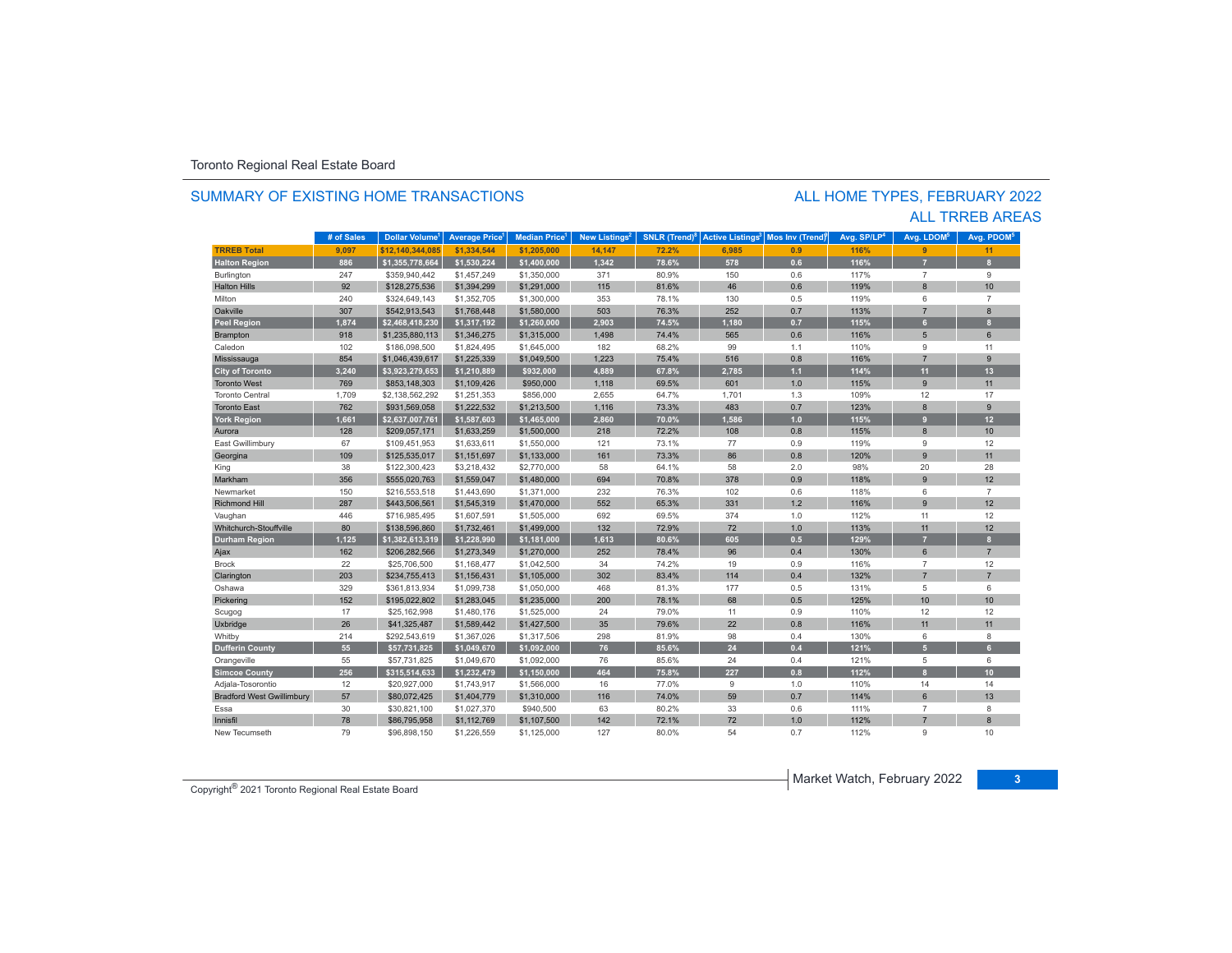### SUMMARY OF EXISTING HOME TRANSACTIONS

### ALL HOME TYPES, FEBRUARY 2022 CITY OF TORONTO MUNICIPAL BREAKDOWN

|                              | # of Sales | <b>Dollar Volume<sup>1</sup></b> | <b>Average Price</b> | <b>Median Price</b> | New Listings <sup>2</sup> | SNLR (Trend) <sup>8</sup> | <b>Active Listings<sup>3</sup></b> | Mos Inv (Trend) | Avg. SP/LP <sup>4</sup> | Avg. LDOM <sup>5</sup> | Avg. PDOM <sup>5</sup> |
|------------------------------|------------|----------------------------------|----------------------|---------------------|---------------------------|---------------------------|------------------------------------|-----------------|-------------------------|------------------------|------------------------|
| <b>TRREB Total</b>           | 9,097      | \$12,140,344,085                 | \$1,334,544          | \$1,205,000         | 14,147                    | 72.2%                     | 6.985                              | 0.9             | 116%                    | 9 <sup>°</sup>         | 11                     |
| <b>City of Toronto Total</b> | 3,240      | \$3,923,279,653                  | \$1,210,889          | \$932,000           | 4,889                     | 67.8%                     | 2,785                              | $1.1$           | 114%                    | 11                     | 13                     |
| <b>Toronto West</b>          | 769        | \$853,148,303                    | \$1,109,426          | \$950,000           | 1,118                     | 69.5%                     | 601                                | 1.0             | 115%                    | 9                      | 11                     |
| Toronto W01                  | 54         | \$78,403,358                     | \$1,451,914          | \$1,000,000         | 76                        | 67.9%                     | 48                                 | 0.9             | 113%                    | 12                     | 13                     |
| Toronto W02                  | 70         | \$93,578,977                     | \$1,336,843          | \$1,252,300         | 112                       | 69.3%                     | 57                                 | 0.7             | 121%                    | $\overline{9}$         | 12                     |
| Toronto W03                  | 60         | \$72,148,788                     | \$1,202,480          | \$1,219,000         | 82                        | 66.8%                     | 39                                 | 0.9             | 122%                    | 8                      | 11                     |
| Toronto W04                  | 66         | \$67,459,900                     | \$1,022,120          | \$857,500           | 114                       | 65.6%                     | 63                                 | 1.2             | 116%                    | $\overline{9}$         | 11                     |
| Toronto W05                  | 110        | \$104,212,513                    | \$947,386            | \$989,944           | 162                       | 70.5%                     | 92                                 | 1.1             | 115%                    | 8                      | 9                      |
| Toronto W06                  | 128        | \$131,388,173                    | \$1,026,470          | \$865,000           | 198                       | 64.9%                     | 140                                | 1.3             | 110%                    | 13                     | 17                     |
| Toronto W07                  | 26         | \$40,665,000                     | \$1,564,038          | \$1,520,000         | 29                        | 71.6%                     | 10                                 | 0.9             | 115%                    | 10                     | 11                     |
| Toronto W08                  | 148        | \$163,627,906                    | \$1,105,594          | \$772,500           | 188                       | 75.3%                     | 83                                 | 0.9             | 114%                    | 9                      | $\overline{9}$         |
| Toronto W09                  | 33         | \$31,353,575                     | \$950,108            | \$701,000           | 53                        | 70.7%                     | 27                                 | 1.0             | 117%                    | 9                      | 10                     |
| Toronto W10                  | 74         | \$70,310,113                     | \$950,137            | \$793,000           | 104                       | 73.0%                     | 42                                 | 0.8             | 117%                    | 6                      | $\overline{7}$         |
| <b>Toronto Central</b>       | 1,709      | \$2,138,562,292                  | \$1,251,353          | \$856,000           | 2,655                     | 64.7%                     | 1,701                              | $1.3$           | 109%                    | 12                     | 17                     |
| Toronto C01                  | 527        | \$487,211,523                    | \$924,500            | \$799,999           | 786                       | 66.6%                     | 472                                | 1.2             | 111%                    | 12                     | 16                     |
| Toronto C02                  | 102        | \$204,993,737                    | \$2,009,743          | \$1,557,500         | 152                       | 56.6%                     | 117                                | 2.1             | 104%                    | 16                     | 24                     |
| Toronto C03                  | 57         | \$132,902,818                    | \$2,331,628          | \$1,695,000         | 104                       | 57.9%                     | 72                                 | 1.4             | 107%                    | 12                     | 16                     |
| Toronto C04                  | 59         | \$138,331,474                    | \$2,344,601          | \$2,480,000         | 94                        | 66.7%                     | 71                                 | 1.1             | 109%                    | 11                     | 15                     |
| Toronto C06                  | 49         | \$60,589,900                     | \$1,236,529          | \$940,000           | 59                        | 66.3%                     | 25                                 | 1.1             | 117%                    | $\overline{7}$         | 8                      |
| Toronto C07                  | 105        | \$140,672,765                    | \$1,339,741          | \$985,000           | 186                       | 64.4%                     | 101                                | 1.3             | 111%                    | 10                     | 12                     |
| Toronto C08                  | 282        | \$237,567,516                    | \$842,438            | \$760,000           | 419                       | 61.9%                     | 257                                | 1.4             | 108%                    | 15                     | 20                     |
| Toronto C09                  | 27         | \$43,945,777                     | \$1,627,621          | \$1,225,000         | 39                        | 65.3%                     | 41                                 | 1.7             | 100%                    | 22                     | 27                     |
| Toronto C10                  | 72         | \$74,427,558                     | \$1,033,716          | \$812,500           | 122                       | 66.8%                     | 72                                 | $1.2$           | 113%                    | $\overline{9}$         | 14                     |
| Toronto C11                  | 43         | \$46,762,572                     | \$1,087,502          | \$752,000           | 61                        | 67.6%                     | 29                                 | 1.0             | 114%                    | 10                     | 10                     |
| Toronto C12                  | 32         | \$139,515,664                    | \$4,359,865          | \$3,854,000         | 62                        | 52.6%                     | 85                                 | 3.1             | 100%                    | 17                     | 27                     |
| Toronto C13                  | 72         | \$105,790,587                    | \$1,469,314          | \$1,144,500         | 98                        | 67.3%                     | 64                                 | 1.2             | 111%                    | 10                     | 11                     |
| Toronto C14                  | 110        | \$145,091,177                    | \$1,319,011          | \$900,000           | 227                       | 65.6%                     | 153                                | 1.3             | 112%                    | 12                     | 16                     |
| Toronto C15                  | 172        | \$180,759,224                    | \$1,050,926          | \$813,900           | 246                       | 68.6%                     | 142                                | 1.1             | 114%                    | 12                     | 14                     |
| Toronto East                 | 762        | \$931,569,058                    | \$1,222,532          | \$1,213,500         | 1,116                     | 73.3%                     | 483                                | 0.7             | 123%                    | $\mathbf{8}$           | 9                      |
| Toronto E01                  | 62         | \$81,748,002                     | \$1,318,516          | \$1,368,000         | 90                        | 70.9%                     | 39                                 | 0.7             | 126%                    | 8                      | 8                      |
| Toronto E02                  | 67         | \$108,252,659                    | \$1,615,711          | \$1,515,000         | 73                        | 72.2%                     | 23                                 | 0.7             | 118%                    | $\overline{7}$         | 10                     |
| Toronto E03                  | 72         | \$104,174,169                    | \$1,446,863          | \$1,410,500         | 117                       | 66.2%                     | 62                                 | 0.9             | 123%                    | 10                     | 11                     |
| Toronto E04                  | 90         | \$99,864,400                     | \$1,109,604          | \$1,240,500         | 130                       | 73.4%                     | 48                                 | 0.6             | 126%                    | 6                      | $6\overline{6}$        |
| Toronto E05                  | 94         | \$105,399,862                    | \$1,121,275          | \$966,500           | 131                       | 76.0%                     | 60                                 | 0.8             | 124%                    | 8                      | 8                      |
| Toronto E06                  | 37         | \$44,880,486                     | \$1,212,986          | \$1,200,000         | 70                        | 64.2%                     | 34                                 | 1.0             | 118%                    | 10                     | 10                     |
| Toronto E07                  | 68         | \$72,434,174                     | \$1,065,208          | \$1,158,400         | 100                       | 76.2%                     | 40                                 | 0.7             | 125%                    | $\overline{7}$         | 9                      |
| Toronto E08                  | 61         | \$74,444,070                     | \$1,220,395          | \$1,230,000         | 90                        | 72.5%                     | 53                                 | 0.8             | 116%                    | 15                     | 16                     |
| Toronto E09                  | 81         | \$85,297,390                     | \$1,053,054          | \$1,110,000         | 130                       | 80.2%                     | 52                                 | 0.6             | 126%                    | 6                      | $\overline{7}$         |
| Toronto E10                  | 56         | \$75,199,837                     | \$1,342,854          | \$1,379,000         | 74                        | 74.1%                     | 31                                 | 0.7             | 125%                    | 6                      | $6\overline{6}$        |
| Toronto E11                  | 74         | \$79,874,009                     | \$1,079,379          | \$1,030,000         | 111                       | 77.0%                     | 41                                 | 0.6             | 125%                    | $\overline{7}$         | $\overline{7}$         |

Market Watch, February 2022 **<sup>4</sup>** Copyright® 2021 Toronto Regional Real Estate Board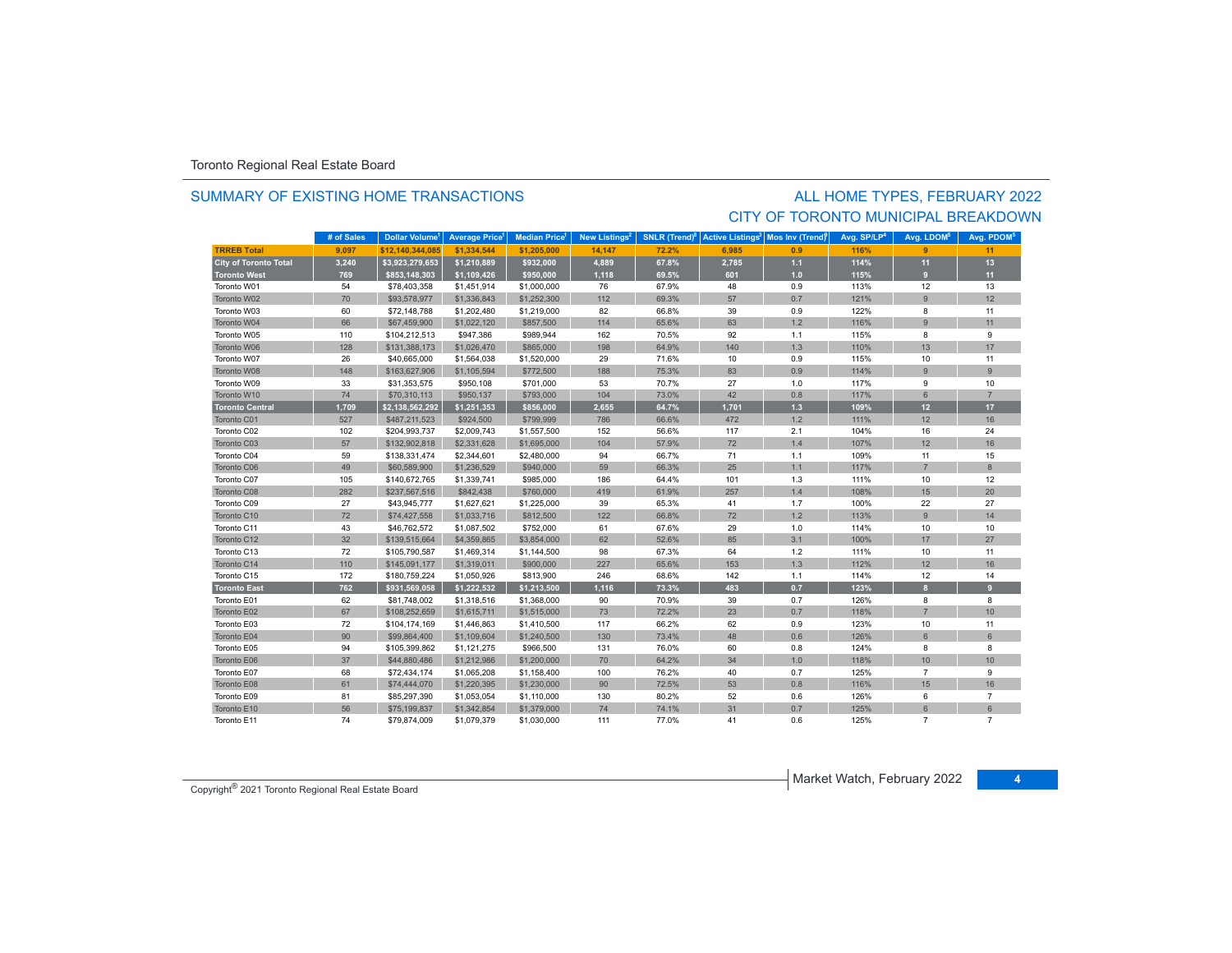### SUMMARY OF EXISTING HOME TRANSACTIONS

### ALL TRREB AREAS ALL HOME TYPES, YEAR-TO-DATE 2022

|                                  | <b>Number of Sales</b> | Dollar Volume <sup>1</sup> | <b>Average Price</b> | <b>Median Price</b> | New Listings <sup>2</sup> | Avg. SP/LP <sup>4</sup> | Avg. LDOM <sup>5</sup> | Avg. PDOM <sup>6</sup> |
|----------------------------------|------------------------|----------------------------|----------------------|---------------------|---------------------------|-------------------------|------------------------|------------------------|
| <b>TRREB Total</b>               | 14,719                 | \$19,127,141,698           | \$1,299,486          | \$1,171,000         | 22,128                    | 115%                    | 10                     | 13                     |
| <b>Halton Region</b>             | 1,383                  | \$2,093,458,476            | \$1,513,708          | \$1,375,000         | 2,027                     | 115%                    | 8                      | 10                     |
| <b>Burlington</b>                | 400                    | \$567,538,965              | \$1,418,847          | \$1,310,000         | 562                       | 116%                    | 9                      | 10                     |
| <b>Halton Hills</b>              | 142                    | \$198,261,637              | \$1,396,209          | \$1,282,250         | 183                       | 116%                    | 9                      | 12                     |
| Milton                           | 371                    | \$489,356,634              | \$1,319,021          | \$1,290,000         | 539                       | 118%                    | 6                      | $\overline{z}$         |
| Oakville                         | 470                    | \$838,301,240              | \$1,783,620          | \$1,600,500         | 743                       | 112%                    | 9                      | 10                     |
| <b>Peel Region</b>               | 3,036                  | \$3,970,635,938            | \$1,307,851          | \$1,244,800         | 4,487                     | 115%                    | 7                      | $\mathbf{q}$           |
| Brampton                         | 1,519                  | \$2,057,474,339            | \$1,354,493          | \$1,310,000         | 2,331                     | 116%                    | 6                      | $\overline{7}$         |
| Caledon                          | 149                    | \$272,673,300              | \$1,830,022          | \$1,650,000         | 257                       | 109%                    | 12                     | 15                     |
| Mississauga                      | 1,368                  | \$1,640,488,299            | \$1,199,187          | \$1,000,000         | 1,899                     | 114%                    | 9                      | 11                     |
| <b>City of Toronto</b>           | 5,482                  | \$6,328,078,141            | \$1,154,337          | \$888,000           | 7,999                     | 112%                    | 14                     | 18                     |
| <b>Toronto West</b>              | 1,284                  | \$1,380,991,830            | \$1,075,539          | \$921,000           | 1,847                     | 113%                    | 13                     | 16                     |
| <b>Toronto Central</b>           | 2,924                  | \$3,436,771,634            | \$1,175,366          | \$825,000           | 4,355                     | 108%                    | 16                     | 22                     |
| <b>Toronto East</b>              | 1,274                  | \$1,510,314,677            | \$1,185,490          | \$1,199,450         | 1,797                     | 121%                    | 9                      | 11                     |
| <b>York Region</b>               | 2,580                  | \$4,033,729,047            | \$1,563,461          | \$1,455,000         | 4,324                     | 114%                    | 11                     | 14                     |
| Aurora                           | 184                    | \$293,766,212              | \$1,596,556          | \$1,500,000         | 316                       | 115%                    | 8                      | 11                     |
| <b>East Gwillimbury</b>          | 107                    | \$175,939,674              | \$1,644,296          | \$1,568,000         | 190                       | 117%                    | 9                      | 11                     |
| Georgina                         | 159                    | \$176,311,394              | \$1,108,877          | \$1,065,000         | 249                       | 119%                    | 10                     | 13                     |
| King                             | 56                     | \$157,627,323              | \$2,814,774          | \$2,625,000         | 99                        | 99%                     | 21                     | 33                     |
| Markham                          | 575                    | \$885,838,878              | \$1,540,589          | \$1,475,000         | 1,014                     | 117%                    | 10                     | 13                     |
| Newmarket                        | 214                    | \$300,236,778              | \$1,402,976          | \$1,350,000         | 346                       | 118%                    | $6\phantom{1}$         | 8                      |
| <b>Richmond Hill</b>             | 494                    | \$778,263,344              | \$1,575,432          | \$1,509,000         | 858                       | 114%                    | 10                     | 14                     |
| Vaughan                          | 678                    | \$1,066,290,408            | \$1,572,700          | \$1,500,000         | 1,062                     | 111%                    | 13                     | 15                     |
| Whitchurch-Stouffville           | 113                    | \$199,455,036              | \$1,765,089          | \$1,520,000         | 190                       | 111%                    | 14                     | 15                     |
| <b>Durham Region</b>             | 1,731                  | \$2,093,426,241            | \$1,209,374          | \$1,155,000         | 2,488                     | 128%                    |                        | $\mathbf{a}$           |
| Ajax                             | 246                    | \$310,404,304              | \$1,261,806          | \$1,235,000         | 373                       | 131%                    | 6                      | $\overline{7}$         |
| <b>Brock</b>                     | 36                     | \$41,015,100               | \$1,139,308          | \$975,000           | 52                        | 112%                    | $\overline{8}$         | 14                     |
| Clarington                       | 298                    | \$343,746,959              | \$1,153,513          | \$1,100,000         | 446                       | 131%                    | $\overline{7}$         | 8                      |
| Oshawa                           | 513                    | \$549,656,574              | \$1,071,455          | \$1,001,000         | 731                       | 130%                    | 6                      |                        |
| Pickering                        | 234                    | \$299,037,177              | \$1,277,937          | \$1,222,750         | 316                       | 125%                    | 8                      | 9                      |
| Scugog                           | 31                     | \$42,734,600               | \$1,378,535          | \$1,222,222         | 40                        | 108%                    | 18                     | 32                     |
| Uxbridge                         | 42                     | \$64,706,487               | \$1,540,631          | \$1,365,000         | 61                        | 115%                    | 13                     | 13                     |
| Whitby                           | 331                    | \$442,125,040              | \$1,335,725          | \$1,290,000         | 469                       | 131%                    | $6\phantom{1}$         |                        |
| <b>Dufferin County</b>           | 94                     | \$97,637,367               | \$1,038,695          | \$1,002,500         | 121                       | 118%                    | 6 <sup>1</sup>         | $\overline{7}$         |
| Orangeville                      | 94                     | \$97,637,367               | \$1,038,695          | \$1,002,500         | 121                       | 118%                    | $6\phantom{1}$         | $\overline{7}$         |
| <b>Simcoe County</b>             | 413                    | \$510,176,488              | \$1,235,294          | \$1,150,000         | 682                       | 111%                    | 10                     | 12                     |
| Adjala-Tosorontio                | 24                     | \$41,925,800               | \$1,746,908          | \$1,382,500         | 27                        | 107%                    | 18                     | 21                     |
| <b>Bradford West Gwillimbury</b> | 83                     | \$120,539,948              | \$1,452,289          | \$1,335,000         | 160                       | 114%                    | $\overline{7}$         | 13                     |
| Essa                             | 55                     | \$55,119,550               | \$1,002.174          | \$930,000           | 101                       | 113%                    | $\overline{7}$         | 8                      |
| Innisfil                         | 131                    | \$148,807,559              | \$1,135,936          | \$1,115,000         | 211                       | 110%                    | 10                     | 12                     |
| New Tecumseth                    | 120                    | \$143,783,631              | \$1,198,197          | \$1,117,500         | 183                       | 111%                    | 11                     | 12                     |

Market Watch, February 2022 **<sup>5</sup>** Copyright® 2021 Toronto Regional Real Estate Board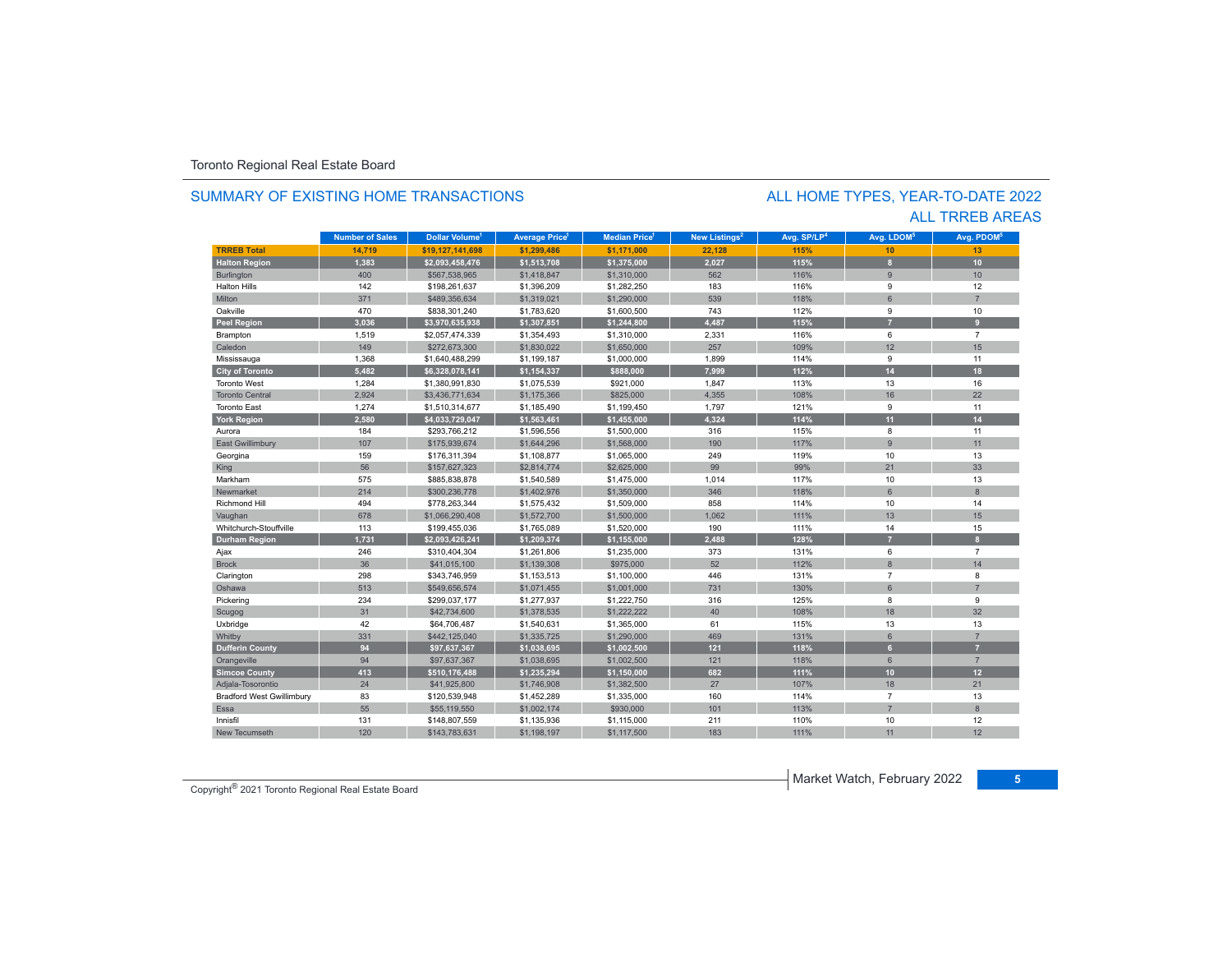### SUMMARY OF EXISTING HOME TRANSACTIONS

## CITY OF TORONTO MUNICIPAL BREAKDOWNALL HOME TYPES, YEAR-TO-DATE 2022

|                        | <b>Number of Sales</b> | Dollar Volume <sup>1</sup> | <b>Average Price<sup>1</sup></b> | Median Price <sup>1</sup> | New Listings <sup>2</sup> | Avg. SP/LP <sup>4</sup> | Avg. LDOM <sup>5</sup> | Avg. PDOM <sup>5</sup> |
|------------------------|------------------------|----------------------------|----------------------------------|---------------------------|---------------------------|-------------------------|------------------------|------------------------|
| <b>TRREB Total</b>     | 14.719                 | \$19,127,141,698           | \$1,299,486                      | \$1,171,000               | 22,128                    | 115%                    | 10                     | 13                     |
| City of Toronto Total  | 5,482                  | \$6,328,078,141            | \$1,154,337                      | \$888,000                 | 7,999                     | 112%                    | 14                     | 18                     |
| <b>Toronto West</b>    | 1,284                  | \$1,380,991,830            | \$1,075,539                      | \$921,000                 | 1,847                     | 113%                    | 13                     | 16                     |
| Toronto W01            | 82                     | \$113,226,813              | \$1,380,815                      | \$990,000                 | 129                       | 112%                    | 13                     | 16                     |
| Toronto W02            | 119                    | \$154,415,264              | \$1,297,607                      | \$1,215,000               | 182                       | 117%                    | 10                     | 15                     |
| Toronto W03            | 89                     | \$103,538,588              | \$1,163,355                      | \$1,200,000               | 137                       | 118%                    | 10                     | 15                     |
| Toronto W04            | 124                    | \$118,334,697              | \$954,312                        | \$820,000                 | 175                       | 112%                    | 17                     | 20                     |
| Toronto W05            | 180                    | \$166,979,553              | \$927,664                        | \$870,500                 | 269                       | 113%                    | 12                     | 14                     |
| Toronto W06            | 218                    | \$224,175,553              | \$1,028,328                      | \$890,004                 | 338                       | 108%                    | 16                     | 21                     |
| Toronto W07            | 34                     | \$54,783,938               | \$1,611,292                      | \$1,544,000               | 47                        | 111%                    | 14                     | 15                     |
| Toronto W08            | 245                    | \$262,222,362              | \$1,070,295                      | \$770,000                 | 317                       | 112%                    | 11                     | 12                     |
| Toronto W09            | 74                     | \$69,180,074               | \$934,866                        | \$690,500                 | 86                        | 114%                    | 16                     | 20                     |
| Toronto W10            | 119                    | \$114,134,988              | \$959,118                        | \$811,000                 | 167                       | 115%                    | 8                      | 11                     |
| <b>Toronto Central</b> | 2,924                  | \$3,436,771,634            | \$1,175,366                      | \$825,000                 | 4,355                     | 108%                    | 16                     | 22                     |
| Toronto C01            | 957                    | \$868,133,539              | \$907,141                        | \$780,000                 | 1.329                     | 108%                    | 16                     | 23                     |
| Toronto C02            | 147                    | \$276,510,636              | \$1,881,025                      | \$1,518,000               | 250                       | 104%                    | 18                     | 26                     |
| Toronto C03            | 81                     | \$167,561,341              | \$2,068,659                      | \$1,500,000               | 157                       | 108%                    | 14                     | 20                     |
| Toronto C04            | 94                     | \$216,921,974              | \$2,307,681                      | \$2,370,000               | 163                       | 107%                    | 15                     | 20                     |
| Toronto C06            | 81                     | \$90,376,888               | \$1,115,764                      | \$808,000                 | 98                        | 111%                    | 16                     | 18                     |
| Toronto C07            | 174                    | \$219,264,124              | \$1,260,139                      | \$920,778                 | 270                       | 109%                    | 13                     | 17                     |
| Toronto C08            | 490                    | \$399,338,882              | \$814,977                        | \$740,000                 | 687                       | 107%                    | 18                     | 26                     |
| Toronto C09            | 46                     | \$73,762,857               | \$1,603,540                      | \$1,227,500               | 77                        | 101%                    | 25                     | 32                     |
| Toronto C10            | 116                    | \$118,812,611              | \$1,024,247                      | \$810,000                 | 192                       | 111%                    | 10                     | 16                     |
| Toronto C11            | 64                     | \$64,169,172               | \$1,002,643                      | \$725,250                 | 93                        | 112%                    | 13                     | 13                     |
| Toronto C12            | 54                     | \$215,440,664              | \$3,989,642                      | \$3,475,000               | 112                       | 99%                     | 22                     | 34                     |
| Toronto C13            | 118                    | \$163,085,087              | \$1,382,077                      | \$995,500                 | 168                       | 109%                    | 15                     | 23                     |
| Toronto C14            | 218                    | \$270,995,195              | \$1,243,097                      | \$851,500                 | 365                       | 110%                    | 14                     | 19                     |
| Toronto C15            | 284                    | \$292.398.664              | \$1,029,573                      | \$806,500                 | 394                       | 114%                    | 15                     | 19                     |
| <b>Toronto East</b>    | 1,274                  | \$1,510,314,677            | \$1,185,490                      | \$1,199,450               | 1,797                     | 121%                    | 9                      | 11                     |
| Toronto E01            | 109                    | \$140,118,975              | \$1,285,495                      | \$1,285,500               | 154                       | 125%                    | 8                      | 9                      |
| Toronto E02            | 109                    | \$174,448,949              | \$1,600,449                      | \$1,527,000               | 130                       | 116%                    | 8                      | 13                     |
| Toronto E03            | 136                    | \$182,973,357              | \$1,345,392                      | \$1,355,000               | 193                       | 120%                    | 15                     | 19                     |
| Toronto E04            | 141                    | \$148,788,315              | \$1,055,236                      | \$1,165,000               | 195                       | 122%                    | $\overline{7}$         | 9                      |
| Toronto E05            | 150                    | \$167,136,850              | \$1,114,246                      | \$975,000                 | 212                       | 123%                    | 9                      | 10                     |
| Toronto E06            | 57                     | \$71,525,656               | \$1,254,836                      | \$1,175,000               | 99                        | 118%                    | 10                     | 13                     |
| Toronto E07            | 101                    | \$108,217,762              | \$1,071,463                      | \$1,178,800               | 158                       | 124%                    | $\overline{7}$         | 8                      |
| Toronto E08            | 101                    | \$117,808,510              | \$1,166,421                      | \$1,200,000               | 150                       | 115%                    | 14                     | 15                     |
| Toronto E09            | 147                    | \$146,053,369              | \$993,560                        | \$843,000                 | 215                       | 124%                    | 6                      | 8                      |
| Toronto E10            | 96                     | \$119,812,937              | \$1,248,051                      | \$1,347,532               | 129                       | 125%                    | $\mathbf{8}$           | 9                      |
| Toronto E11            | 127                    | \$133,429,997              | \$1,050,630                      | \$995,000                 | 162                       | 121%                    | 10                     | 10                     |

Market Watch, February 2022 **<sup>6</sup>** Copyright® 2021 Toronto Regional Real Estate Board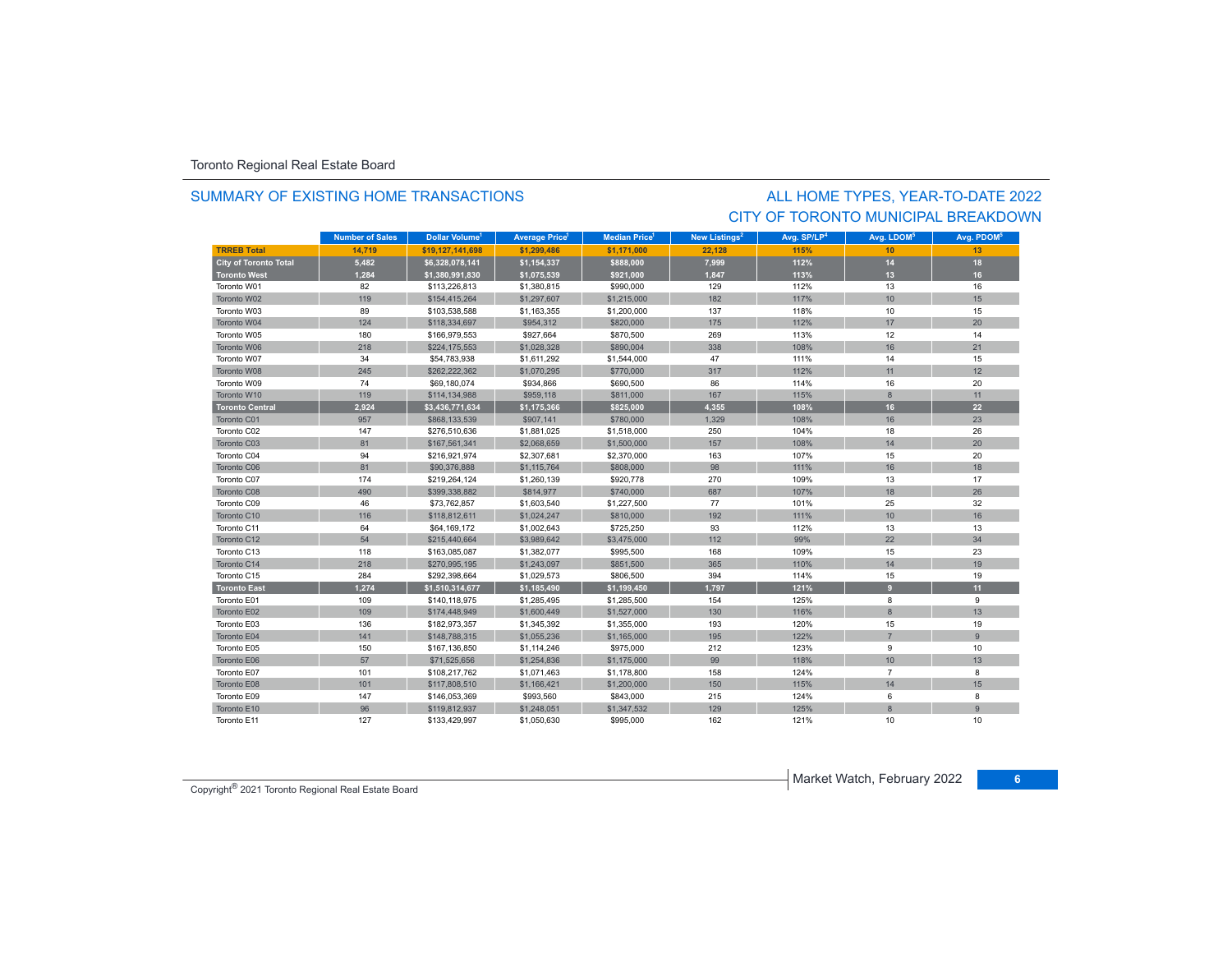#### **TR5EB Total 3,928 \$7,059,413,863 \$1,797,203 \$1,605,000 6,641 3,460 115% 8 Halton Region 460 \$891,484,990 \$1,938,011 \$1,720,000 713 329 114% 7** Burlington 142 142 \$257,386,511 \$1,812,581 \$1,622,500 211 83 1583 115% 115% 7 Halton Hillss 67 \$102,645,885 \$1,532,028 \$1,480,000 86 37 117% 8 Miltonn 97 \$166,048,467 \$1,711,840 \$1,650,000 138 61 115% 115% 7 Oakvillee 154 \$365,404,127 \$2,372,754 \$2,200,000 278 148 112% 7 **Peel Region 791 \$1,386,071,628 \$1,752,303 \$1,650,000 1,326 589 114% 7** Brampton 460 \$740,091,207 \$1,608,894 \$1,575,000 762 292 115% 6 Caledonn 75 \$154,132,000 \$2,055,093 \$1,917,000 139 84 108% 108% 10 Mississauga 256 \$491,848,421 \$1,921,283 \$1,720,000 425 213 113% 9 **City of Toronto 786 \$1,630,155,549 \$2,073,989 \$1,675,000 1,369 856 114% 9** Toronto West 206 \$350,013,627 \$1,699,095 \$1,508,000 372 204 117% 8 Toronto Central 263**\$776,438,106 \$2,952,236 \$2,518,000 502 421 421** 107% 13 Toronto East 317 \$503,703,816 \$1,588,971 \$1,461,000 495 231 123% 7 **York Region 915 \$1,823,357,638 \$1,992,741 \$1,820,888 1,689 1,015 113% 10** Auroraa 77 \$151,263,374 \$1,964,459 \$1,901,388 143 78 114% 114% 10 East Gwillimbury 57 \$97,456,953 \$1,709,771 \$1,660,000 104 68 119% 9 Georgina 99 \$115,818,795 \$1,169,887 \$1,158,000 145 73 120% 9 King 36 36 36 320,930,423 \$3,359,178 \$2,787,500 \$3 53 55 98% 21 53 55 98% 21 Markhamm 156 \$331,741,431 \$2,126,548 \$1,994,500 327 197 116% 116% 12 Newmarket 99\$159,179,129 \$1,607,870 \$1,550,000 159 159 74 6 Richmond Hill 127 \$273,767,834 \$2,155,652 \$1,999,000 313 228 114% 9 Vaughan 2001 - 207 | \$460,823,319 | \$2,226,200 | \$2,090,000 | 352 | 189 | 111% | 9 Whitchurch-Stouffvillee 57 \$112,376,380 \$1,971,515 \$1,770,000 93 53 111% % 13 **Durham Region 745 \$1,027,568,837 \$1,379,287 \$1,332,000 1,127 467 128% 7** Ajax 95 \$138,064,276 \$1,453,308 \$1,420,000 151 64 130% 7 Brockk 21 1 \$24,781,500 \$1,180,071 \$1,045,000 33 19 116% 7 Clarington 147 \$184,816,403 \$1,257,254 \$1,220,000 223 91 132% 132% 7 Oshawa 231 \$281,431,243 \$1,218,317 \$1,200,000 351 143 130% 5 Pickering 74 \$122,158,577 \$1,650,792 \$1,537,500 106 42 123% 11 Scugog 17 17 | \$25,162,998 | \$1,480,176 | \$1,525,000 | 24 | 11 | 110% | 12 Uxbridge 22 \$37,585,987 \$1,708,454 \$1,475,000 30 21 117% 12 Whitby 138 \$213,567,853 \$1,547,593 \$1,500,000 209 76 130% 6 **Dufferin County 34 \$39,563,726 \$1,163,639 \$1,160,500 44 12 121% 5** Orangeville 3 | 34 | \$39,563,726 \$1,163,639 \$1,160,500 | 44 | 12 | 121% | 5 **Simcoe County 197 \$261,211,495 \$1,325,947 \$1,220,000 373 192 111% 8** Adjala-Tosorontio 12 \$20,927,000 \$1,743,917 \$1,566,000 16 9 110% 14 Bradford West Gwillimbury 41 \$62,923,425 \$1,534,718 \$1,450,000 57 53 112% 6 Essa23,806,212 \$1,082,101 \$1,000,500 49 28 28 108% and 28 28 8 Innisfil 65 \$75,274,958 \$1,158,076 \$1,160,000 119 61 112% 8 New Tecumsethh 57 \$78,279,900 \$1,373,332 \$1,210,000 92 41 111% 111% 10 **Municipality Number of Sales Dollar Volume Average Price Median Price New Listings Active Listings Avg. SP/LP Avg. LDOM Number of Sales<sup>1</sup>** 1 **Dollar Volume<sup>1</sup> Aversen Price<sup>1</sup> Median Price<sup>1</sup> Maw Listings<sup>2</sup> Active Listings<sup>3</sup> Ave SD/LD<sup>4</sup> Ave LDOM<sup>5</sup>**

### SUMMARY OF EXISTING HOME TRANSACTIONS

### DETACHED, FEBRUARY 2022 ALL TRREB AREAS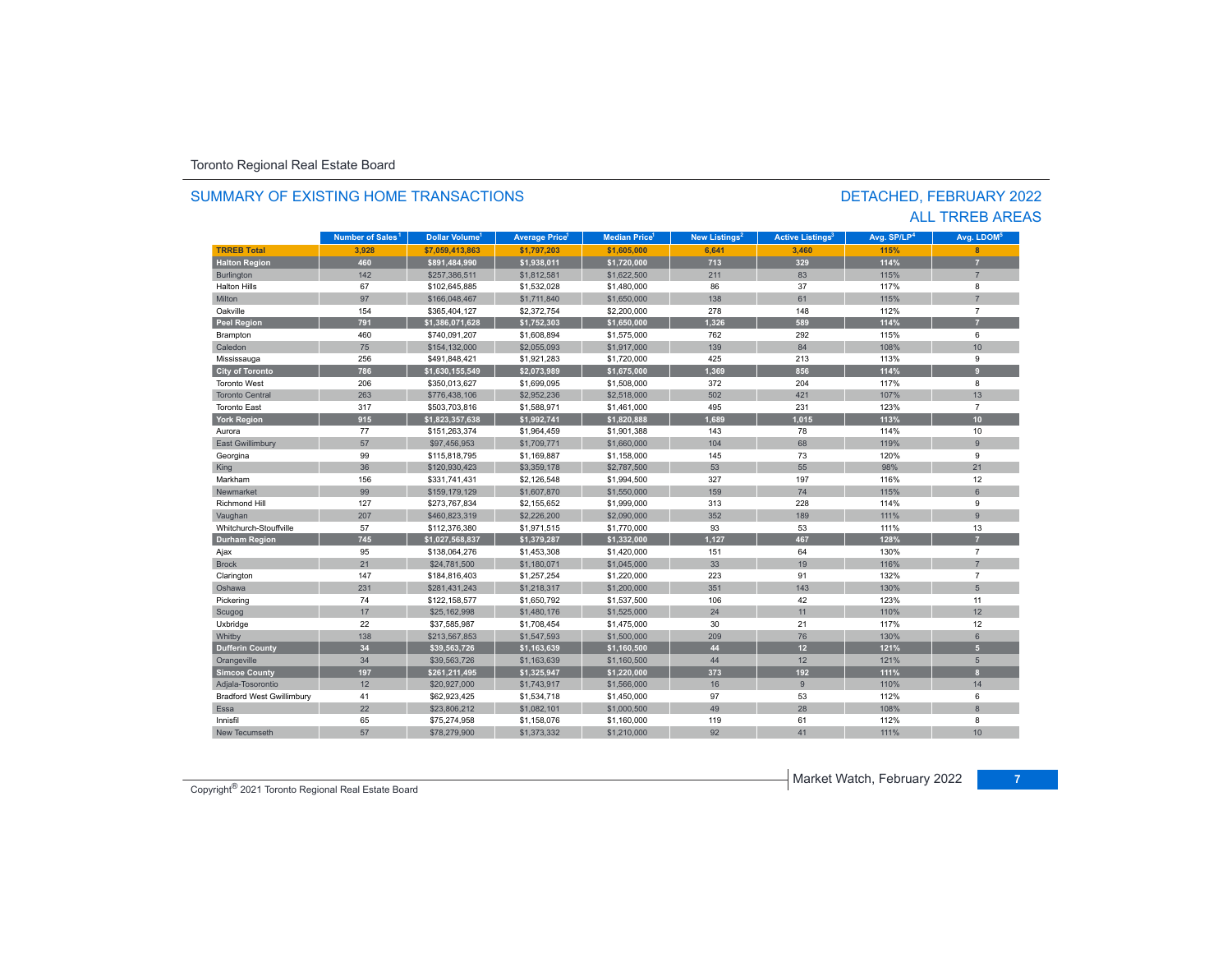### SUMMARY OF EXISTING HOME TRANSACTIONS

## DETACHED, FEBRUARY 2022 CITY OF TORONTO MUNICIPAL BREAKDOWN

|                        | Number of Sales <sup>1</sup> | <b>Dollar Volume<sup>1</sup></b> | <b>Average Price</b> | <b>Median Price<sup>1</sup></b> | New Listings <sup>2</sup> | <b>Active Listings<sup>3</sup></b> | Avg. SP/LP <sup>4</sup> | Avg. LDOM <sup>5</sup> |
|------------------------|------------------------------|----------------------------------|----------------------|---------------------------------|---------------------------|------------------------------------|-------------------------|------------------------|
| <b>TRREB Total</b>     | 3.928                        | \$7.059.413.863                  | \$1.797.203          | \$1,605,000                     | 6.641                     | 3.460                              | 115%                    |                        |
| <b>City of Toronto</b> | 786                          | \$1,630,155,549                  | \$2,073,989          | \$1,675,000                     | 1,369                     | 856                                | 114%                    | $\mathbf{g}$           |
| <b>Toronto West</b>    | 206                          | \$350,013,627                    | \$1,699,095          | \$1,508,000                     | 372                       | 204                                | 117%                    | $\mathbf{a}$           |
| Toronto W01            | 8                            | \$25,305,000                     | \$3,163,125          | \$2,765,500                     | 16                        | 11                                 | 113%                    | 20                     |
| Toronto W02            | 13                           | \$27,106,222                     | \$2,085,094          | \$2,100,000                     | 30                        | 16                                 | 122%                    | 6                      |
| Toronto W03            | 25                           | \$34,141,388                     | \$1,365,656          | \$1,310,000                     | 40                        | 19                                 | 127%                    | $\overline{7}$         |
| Toronto W04            | 25                           | \$37,389,400                     | \$1,495,576          | \$1,400,000                     | 57                        | 37                                 | 120%                    | $\mathbf{8}$           |
| Toronto W05            | 18                           | \$26,064,750                     | \$1,448,042          | \$1,404,000                     | 32                        | 23                                 | 113%                    | 12                     |
| Toronto W06            | 18                           | \$33,166,289                     | \$1,842,572          | \$1,771,500                     | 32                        | 18                                 | 115%                    | 10                     |
| Toronto W07            | 18                           | \$33,054,600                     | \$1,836,367          | \$1,680,500                     | 23                        | 8                                  | 117%                    | $\overline{7}$         |
| Toronto W08            | 40                           | \$77,432,517                     | \$1,935,813          | \$1,720,000                     | 72                        | 41                                 | 113%                    | $\overline{7}$         |
| Toronto W09            | 12                           | \$17,887,275                     | \$1,490,606          | \$1,463,500                     | 20                        | 11                                 | 118%                    | 5                      |
| Toronto W10            | 29                           | \$38,466,186                     | \$1,326,420          | \$1,325,000                     | 50                        | 20                                 | 117%                    | 5                      |
| <b>Toronto Central</b> | 263                          | \$776,438,106                    | \$2,952,236          | \$2,518,000                     | 502                       | 421                                | 107%                    | 13                     |
| Toronto C01            | 8                            | \$20,873,001                     | \$2,609,125          | \$2,472,500                     | 15                        | 13                                 | 111%                    | $\overline{7}$         |
| Toronto C02            | 19                           | \$68,927,074                     | \$3,627,741          | \$3,750,000                     | 14                        | $\overline{7}$                     | 104%                    | 11                     |
| Toronto C03            | 30                           | \$100,502,364                    | \$3,350,079          | \$2,527,509                     | 55                        | 34                                 | 106%                    | 15                     |
| Toronto C04            | 36                           | \$107,221,286                    | \$2,978,369          | \$2,651,500                     | 61                        | 46                                 | 109%                    | 11                     |
| Toronto C06            | 21                           | \$39,174,000                     | \$1,865,429          | \$1,760,000                     | 31                        | 16                                 | 117%                    | 8                      |
| Toronto C07            | 33                           | \$75,433,970                     | \$2,285,878          | \$2,025,000                     | 73                        | 48                                 | 107%                    | 12                     |
| Toronto C08            | $\overline{1}$               | \$1,525,888                      | \$1,525,888          | \$1,525,888                     | $\mathbf{3}$              | 6                                  | 109%                    | 8                      |
| Toronto C09            | 3                            | \$14,706,000                     | \$4,902,000          | \$4,000,000                     | 8                         | 11                                 | 100%                    | 12                     |
| Toronto C10            | $\overline{4}$               | \$8,361,000                      | \$2,090,250          | \$2,090,500                     | 11                        | 11                                 | 116%                    | 14                     |
| Toronto C11            | 6                            | \$17,954,000                     | \$2,992,333          | \$3,087,500                     | 11                        | 10                                 | 111%                    | 10                     |
| Toronto C12            | 26                           | \$130,144,664                    | \$5,005,564          | \$4,100,000                     | 49                        | 71                                 | 99%                     | 19                     |
| Toronto C13            | 24                           | \$62,245,688                     | \$2,593,570          | \$2,121,000                     | 45                        | 38                                 | 109%                    | 9                      |
| Toronto C14            | 23                           | \$66,314,605                     | \$2,883,244          | \$2,618,000                     | 70                        | 72                                 | 107%                    | 21                     |
| Toronto C15            | 29                           | \$63,054,566                     | \$2,174,295          | \$1,958,000                     | 56                        | 38                                 | 113%                    | 11                     |
| <b>Toronto East</b>    | 317                          | \$503,703,816                    | \$1,588,971          | \$1,461,000                     | 495                       | 231                                | 123%                    |                        |
| Toronto E01            | 11                           | \$19,320,000                     | \$1,756,364          | \$1,626,000                     | 14                        | 8                                  | 132%                    | 6                      |
| Toronto E02            | 18                           | \$41,590,999                     | \$2,310,611          | \$2,094,000                     | 25                        | 10                                 | 112%                    | 6                      |
| Toronto E03            | 37                           | \$67,729,947                     | \$1,830,539          | \$1,580,000                     | 73                        | 41                                 | 122%                    | $\overline{7}$         |
| Toronto E04            | 46                           | \$65,790,286                     | \$1,430,224          | \$1,392,500                     | 66                        | 26                                 | 127%                    | 5                      |
| Toronto E05            | 29                           | \$48,134,425                     | \$1,659,808          | \$1,660,000                     | 44                        | 21                                 | 126%                    | $\overline{7}$         |
| Toronto E06            | 25                           | \$33,098,300                     | \$1,323,932          | \$1,230,000                     | 44                        | 21                                 | 122%                    | $\overline{7}$         |
| Toronto E07            | 20                           | \$29,191,488                     | \$1,459,574          | \$1,465,000                     | 36                        | 20                                 | 119%                    | 8                      |
| Toronto E08            | 31                           | \$51,282,500                     | \$1,654,274          | \$1,408,000                     | 46                        | 25                                 | 115%                    | 15                     |
| Toronto E09            | 41                           | \$55,538,501                     | \$1,354,598          | \$1,365,000                     | 59                        | 22                                 | 131%                    | 5                      |
| Toronto E10            | 35                           | \$57,700,870                     | \$1,648,596          | \$1,600,018                     | 47                        | 21                                 | 124%                    | 6                      |
| Toronto E11            | 24                           | \$34,326,500                     | \$1,430,271          | \$1,448,850                     | 41                        | 16                                 | 129%                    | 5                      |

Market Watch, February 2022 **<sup>8</sup>** Copyright® 2021 Toronto Regional Real Estate Board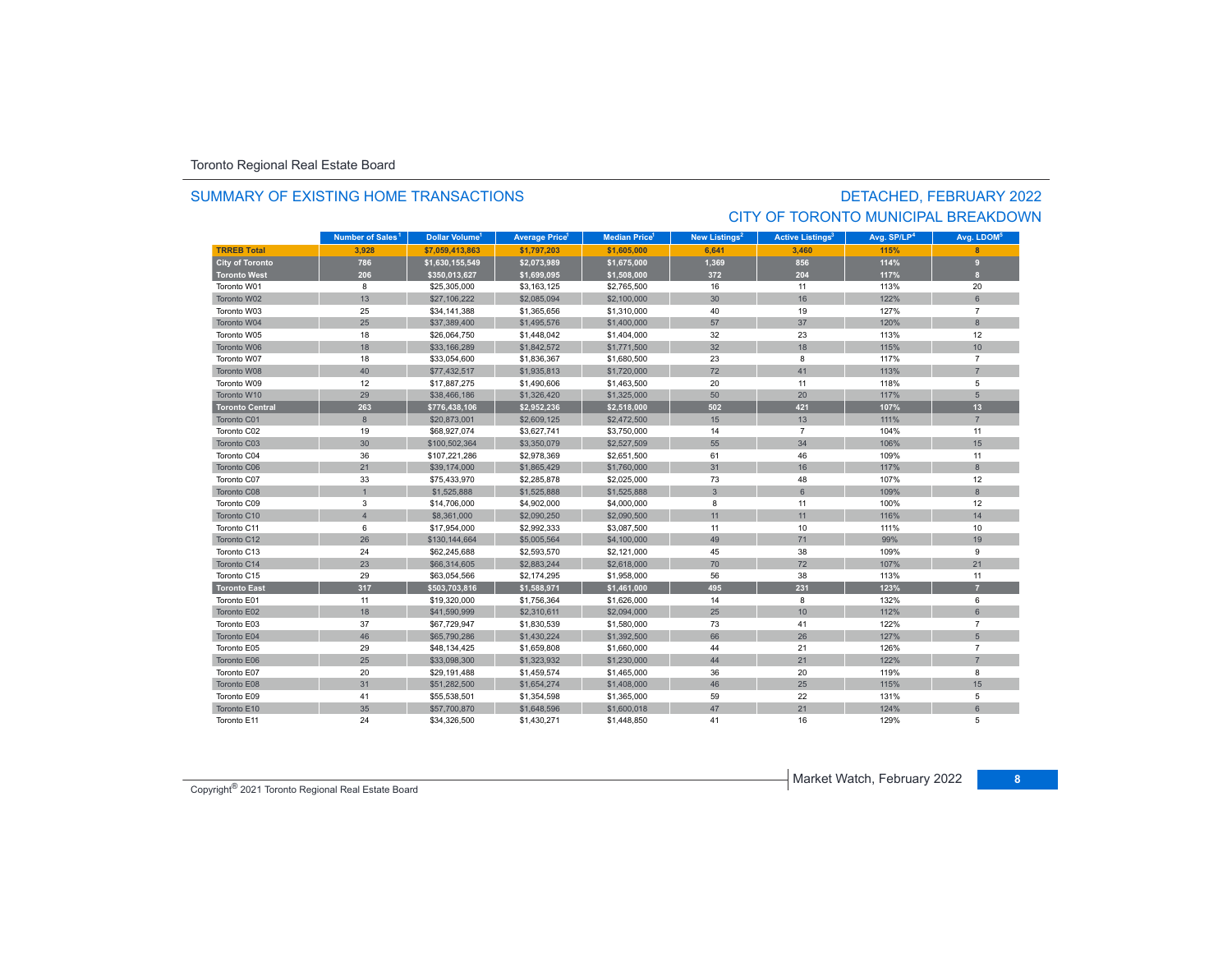#### **TR5EB Total 751 \$1,020,169,972 \$1,358,415 \$1,320,000 1,215 501 123% 6 Halton Region 43 \$56,972,253 \$1,324,936 \$1,333,000 69 31 125% 6** Burlington 6 \$7,743,800 \$1,290,633 \$1,287,900 12 8 131% 7 Halton Hills $\mathbf{s}$  6 \$6,164,499 \$1,027,417 \$1,027,500 6 3 120%% 10 Miltonn 20 \$27,897,950 \$1,394,898 \$1,427,500 30 11 125% 4 Oakvillee 11 \$15,166,004 \$1,378,728 \$1,333,000 21 9 123% 6 **Peel Region 265 \$339,838,013 \$1,282,408 \$1,300,000 466 191 120% 5** Brampton 166 \$209,534,558 \$1,262,256 \$1,275,250 307 127 117% 5 Caledonn 8 \$10,665,500 \$1,333,188 \$1,337,500 16 8 115% 6 Mississauga 91 \$119,637,955 \$1,314,703 \$1,320,000 143 56 125% 5 **City of Toronto 263 \$394,365,609 \$1,499,489 \$1,388,000 378 159 123% 7** Toronto West 85 \$115,894,202 \$1,363,461 \$1,275,088 115 41 122% 7 Toronto Central 78. 8 \$137,627,605 \$1,764,456 \$1,659,000 \$1,131 71 71 17% 7 Toronto East 100 \$140,843,802 \$1,408,438 \$1,378,500 132 47 130% 7 **York Region 111 \$156,598,100 \$1,410,794 \$1,430,000 202 90 124% 6** Auroraa 7 \$9,153,000 \$1,307,571 \$1,280,000 10 5 120% 7 East Gwillimbury 4 \$5,030,000 \$1,257,500 \$1,222,500 4 2 7 Georgina 2 \$2,264,000 \$1,132,000 \$1,132,000 5 2 126% 7 King 0 \$0 \$0 - 0 0 - - Markhamm 27 \$41,417,800 \$1,533,993 \$1,510,000 60 29 128% 6 Newmarket 16 \$18,908,000 \$1,181,750 \$1,230,000 22 6 130% 6 Richmond Hill 23 \$33,231,300 \$1,444,839 \$1,425,000 39 15 124% 7 Vaughan 30 30 \$44,004,000 \$1,466,800 \$1,472,500 55 26 1 120% 51,200 55 Whitchurch-Stouffville 2 \$2,590,000 \$1,295,000 \$1,295,000 7 5 118% 5 **Durham Region 54 \$58,044,397 \$1,074,896 \$1,050,250 74 22 139% 6** Ajax 8 \$10,206,500 \$1,275,813 \$1,302,500 16 7 143% 4 Brock 0 \$0 \$0 - 0 0 - - Clarington 4 \$3,605,000 \$901,250 \$887,500 3 0 141% 6 Oshawaa 24 \$23,001,397 \$958,392 \$964,000 31 8 142% 5 0 11 30% 9 \$10,979,000 \$1,219,889 \$1,200,000 11 3 130% 130% 6 Scugog 0 \$0 \$0 - 0 0 - - Uxbridge 1 \$830,000 \$830,000 \$830,000 1 0 104% 11 Whitby 8 \$9,422,500 \$1,177,813 \$1,180,500 12 4 138% 6 **Dufferin County 3 \$2,605,100 \$868,367 \$875,000 4 1 110% 5** Orangeville 3 \$2,605,100 \$868,367 \$875,000 4 1 1 110% 5 **Simcoe County 12 \$11,746,500 \$978,875 \$902,250 22 7 117% 7** Adjala-Tosorontio 0 \$0 \$0 - 0 0 - - Bradford West Gwillimbury 6 \$6,878,000 \$1,146,333 \$1,155,000 8 2 121% 5 Essa1 \$850,000 \$850,000 \$850,000 \$850,000 \$850,000 \$850,000 \$850,000 \$1.00 \$850,000 \$ 113% 7 Innisfil 0 \$0 \$0 - 0 0 - - New Tecumseth111% 10 **Municipality Number of Sales Dollar Volume Average Price Median Price New Listings Active Listings Avg. SP/LP Avg. LDOM Number of Sales<sup>1</sup> 1** Dollar Volume<sup>1</sup> | Average Price<sup>1</sup> | Median Price<sup>1</sup> | New Listings<sup>2</sup> | Active Listings<sup>3</sup> | Avg. SP/LP<sup>4</sup> | Avg. LDOM<sup>s</sup>

h 5 \$4,018,500 \$803,700 \$824,000 13 5 111%

## SUMMARY OF EXISTING HOME TRANSACTIONS

### SEMI-DETACHED, FEBRUARY 2022 ALL TRREB AREAS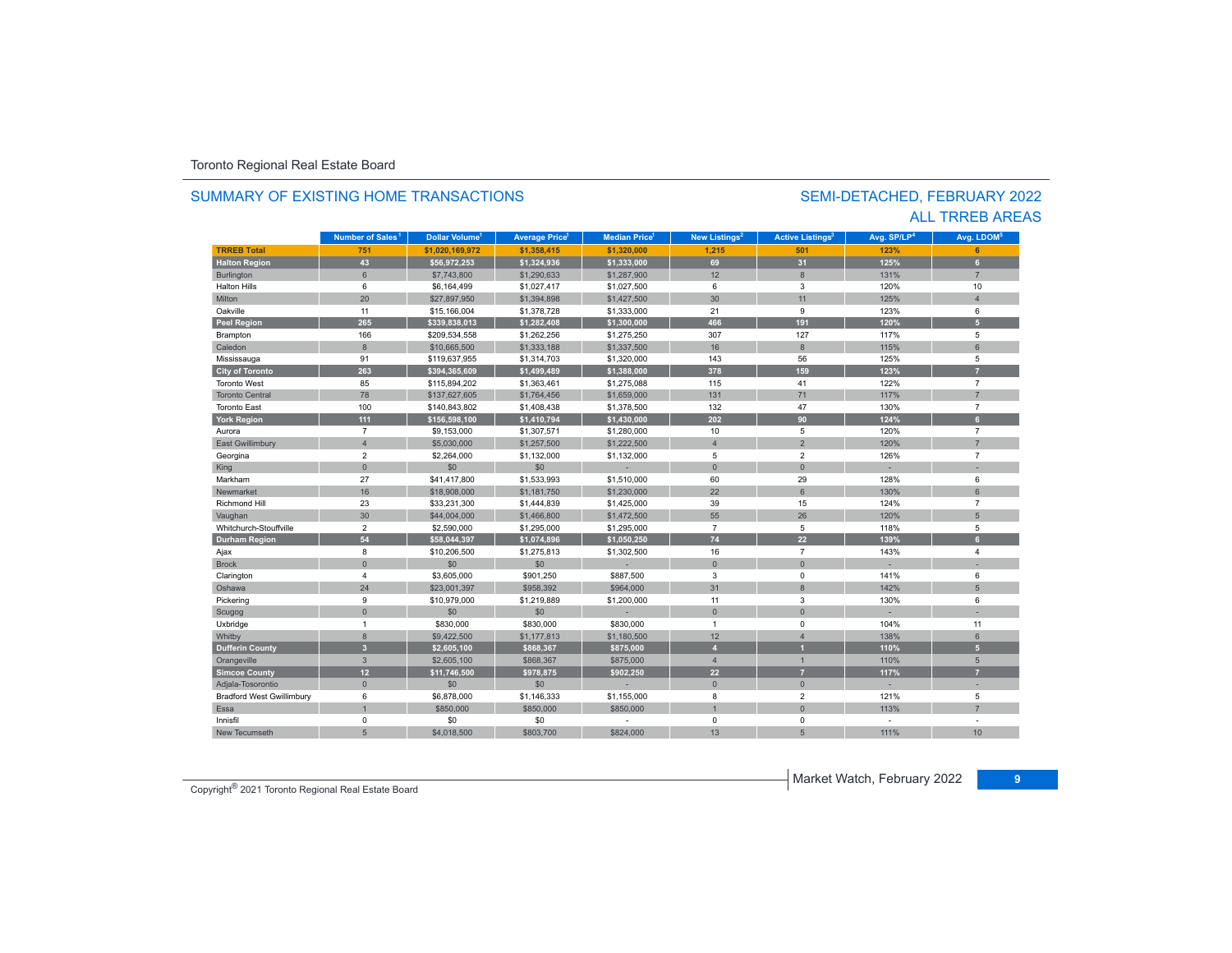### SUMMARY OF EXISTING HOME TRANSACTIONS

## SEMI-DETACHED, FEBRUARY 2022 CITY OF TORONTO MUNICIPAL BREAKDOWN

|                        | Number of Sales <sup>1</sup> | <b>Dollar Volume<sup>1</sup></b> | <b>Average Price</b> | <b>Median Price</b> | <b>New Listings<sup>2</sup></b> | <b>Active Listings<sup>3</sup></b> | Avg. SP/LP <sup>4</sup> | Avg. LDOM <sup>5</sup> |
|------------------------|------------------------------|----------------------------------|----------------------|---------------------|---------------------------------|------------------------------------|-------------------------|------------------------|
| <b>TRREB Total</b>     | 751                          | \$1,020,169,972                  | \$1,358,415          | \$1,320,000         | 1,215                           | 501                                | 123%                    |                        |
| <b>City of Toronto</b> | 263                          | \$394,365,609                    | \$1,499,489          | \$1,388,000         | 378                             | 159                                | 123%                    |                        |
| <b>Toronto West</b>    | 85                           | \$115,894,202                    | \$1,363,461          | \$1,275,088         | 115                             | 41                                 | 122%                    |                        |
| Toronto W01            | 8                            | \$16,171,860                     | \$2,021,483          | \$1,834,005         | 12                              | $\overline{7}$                     | 130%                    | 5                      |
| Toronto W02            | 14                           | \$23,589,503                     | \$1,684,965          | \$1,680,000         | 27                              | 10 <sup>10</sup>                   | 121%                    | 5                      |
| Toronto W03            | 25                           | \$30,078,400                     | \$1,203,136          | \$1,200,000         | 28                              | 11                                 | 119%                    | 8                      |
| Toronto W04            | $\mathbf{3}$                 | \$3,484,000                      | \$1,161,333          | \$1,185,000         | 6                               | $\overline{2}$                     | 112%                    | 8                      |
| Toronto W05            | 29                           | \$34,789,653                     | \$1,199,643          | \$1,200,000         | 30                              | 6                                  | 123%                    | $\overline{7}$         |
| Toronto W06            | $\mathbf{0}$                 | \$0                              | \$0                  |                     | $\overline{2}$                  | $\overline{2}$                     |                         |                        |
| Toronto W07            | $\overline{1}$               | \$1,520,000                      | \$1,520,000          | \$1,520,000         | $\overline{1}$                  | $\mathbf 0$                        | 127%                    | 5                      |
| Toronto W08            | $\overline{1}$               | \$1,450,000                      | \$1,450,000          | \$1,450,000         | $\mathbf{3}$                    | $\overline{1}$                     | 112%                    | 10                     |
| Toronto W09            | $\mathbf 0$                  | \$0                              | \$0                  |                     | $\overline{2}$                  | $\overline{1}$                     | $\sim$                  |                        |
| Toronto W10            | $\overline{4}$               | \$4,810,786                      | \$1,202,697          | \$1,125,393         | $\overline{4}$                  | $\mathbf{1}$                       | 126%                    | $\mathbf{3}$           |
| <b>Toronto Central</b> | 78                           | \$137,627,605                    | \$1,764,456          | \$1,659,000         | 131                             | 71                                 | 117%                    | $\overline{7}$         |
| Toronto C01            | 14                           | \$28,611,874                     | \$2,043,705          | \$1,757,500         | 34                              | 19                                 | 118%                    | $\overline{7}$         |
| Toronto C02            | 15                           | \$29,507,937                     | \$1,967,196          | \$1,850,000         | 22                              | 12                                 | 110%                    | 5                      |
| Toronto C03            | 9                            | \$13,713,018                     | \$1,523,669          | \$1,502,000         | 11                              | $\mathbf{3}$                       | 119%                    | 6                      |
| Toronto C04            | 3                            | \$7,167,888                      | \$2,389,296          | \$2,450,000         | $\overline{7}$                  | $\overline{4}$                     | 119%                    | 6                      |
| Toronto C06            | $\overline{1}$               | \$1,125,000                      | \$1,125,000          | \$1,125,000         |                                 | $\mathbf{0}$                       | 94%                     | $\mathbf{3}$           |
| Toronto C07            | $\overline{4}$               | \$5,543,888                      | \$1,385,972          | \$1,444,444         | 5                               | $\overline{1}$                     | 123%                    | 16                     |
| Toronto C08            | 3                            | \$5,557,000                      | \$1,852,333          | \$1,658,000         | 5                               | 5                                  | 108%                    | 9                      |
| Toronto C09            | $\overline{1}$               | \$3,200,000                      | \$3,200,000          | \$3,200,000         | 3                               | $\overline{\mathbf{4}}$            | 97%                     | 22                     |
| Toronto C10            | 8                            | \$15,673,000                     | \$1,959,125          | \$1,840,000         | 10                              | 6                                  | 122%                    | $\overline{7}$         |
| Toronto C11            | 3                            | \$4,953,500                      | \$1,651,167          | \$1,705,000         | 5                               | 3                                  | 126%                    | $\overline{7}$         |
| Toronto C12            | $\mathbf{0}$                 | \$0                              | \$0                  |                     | $\mathbf{0}$                    | $\mathbf{0}$                       |                         |                        |
| Toronto C13            | 10                           | \$13,011,500                     | \$1,301,150          | \$1,280,000         | 11                              | $\overline{4}$                     | 126%                    | 8                      |
| Toronto C14            | $\mathbf{0}$                 | \$0                              | \$0                  |                     | $\mathbf{0}$                    | $\mathbf{0}$                       |                         |                        |
| Toronto C15            | $\overline{7}$               | \$9,563,000                      | \$1,366,143          | \$1,388,000         | 17                              | 10                                 | 125%                    | 6                      |
| <b>Toronto East</b>    | 100                          | \$140,843,802                    | \$1,408,438          | \$1,378,500         | 132                             | 47                                 | 130%                    | $\overline{7}$         |
| Toronto E01            | 16                           | \$24,412,620                     | \$1,525,789          | \$1,495,250         | 24                              | 13                                 | 125%                    | $\overline{7}$         |
| Toronto E02            | 27                           | \$42,540,786                     | \$1,575,585          | \$1,515,000         | 34                              | 10                                 | 128%                    | $\overline{7}$         |
| Toronto E03            | 20                           | \$27,890,222                     | \$1,394,511          | \$1,412,500         | 30                              | 14                                 | 133%                    | 5                      |
| Toronto E04            | $\overline{3}$               | \$3,589,388                      | \$1,196,463          | \$1,195,000         | $\overline{4}$                  | $\overline{1}$                     | 147%                    | $\overline{7}$         |
| Toronto E05            | $\overline{4}$               | \$5,030,000                      | \$1,257,500          | \$1,310,000         | 6                               | 3                                  | 132%                    | 6                      |
| Toronto E06            | $\mathbf{3}$                 | \$4,005,786                      | \$1,335,262          | \$1,175,786         | $\mathbf{3}$                    | $\overline{0}$                     | 121%                    | 6                      |
| Toronto E07            | 9                            | \$11,728,000                     | \$1,303,111          | \$1,288,000         | 10                              | $\overline{1}$                     | 137%                    | 5                      |
| Toronto E08            | $\overline{2}$               | \$2,396,000                      | \$1,198,000          | \$1,198,000         | $\mathbf 0$                     | $\mathbf 0$                        | 143%                    | 19                     |
| Toronto E09            | 3                            | \$3,281,000                      | \$1,093,667          | \$1,150,000         | $\overline{2}$                  | $\Omega$                           | 125%                    | 11                     |
| Toronto E10            | 3                            | \$3,767,000                      | \$1,255,667          | \$1,201,000         | $\overline{A}$                  |                                    | 135%                    | 5                      |
| Toronto E11            | 10                           | \$12,203,000                     | \$1,220,300          | \$1,280,500         | 15                              | 4                                  | 129%                    | 6                      |

**Market Watch, February 2022** 10 Copyright<sup>®</sup> 2021 Toronto Regional Real Estate Board 10 Copyright<sup>®</sup> 2021 Toronto Regional Real Estate Board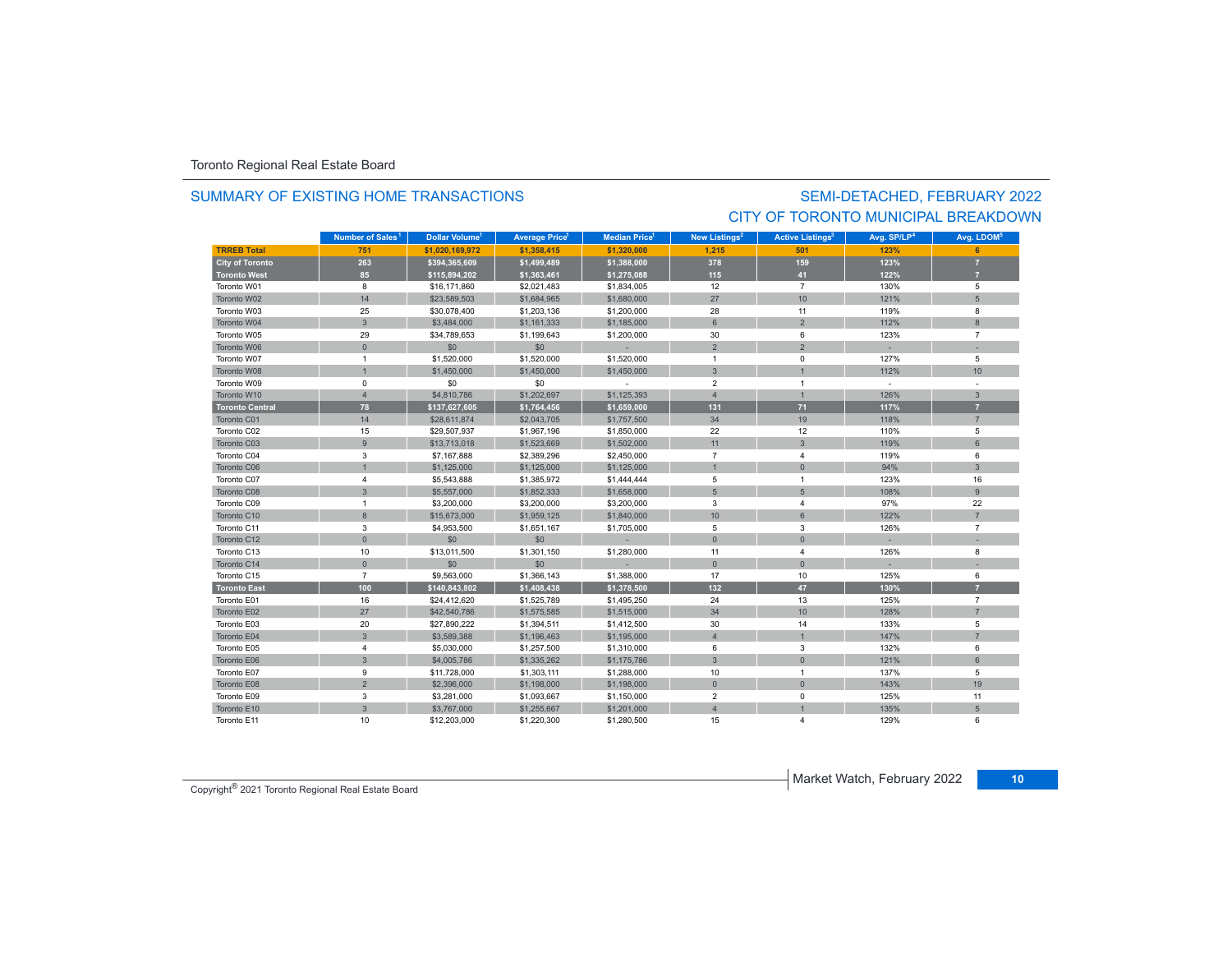# SUMMARY OF EXISTING HOME TRANSACTIONS

### ATT/ROW/TWNHOUSE, FEBRUARY 2022 ALL TRREB AREAS

|                                  | Number of Sales <sup>1</sup> | Dollar Volume <sup>1</sup> | <b>Average Price</b> | <b>Median Price</b> | New Listings <sup>2</sup> | <b>Active Listings<sup>3</sup></b> | Avg. SP/LP <sup>4</sup> | Avg. LDOM <sup>5</sup> |
|----------------------------------|------------------------------|----------------------------|----------------------|---------------------|---------------------------|------------------------------------|-------------------------|------------------------|
| <b>TRREB Total</b>               | 855                          | \$1.072.562.890            | \$1.254.460          | \$1,225,000         | 1.352                     | 534                                | 123%                    | <b>G</b>               |
| <b>Halton Region</b>             | 167                          | \$212,422,796              | \$1,271,993          | \$1,255,000         | 264                       | 94                                 | 123%                    | 5 <sup>1</sup>         |
| Burlington                       | 17                           | \$21,449,434               | \$1,261,731          | \$1,300,000         | 31                        | 10                                 | 124%                    | 5                      |
| <b>Halton Hills</b>              | 12                           | \$13,597,162               | \$1,133,097          | \$1,147,500         | 13                        | $\overline{2}$                     | 128%                    | 5                      |
| Milton                           | 81                           | \$96,021.540               | \$1,185,451          | \$1,171,000         | 130                       | 44                                 | 126%                    | 5                      |
| Oakville                         | 57                           | \$81,354,660               | \$1,427,275          | \$1,400,000         | 90                        | 38                                 | 118%                    | 5                      |
| Peel Region                      | 174                          | \$208,316,061              | \$1,197,219          | \$1,200,000         | 286                       | 102                                | 120%                    | $\overline{5}$         |
| Brampton                         | 130                          | \$153,469,351              | \$1,180,533          | \$1,180,000         | 222                       | 83                                 | 119%                    | 5                      |
| Caledon                          | 15                           | \$17,446,000               | \$1,163,067          | \$1,130,000         | 24                        | $\overline{7}$                     | 117%                    | $\overline{3}$         |
| Mississauga                      | 29                           | \$37,400,710               | \$1,289,680          | \$1,285,000         | 40                        | 12                                 | 124%                    | 5                      |
| <b>City of Toronto</b>           | 114                          | \$161,429,030              | \$1,416,044          | \$1,308,000         | 154                       | 67                                 | 119%                    | $\overline{9}$         |
| <b>Toronto West</b>              | 30                           | \$38,612,288               | \$1,287,076          | \$1,250,000         | 32                        | 11                                 | 117%                    | 9                      |
| <b>Toronto Central</b>           | 35                           | \$61,133,349               | \$1,746,667          | \$1,685,000         | 60                        | 38                                 | 110%                    | 13                     |
| <b>Toronto East</b>              | 49                           | \$61,683,393               | \$1,258,845          | \$1,230,012         | 62                        | 18                                 | 130%                    | 6                      |
| <b>York Region</b>               | 210                          | \$290,000,827              | \$1,380,956          | \$1,390,000         | 384                       | 189                                | 122%                    |                        |
| Aurora                           | 17                           | \$21,925,999               | \$1,289,765          | \$1,290,000         | 31                        | 13                                 | 125%                    | 4                      |
| East Gwillimbury                 | $6\phantom{.}$               | \$6,965,000                | \$1,160,833          | \$1,201,500         | 13                        | $6\phantom{1}$                     | 115%                    | $\overline{7}$         |
| Georgina                         | $\overline{7}$               | \$6,902,222                | \$986,032            | \$999,000           | 9                         | 5                                  | 116%                    | 5                      |
| King                             | $\mathsf{O}\xspace$          | \$0                        | \$0                  |                     | $\overline{2}$            | $\overline{2}$                     |                         |                        |
| Markham                          | 40                           | \$59,111,026               | \$1,477,776          | \$1,450,000         | 88                        | 50                                 | 120%                    | 9                      |
| Newmarket                        | 20                           | \$24,147,889               | \$1,207,394          | \$1,212,500         | 38                        | 19                                 | 128%                    | 5                      |
| <b>Richmond Hill</b>             | 39                           | \$58,029,113               | \$1,487,926          | \$1,460,000         | 73                        | 37                                 | 125%                    | $\overline{7}$         |
| Vaughan                          | 68                           | \$96,216,078               | \$1,414,942          | \$1,395,000         | 107                       | 46                                 | 119%                    | 7                      |
| Whitchurch-Stouffville           | 13                           | \$16,703,500               | \$1,284,885          | \$1,305,000         | 23                        | 11                                 | 130%                    | 6                      |
| <b>Durham Region</b>             | 147                          | \$158,587,789              | \$1,078,828          | \$1,050,000         | 202                       | 63                                 | 132%                    | 6                      |
| Ajax                             | 36                           | \$39,824,084               | \$1,106,225          | \$1,090,500         | 56                        | 18                                 | 129%                    | 6                      |
| <b>Brock</b>                     | $\overline{1}$               | \$925,000                  | \$925,000            | \$925,000           |                           | $\Omega$                           | 116%                    | $\epsilon$             |
| Clarington                       | 28                           | \$27,494,102               | \$981,932            | \$991,100           | 42                        | 14                                 | 136%                    | 5                      |
| Oshawa                           | 16                           | \$16,296,194               | \$1,018,512          | \$999,948           | 22                        | 10                                 | 134%                    | 6                      |
| Pickering                        | 19                           | \$21,500,774               | \$1,131,620          | \$1,085,000         | 26                        | 8                                  | 135%                    | 6                      |
| Scugog                           | $\overline{0}$               | \$0                        | \$0                  |                     | $\Omega$                  | $\mathbf{0}$                       |                         |                        |
| Uxbridge                         | $\mathbf 0$                  | \$0                        | \$0                  |                     | $\overline{1}$            | $\mathbf 0$                        | ÷,                      |                        |
| Whitby                           | 47                           | \$52,547,635               | \$1,118,035          | \$1,125,000         | 54                        | 13                                 | 129%                    | 5                      |
| <b>Dufferin County</b>           | 10                           | \$10,189,499               | \$1,018,950          | \$999,500           | 15                        | $\overline{A}$                     | 125%                    | A                      |
| Orangeville                      | 10                           | \$10,189,499               | \$1,018,950          | \$999,500           | 15                        | $\overline{4}$                     | 125%                    | $\overline{4}$         |
| <b>Simcoe County</b>             | 33                           | \$31,616,888               | \$958,088            | \$930,000           | 47                        | 15                                 | 122%                    | 5 <sup>1</sup>         |
| Adjala-Tosorontio                | $\mathbf{0}$                 | \$0                        | \$0                  |                     | $\mathbf{0}$              | $\overline{0}$                     |                         |                        |
| <b>Bradford West Gwillimbury</b> | 8                            | \$9,161,000                | \$1,145,125          | \$1,150,000         | 11                        | $\overline{4}$                     | 127%                    | $\overline{7}$         |
| Essa                             | $\overline{7}$               | \$6,164,888                | \$880,698            | \$888,888           | 12                        | $\overline{A}$                     | 121%                    | $\overline{4}$         |
| Innisfil                         | 8                            | \$7,503,000                | \$937,875            | \$935,000           | 10                        | $\overline{1}$                     | 122%                    | $\overline{2}$         |
| New Tecumseth                    | 10                           | \$8,788,000                | \$878,800            | \$881,500           | 14                        | 6                                  | 118%                    | $\sqrt{2}$             |

Market Watch, February 2022 **<sup>11</sup>** Copyright® 2021 Toronto Regional Real Estate Board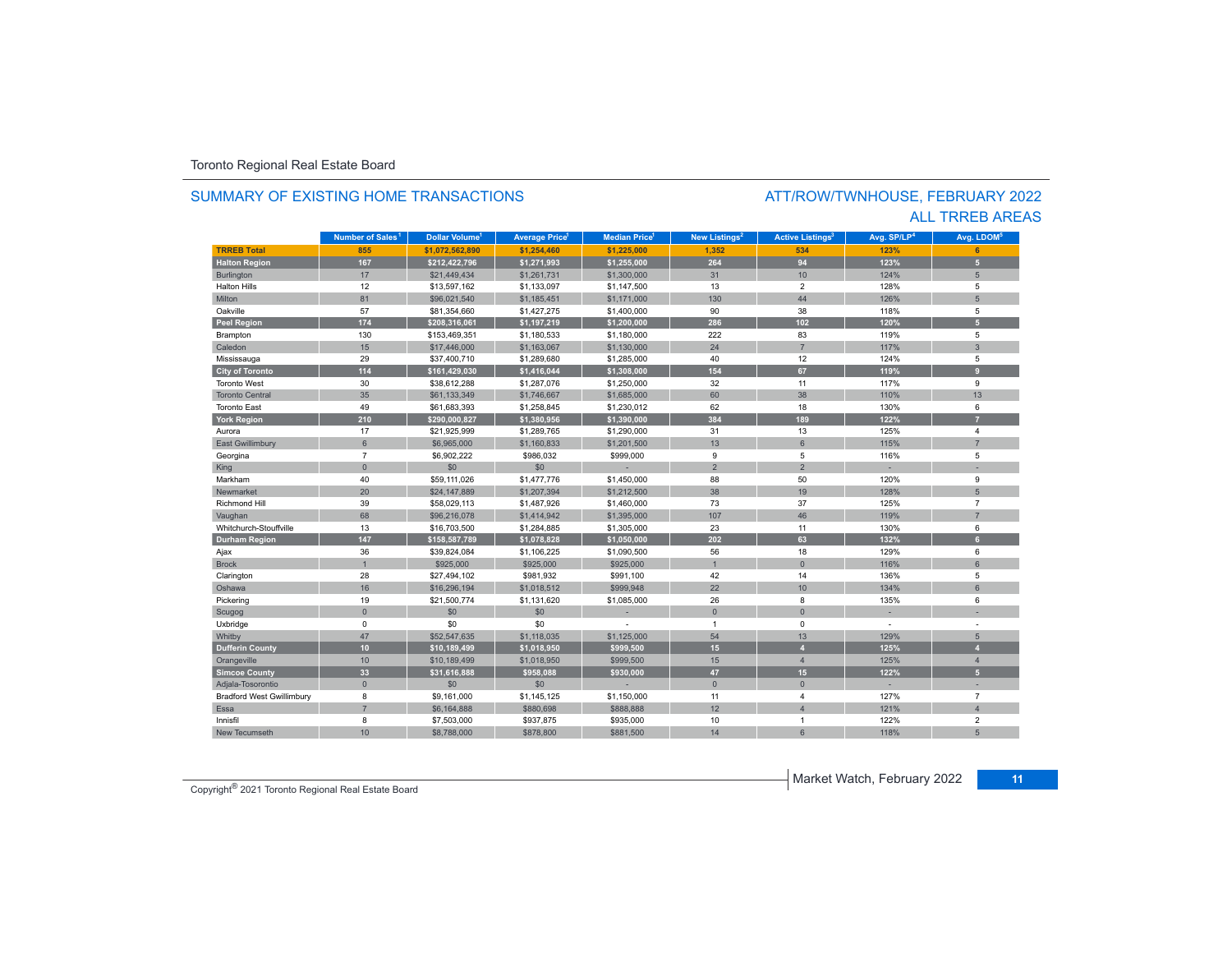### SUMMARY OF EXISTING HOME TRANSACTIONS

### ATT/ROW/TWNHOUSE, FEBRUARY 2022 CITY OF TORONTO MUNICIPAL BREAKDOWN

|                        | Number of Sales <sup>1</sup> | Dollar Volume <sup>1</sup> | <b>Average Price</b> | <b>Median Price</b> <sup>1</sup> | New Listings <sup>2</sup> |                | Avg. SP/LP <sup>4</sup> | Avg. LDOM <sup>5</sup> |
|------------------------|------------------------------|----------------------------|----------------------|----------------------------------|---------------------------|----------------|-------------------------|------------------------|
| <b>TRREB Total</b>     | 855                          | \$1.072.562.890            | \$1,254,460          | \$1,225,000                      | 1.352                     | 534            | 123%                    |                        |
| <b>City of Toronto</b> | 114                          | \$161,429,030              | \$1,416,044          | \$1,308,000                      | 154                       | 67             | 119%                    | 9                      |
| <b>Toronto West</b>    | 30                           | \$38,612,288               | \$1,287,076          | \$1,250,000                      | 32                        | 11             | 117%                    | $\mathbf{a}$           |
| Toronto W01            | $\overline{2}$               | \$3,859,999                | \$1,930,000          | \$1,930,000                      | $\overline{1}$            | $\overline{1}$ | 111%                    | 19                     |
| Toronto W02            | 10                           | \$13,786,600               | \$1,378,660          | \$1,385,500                      | 11                        | $\overline{4}$ | 133%                    | 5                      |
| Toronto W03            | $\mathbf{1}$                 | \$1,275,000                | \$1,275,000          | \$1,275,000                      | $\overline{1}$            | $\mathbf 0$    | 128%                    | $\overline{4}$         |
| Toronto W04            | $\overline{2}$               | \$2,037,500                | \$1,018,750          | \$1,018,750                      |                           | $\Omega$       | 105%                    | 11                     |
| Toronto W05            | 10                           | \$11,140,989               | \$1,114,099          | \$1,064,500                      | 9                         | $\overline{2}$ | 105%                    | 11                     |
| Toronto W06            | $\overline{1}$               | \$1,515,000                | \$1,515,000          | \$1,515,000                      | $5\phantom{1}$            | $\mathbf{3}$   | 121%                    | $\mathbf{1}$           |
| Toronto W07            | $\mathbf{1}$                 | \$1,349,000                | \$1,349,000          | \$1,349,000                      | $\mathbf 0$               | $\mathbf 0$    | 100%                    | 8                      |
| Toronto W08            | $\mathbf{0}$                 | \$0                        | \$0                  |                                  | $\mathbf{0}$              | $\Omega$       |                         |                        |
| Toronto W09            | $\overline{2}$               | \$2,541,200                | \$1,270,600          | \$1,270,600                      | $\overline{2}$            | $\mathbf 0$    | 124%                    | $\overline{7}$         |
| Toronto W10            | $\overline{1}$               | \$1,107,000                | \$1,107,000          | \$1,107,000                      | $\overline{2}$            | $\mathbf{1}$   | 123%                    | 5                      |
| <b>Toronto Central</b> | 35                           | \$61,133,349               | \$1,746,667          | \$1,685,000                      | 60                        | 38             | 110%                    | 13                     |
| Toronto C01            | 10                           | \$18,492,200               | \$1,849,220          | \$1,930,000                      | 22                        | 19             | 112%                    | 20                     |
| Toronto C02            | 5                            | \$8,898,050                | \$1,779,610          | \$2,003,050                      | $\overline{4}$            | $\overline{1}$ | 104%                    | 17                     |
| Toronto C03            | $\mathbf{1}$                 | \$1,526,000                | \$1,526,000          | \$1,526,000                      |                           |                | 122%                    | $\overline{4}$         |
| Toronto C04            | $\mathbf{1}$                 | \$2,980,000                | \$2,980,000          | \$2,980,000                      | $\overline{1}$            | $\overline{1}$ | 100%                    | 24                     |
| Toronto C06            | $\mathbf{0}$                 | \$0                        | \$0                  |                                  |                           | $\overline{1}$ |                         |                        |
| Toronto C07            | 4                            | \$6,176,000                | \$1,544,000          | \$1,540,500                      | 6                         | 3              | 116%                    | $\overline{7}$         |
| Toronto C08            | $\overline{7}$               | \$10,612,999               | \$1,516,143          | \$1,443,000                      | 16                        | 9              | 116%                    | 9                      |
| Toronto C09            | $\mathsf 0$                  | \$0                        | \$0                  | $\sim$                           | 0                         | $\mathbf 0$    | $\sim$                  |                        |
| Toronto C10            | $\mathbf{0}$                 | \$0                        | \$0                  |                                  | $\mathbf{0}$              | $\mathbf{0}$   |                         |                        |
| Toronto C11            | 0                            | \$0                        | \$0                  | $\sim$                           | $\overline{1}$            | $\overline{1}$ | $\sim$                  |                        |
| Toronto C12            | $\overline{1}$               | \$2,688,000                | \$2,688,000          | \$2,688,000                      |                           | $\mathbf{0}$   | 100%                    | 5                      |
| Toronto C13            | $\overline{2}$               | \$2,960,100                | \$1,480,050          | \$1,480,050                      | $\overline{1}$            | $\mathbf 0$    | 112%                    | 5                      |
| Toronto C14            | $\overline{4}$               | \$6,800,000                | \$1,700,000          | \$1,705,000                      | 6                         | $\overline{2}$ | 109%                    | $\overline{A}$         |
| Toronto C15            | 0                            | \$0                        | \$0                  | $\sim$                           | $\mathbf 0$               | $\mathbf 0$    | $\sim$                  |                        |
| <b>Toronto East</b>    | 49                           | \$61,683,393               | \$1,258,845          | \$1,230,012                      | 62                        | 18             | 130%                    | 6                      |
| Toronto E01            | 13                           | \$18,837,217               | \$1,449,017          | \$1,500,000                      | 14                        | $\overline{4}$ | 132%                    | 6                      |
| Toronto E02            | $6\phantom{1}$               | \$8,800,994                | \$1,466,832          | \$1,432,500                      | $\overline{4}$            | $\mathbf{0}$   | 125%                    | $\overline{4}$         |
| Toronto E03            | $\mathbf 0$                  | \$0                        | \$0                  | $\sim$                           | $\overline{2}$            | $\overline{1}$ | $\sim$                  |                        |
| Toronto E04            | 6                            | \$7,021,776                | \$1,170,296          | \$1,206,444                      | 11                        | $\overline{4}$ | 128%                    | $\overline{7}$         |
| Toronto E05            | 4                            | \$4,898,500                | \$1,224,625          | \$1,224,000                      | 6                         | $\overline{2}$ | 138%                    | 5                      |
| Toronto E06            | $\mathbf{0}$                 | \$0                        | \$0                  | u.                               | $\mathbf{0}$              | $\Omega$       |                         |                        |
| Toronto E07            | 5                            | \$6,085,786                | \$1,217,157          | \$1,240,000                      | 6                         | $\overline{1}$ | 139%                    | $\overline{4}$         |
| Toronto E08            | $\overline{1}$               | \$1,211,000                | \$1,211,000          | \$1,211,000                      |                           | $\mathbf 0$    | 122%                    | 5                      |
| Toronto E09            | $\mathbf 0$                  | \$0                        | \$0                  |                                  | $\overline{2}$            | $\overline{2}$ | $\sim$                  |                        |
| Toronto E10            | $\overline{4}$               | \$4,726,012                | \$1,181,503          | \$1,184,006                      | $\overline{3}$            | $\mathbf{0}$   | 130%                    | $\overline{7}$         |
| Toronto E11            | 10                           | \$10,102,108               | \$1,010,211          | \$1,015,000                      | 13                        |                | 125%                    | 6                      |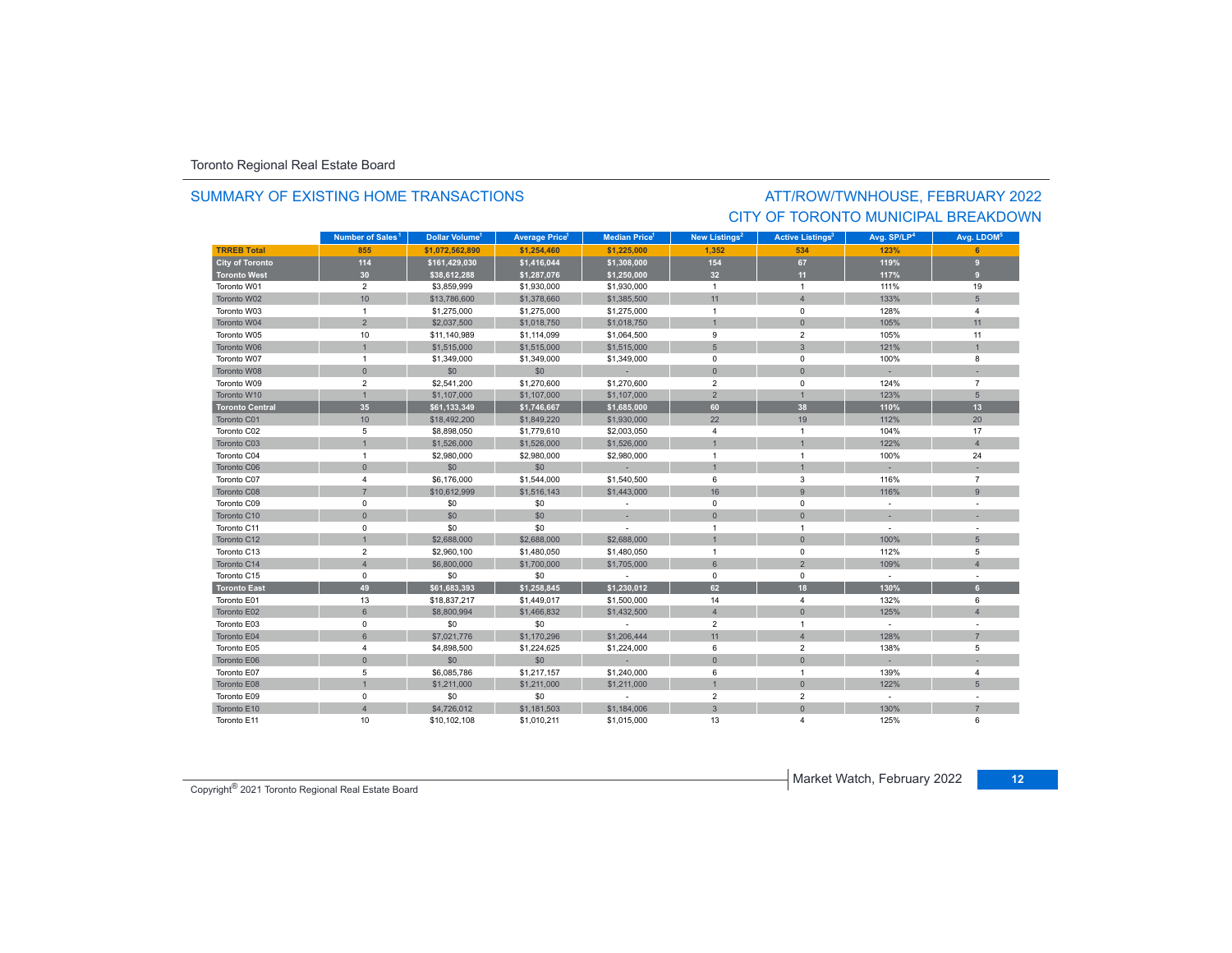#### **TRREB Total 719 \$692,900,025 \$963,700 \$935,001 1,012 420 119% 8 Halton Region 84 \$81,184,832 \$966,486 \$928,500 122 46 119% 6** Burlington 37 \$34,918,948 \$943,755 \$945,000 56 21 123% 5 Halton Hills $s \hspace{2.5cm} 5$  \$4,188,000 \$837,600 \$853,000 7 2 125% 5 Miltonn 11 \$9,948,497 \$904,409 \$900,000 14 5 118% 118% 4 Oakvillee 31 \$32,129,387 \$1,036,432 \$932,000 45 18 115% 8 **Peel Region 242 \$236,877,774 \$978,834 \$969,000 344 125 119% 6** Brampton 79 \$71,904,497 \$910,184 \$901,000 109 38 118% 5 Caledonn 1 \$890,000 \$890,000 \$890,000 1 0 116% 5 Mississauga 162 \$164,083,277 \$1,012,860 \$999,950 234 87 120% 7 **City of Toronto 208 \$203,013,356 \$976,026 \$929,450 303 170 116% 12** Toronto West 76 \$68,818,949 \$905,512 \$850,000 105 59 116%116% 10 Toronto Central 64 \$72,913,842 \$1,139,279 \$1,084,000 96 68 115%115% 18 Toronto East 68 \$61,280,565 \$901,185 \$909,000 102 43 118% 8 **York Region 90 \$92,017,350 \$1,022,415 \$976,750 126 50 121% 9** Auroraa 20 \$19,265,298 \$963,265 \$880,000 26 9 117% 6 East Gwillimbury 0 \$0 \$0 - 0 1 - - Georgina 1 \$550,000 \$550,000 \$550,000 1 0 100% 8 King 0 \$0 \$0 - 0 0 - - Markham 31 \$31,727,074 \$1,023,454 \$1,058,000 56 23 126% 7 Newmarkett 9 \$10,008,500 \$1,112,056 \$981,000 7 1 129%129% 5 Richmond Hill 8 \$8,975,388 \$1,121,924 \$992,500 12 8 116% 37 Vaughan 20 \$20,490,090 \$1,024,505 \$970,000 23 8 117% 7 Whitchurch-Stouffvillee 1 \$1,001,000 \$1,001,000 \$1,001,000 1 0 130%  $%$  4 **Durham Region 91 \$76,927,713 \$845,359 \$870,000 109 24 128% 5** Ajax 8 \$7,341,498 \$917,687 \$912,000 10 2 129% 5 Brock 0 \$0 \$0 - 0 0 - - Clarington 3 \$2,577,500 \$859,167 \$880,000 5 1 120% 6 Oshawa 40 \$30,964,100 \$774,103 \$752,500 47 11 129% 5 Pickering 28 \$24,896,088 \$889,146 \$877,500 34 7 125% 5 Scugog 0 \$0 \$0 - 0 0 - - Uxbridge 3 \$2,909,500 \$969,833 \$1,125,000 3 1 111% 4 Whitby 9 \$8,239,027 \$915,447 \$930,000 10 2 142% 4 **Dufferin County 4 \$2,879,000 \$719,750 \$712,500 8 5 123% 7** Orangeville 4 \$2,879,000 \$719,750 \$712,500 8 5 123% 7 **Simcoe County 0 \$0 \$0 - 0 0 - -** Adjala-Tosorontio 0 \$0 \$0 - 0 0 - - Bradford West Gwillimbury 0 \$0 \$0 - 0 0 - - Essaa dia 1980 - Aniso ao amin'ny faritr'i Nouvelle-Aquitaine, ao amin'ny faritr'i Nouvelle-Aquitaine, ao amin'ny Innisfil 0 \$0 \$0 - 0 0 - - New Tecumseth**Municipality Number of Sales Dollar Volume Average Price Median Price New Listings Active Listings Avg. SP/LP Avg. LDOM** CONDO TOWNHOUSE, FEBRUARY 2022 SUMMARY OF EXISTING HOME TRANSACTIONSALL TRREB AREAS**Number of Sales<sup>1</sup> 1** Dollar Volume<sup>1</sup> | Average Price<sup>1</sup> | Median Price<sup>1</sup> | New Listings<sup>2</sup> | Active Listings<sup>3</sup> | Avg. SP/LP<sup>4</sup> | Avg. LDOM<sup>s</sup>

0 \$0 \$0 - 0 0 - -

**Copyright<sup>®</sup> 2021 Toronto Regional Real Estate Board** 13<br> **13** Copyright<sup>®</sup> 2021 Toronto Regional Real Estate Board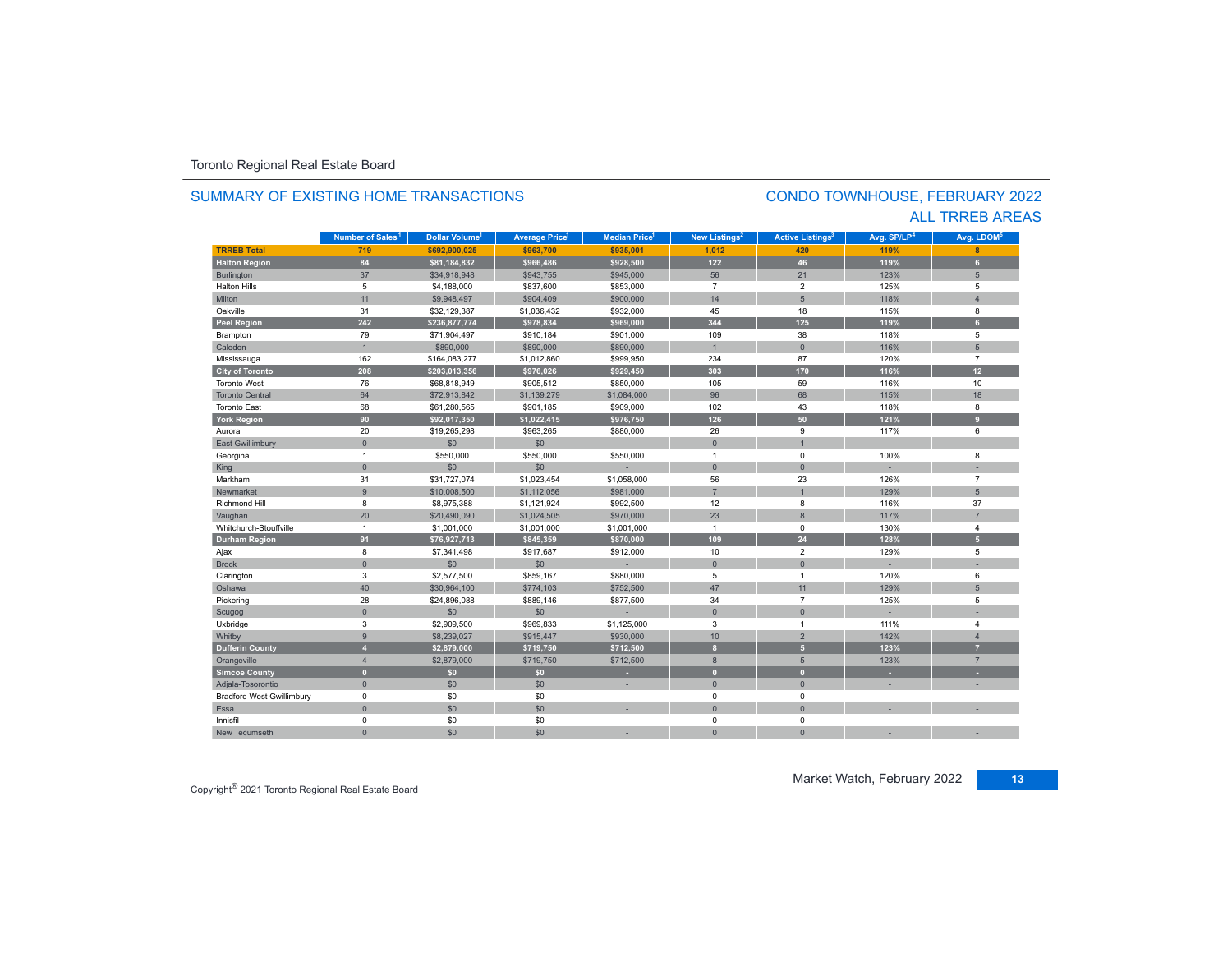### SUMMARY OF EXISTING HOME TRANSACTIONS

### CONDO TOWNHOUSE, FEBRUARY 2022 CITY OF TORONTO MUNICIPAL BREAKDOWN

|                        | Number of Sales <sup>1</sup> | Dollar Volume <sup>1</sup> | <b>Average Price<sup>1</sup></b> | <b>Median Price</b> <sup>1</sup> | New Listings <sup>2</sup> | <b>Active Listings<sup>3</sup></b> | Avg. SP/LP <sup>4</sup> | Avg. LDOM <sup>5</sup> |
|------------------------|------------------------------|----------------------------|----------------------------------|----------------------------------|---------------------------|------------------------------------|-------------------------|------------------------|
| <b>TRREB Total</b>     | 719                          | \$692.900.025              | \$963,700                        | \$935.001                        | 1,012                     | 420                                | 119%                    | 8                      |
| <b>City of Toronto</b> | 208                          | \$203,013,356              | \$976,026                        | \$929,450                        | 303                       | 170                                | 116%                    | 12                     |
| <b>Toronto West</b>    | 76                           | \$68,818,949               | \$905,512                        | \$850,000                        | 105                       | 59                                 | 116%                    | 10                     |
| Toronto W01            | $\overline{4}$               | \$4,453,000                | \$1,113,250                      | \$1,109,000                      | $\overline{4}$            | 3                                  | 105%                    | 11                     |
| Toronto W02            | 11                           | \$11,815,544               | \$1,074,140                      | \$1,050,000                      | 15                        | $\overline{9}$                     | 119%                    | 20                     |
| Toronto W03            | $\overline{1}$               | \$791,000                  | \$791,000                        | \$791,000                        | $\overline{4}$            | 3                                  | 113%                    | $\overline{7}$         |
| Toronto W04            | 10                           | \$8,012,000                | \$801,200                        | \$840,000                        | 16                        |                                    | 113%                    | $6 \overline{6}$       |
| Toronto W05            | 18                           | \$12,872,574               | \$715,143                        | \$761,000                        | 21                        | $\overline{7}$                     | 118%                    | 5                      |
| Toronto W06            | $\mathsf g$                  | \$10,370,000               | \$1,152,222                      | \$1,103,000                      | 19                        | 16                                 | 115%                    | 12                     |
| Toronto W07            | $\mathbf 0$                  | \$0                        | \$0                              | $\sim$                           | $\mathbf 0$               | $\Omega$                           | $\sim$                  | $\sim$                 |
| Toronto W08            | 17                           | \$16,317,498               | \$959,853                        | \$933,900                        | 18                        | 9                                  | 119%                    | 11                     |
| Toronto W09            | $\overline{2}$               | \$1,577,000                | \$788,500                        | \$788,500                        | 5                         | 4                                  | 114%                    | 6                      |
| Toronto W10            | $\overline{4}$               | \$2,610,333                | \$652,583                        | \$633,750                        | $\mathbf{3}$              | $\mathbf{1}$                       | 116%                    | 6                      |
| <b>Toronto Central</b> | 64                           | \$72,913,842               | \$1,139,279                      | \$1,084,000                      | 96                        | 68                                 | 115%                    | 18                     |
| Toronto C01            | 14                           | \$16,301,200               | \$1,164,371                      | \$1,217,495                      | 19                        | 13                                 | 113%                    | 12                     |
| Toronto C02            | 3                            | \$6,165,000                | \$2,055,000                      | \$2,365,000                      | 3                         | $\overline{7}$                     | 96%                     | 116                    |
| Toronto C03            | $\mathbf{0}$                 | \$0                        | \$0                              |                                  | $\mathbf{0}$              | $\mathbf{0}$                       |                         |                        |
| Toronto C04            | $\mathbf 0$                  | \$0                        | \$0                              |                                  | $^{\circ}$                | $\mathbf 0$                        | $\sim$                  |                        |
| Toronto C06            | 3                            | \$2,879,100                | \$959,700                        | \$950,000                        | $\overline{2}$            | $\overline{0}$                     | 119%                    | $\overline{4}$         |
| Toronto C07            | 6                            | \$5,987,588                | \$997,931                        | \$995,000                        | 10                        | 6                                  | 122%                    | 9                      |
| Toronto C08            | $5\overline{)}$              | \$5,554,908                | \$1,110,982                      | \$1,150,000                      | $6 \overline{6}$          | $\Delta$                           | 102%                    | 55                     |
| Toronto C09            | $\mathbf 0$                  | \$0                        | \$0                              | $\overline{\phantom{a}}$         | $\overline{2}$            | $\overline{2}$                     | $\sim$                  |                        |
| Toronto C10            | $\mathbf{0}$                 | \$0                        | \$0                              |                                  | $\overline{2}$            | $\mathbf{3}$                       |                         |                        |
| Toronto C11            | 4                            | \$3,370,000                | \$842,500                        | \$835,000                        | $\overline{4}$            | $\mathbf{1}$                       | 114%                    | 5                      |
| Toronto C12            | $\overline{2}$               | \$2,710,000                | \$1,355,000                      | \$1,355,000                      | $\overline{4}$            | $\overline{2}$                     | 136%                    | $\mathbf{3}$           |
| Toronto C13            | 3                            | \$3,206,000                | \$1,068,667                      | \$1,090,000                      | $\overline{4}$            | $\overline{2}$                     | 118%                    | 19                     |
| Toronto C14            | 10                           | \$12,111,688               | \$1,211,169                      | \$1,179,400                      | 17                        | 14                                 | 125%                    | 8                      |
| Toronto C15            | 14                           | \$14,628,358               | \$1,044,883                      | \$1,015,900                      | 23                        | 14                                 | 117%                    | 12                     |
| <b>Toronto East</b>    | 68                           | \$61,280,565               | \$901,185                        | \$909,000                        | 102                       | 43                                 | 118%                    | 8 <sup>2</sup>         |
| Toronto E01            | 5                            | \$5,469,777                | \$1,093,955                      | \$986,000                        | $\overline{7}$            | $\overline{2}$                     | 108%                    | 24                     |
| Toronto E02            | $\overline{4}$               | \$4,185,000                | \$1,046,250                      | \$1,037,500                      | $\overline{4}$            | $\mathsf{O}\xspace$                | 108%                    | $\overline{7}$         |
| Toronto E03            | $\overline{1}$               | \$573,500                  | \$573,500                        | \$573,500                        | $\overline{1}$            | 1                                  | 101%                    | $\overline{7}$         |
| Toronto E04            | 5                            | \$3,672,000                | \$734,400                        | \$735,000                        | $\overline{4}$            | $\overline{1}$                     | 106%                    | 6                      |
| Toronto E05            | 21                           | \$19,945,688               | \$949,795                        | \$925,000                        | 32                        | 13                                 | 122%                    | 6                      |
| Toronto E06            | $\mathbf{0}$                 | \$0                        | \$0                              |                                  | $\overline{2}$            |                                    |                         |                        |
| Toronto E07            | 3                            | \$3,349,800                | \$1,116,600                      | \$1,138,000                      | 6                         | 4                                  | 134%                    | $\overline{7}$         |
| Toronto E08            | $\overline{4}$               | \$3,353,000                | \$838,250                        | \$821,500                        | 9                         | 8                                  | 120%                    | $\overline{7}$         |
| Toronto E09            | 5                            | \$3,968,000                | \$793,600                        | \$825,000                        | 8                         | 3                                  | 120%                    | 6                      |
| Toronto E10            | $6\overline{6}$              | \$4,622,500                | \$770,417                        | \$815,000                        | 12                        | $6\overline{6}$                    | 128%                    | $\overline{7}$         |
| Toronto E11            | 14                           | \$12,141,300               | \$867,236                        | \$855,000                        | 17                        | 4                                  | 116%                    | $\mathbf{Q}$           |

**Market Watch, February 2022 14** Copyright<sup>®</sup> 2021 Toronto Regional Real Estate Board **14** Copyright<sup>®</sup> 2021 Toronto Regional Real Estate Board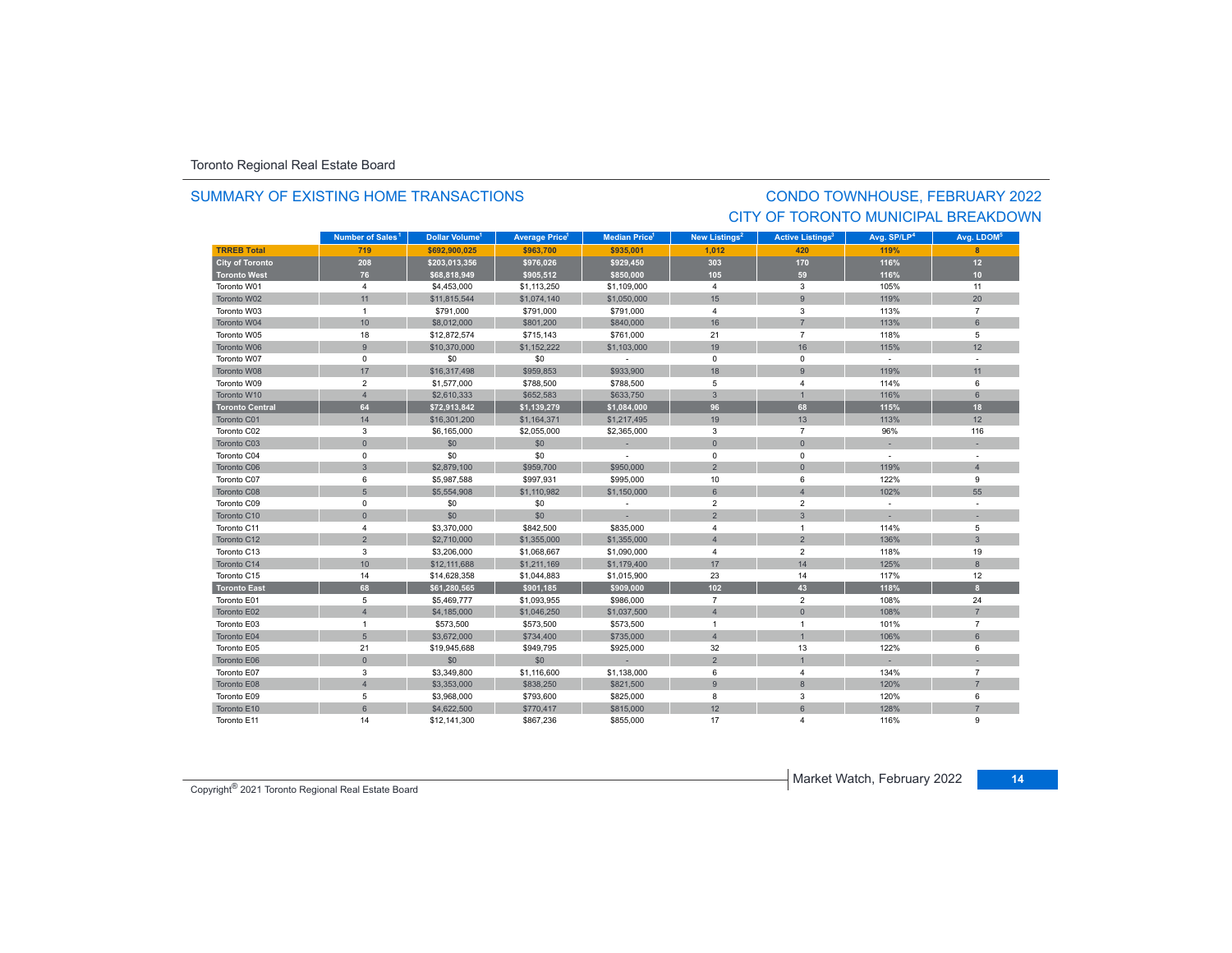| SUMMARY OF EXISTING HOME TRANSACTIONS |                              |                                  |                      |                                 |                           |                                    | <b>CONDO APT, FEBRUARY 2022</b> |                        |
|---------------------------------------|------------------------------|----------------------------------|----------------------|---------------------------------|---------------------------|------------------------------------|---------------------------------|------------------------|
|                                       |                              |                                  |                      |                                 |                           |                                    |                                 | <b>ALL TRREB AREAS</b> |
|                                       | Number of Sales <sup>1</sup> | <b>Dollar Volume<sup>1</sup></b> | <b>Average Price</b> | <b>Median Price<sup>1</sup></b> | New Listings <sup>2</sup> | <b>Active Listings<sup>3</sup></b> | Avg. SP/LP <sup>4</sup>         | Avg. LDOM <sup>5</sup> |
| <b>TRREB Total</b>                    | 2,772                        | \$2,217,505,800                  | \$799,966            | \$740,000                       | 3,819                     | 2,009                              | 111%                            | 11                     |
| <b>Halton Region</b>                  | 122                          | \$98,958,643                     | \$811,136            | \$767,500                       | 164                       | 75                                 | 110%                            | 10 <sub>1</sub>        |
| Burlington                            | 43                           | \$35,385,599                     | \$822,921            | \$770,000                       | 58                        | 27                                 | 111%                            | 12                     |
| <b>Halton Hills</b>                   | $\overline{2}$               | \$1,679,990                      | \$839,995            | \$839,995                       | 3                         | $\overline{2}$                     | 102%                            | 39                     |
| Milton                                | 30                           | \$23,432,689                     | \$781,090            | \$790,006                       | 39                        | 9                                  | 116%                            | $5\phantom{.0}$        |
| Oakville                              | 47                           | \$38,460,365                     | \$818,306            | \$740,000                       | 64                        | 37                                 | 106%                            | 10                     |
| <b>Peel Region</b>                    | 394                          | \$287,099,254                    | \$728,678            | \$705,000                       | 462                       | 167                                | 115%                            | $\overline{z}$         |
| Brampton                              | 78                           | \$54,128,500                     | \$693,955            | \$693,000                       | 86                        | 21                                 | 117%                            | $\overline{4}$         |
| Caledon                               | $\overline{2}$               | \$1,865,000                      | \$932,500            | \$932,500                       | $\mathbf{1}$              | $\Omega$                           | 105%                            | 24                     |
| Mississauga                           | 314                          | \$231,105,754                    | \$736,006            | \$707,000                       | 375                       | 146                                | 114%                            | $\overline{7}$         |
| City of Toronto                       | 1,842                        | \$1,514,289,942                  | \$822,090            | \$745,000                       | 2,649                     | 1,504                              | 110%                            | 12 <sup>2</sup>        |
| <b>Toronto West</b>                   | 370                          | \$277,944,237                    | \$751,201            | \$700,500                       | 487                       | 277                                | 110%                            | 10                     |
| <b>Toronto Central</b>                | 1,250                        | \$1,079,012,223                  | \$863,210            | \$770,500                       | 1,842                     | 1.084                              | 110%                            | 12                     |
| <b>Toronto East</b>                   | 222                          | \$157,333,482                    | \$708,709            | \$695,000                       | 320                       | 143                                | 115%                            | 10                     |
| <b>York Region</b>                    | 323                          | \$257,005,546                    | \$795,683            | \$768.800                       | 437                       | 226                                | 112%                            | 11                     |
| Aurora                                | $\overline{4}$               | \$2,899,000                      | \$724,750            | \$661,500                       | $\overline{7}$            | 3                                  | 104%                            | 6                      |
| <b>East Gwillimbury</b>               | $\mathbf{0}$                 | \$0                              | \$0                  |                                 | $\pmb{0}$                 | $\mathbf{0}$                       | ÷.                              |                        |
| Georgina                              | $\mathbf 0$                  | \$0                              | \$0                  |                                 | $\mathbf{1}$              | 6                                  | $\overline{\phantom{a}}$        |                        |
| King                                  | $\overline{2}$               | \$1,370,000                      | \$685,000            | \$685,000                       | $\overline{3}$            | $\overline{1}$                     | 115%                            | $\overline{4}$         |
| Markham                               | 94                           | \$79,043,632                     | \$840,890            | \$782,000                       | 150                       | 69                                 | 117%                            | 8                      |
| Newmarket                             | $6\overline{6}$              | \$4,310,000                      | \$718,333            | \$687,500                       | $6\overline{6}$           | $\overline{2}$                     | 108%                            | 5 <sup>5</sup>         |
| Richmond Hill                         | 90                           | \$69,502,926                     | \$772,255            | \$750,000                       | 114                       | 42                                 | 115%                            | $\overline{7}$         |
| Vaughan                               | 121                          | \$95,452,008                     | \$788,860            | \$779,000                       | 149                       | 100                                | 108%                            | 18                     |
| Whitchurch-Stouffville                | 6                            | \$4,427,980                      | \$737,997            | \$680,000                       | $\overline{7}$            | 3                                  | 104%                            | 6                      |
| <b>Durham Region</b>                  | 77                           | \$50,677,665                     | \$658,151            | \$680,000                       | 86                        | 25                                 | 125%                            | 10                     |
| Ajax                                  | 14                           | \$9,746,208                      | \$696,158            | \$693,354                       | 17                        | $\overline{4}$                     | 129%                            | 5                      |
| <b>Brock</b>                          | $\mathsf{O}\xspace$          | \$0                              | \$0                  |                                 | $\overline{0}$            | $\mathbf{0}$                       |                                 |                        |
| Clarington                            | 14                           | \$9,326,490                      | \$666,178            | \$680,000                       | 20                        | $\overline{7}$                     | 135%                            | $\overline{7}$         |
| Oshawa                                | 15                           | \$7,350,000                      | \$490,000            | \$545,000                       | 16                        | $5\phantom{.0}$                    | 125%                            | $\overline{7}$         |
| Pickering                             | 22                           | \$15,488,363                     | \$704,017            | \$712,800                       | 22                        | $\overline{7}$                     | 118%                            | 18                     |
| Scugog                                | $\mathbf{0}$                 | \$0                              | \$0                  |                                 | $\mathbf{0}$              | $\Omega$                           |                                 |                        |
| Uxbridge                              | $\mathbf 0$                  | \$0                              | \$0                  | ÷                               | 0                         | $\mathbf 0$                        | $\sim$                          |                        |
| Whitby                                | 12                           | \$8,766,604                      | \$730,550            | \$730,000                       | 11                        | $\overline{2}$                     | 127%                            | $\overline{7}$         |
| <b>Dufferin County</b>                | $\overline{4}$               | \$2,494,500                      | \$623.625            | \$652,750                       | 5 <sup>1</sup>            | $\overline{2}$                     | 105%                            | $\overline{7}$         |
| Orangeville                           | $\overline{4}$               | \$2,494,500                      | \$623,625            | \$652,750                       | $5\overline{5}$           | $\overline{2}$                     | 105%                            | $\overline{7}$         |
| <b>Simcoe County</b>                  | 10 <sup>1</sup>              | \$6,980,250                      | \$698,025            | \$647,000                       | 16                        | 10 <sup>°</sup>                    | 106%                            | 6 <sup>1</sup>         |
| Adjala-Tosorontio                     | $\mathbf{0}$                 | \$0                              | \$0                  |                                 | $\mathbf{0}$              | $\Omega$                           | ÷                               | ÷                      |
| <b>Bradford West Gwillimbury</b>      | $\overline{2}$               | \$1,110,000                      | \$555,000            | \$555,000                       | 0                         | $\mathbf 0$                        | 116%                            | 8                      |
| Essa                                  | $\mathbf{0}$                 | \$0                              | \$0                  |                                 | $\mathbf{0}$              | $\mathbf 0$                        |                                 |                        |
| Innisfil                              | 5                            | \$4,018,000                      | \$803,600            | \$874,000                       | 12                        | 9                                  | 100%                            | 3                      |
| <b>New Tecumseth</b>                  | 3                            | \$1,852,250                      | \$617,417            | \$576,250                       | $\overline{4}$            |                                    | 114%                            | 8                      |

# SUMMARY OF EXISTING HOME TRANSACTIONS

CONDO APT, FEBRUARY 2022

Market Watch, February 2022 **<sup>15</sup>** Copyright® 2021 Toronto Regional Real Estate Board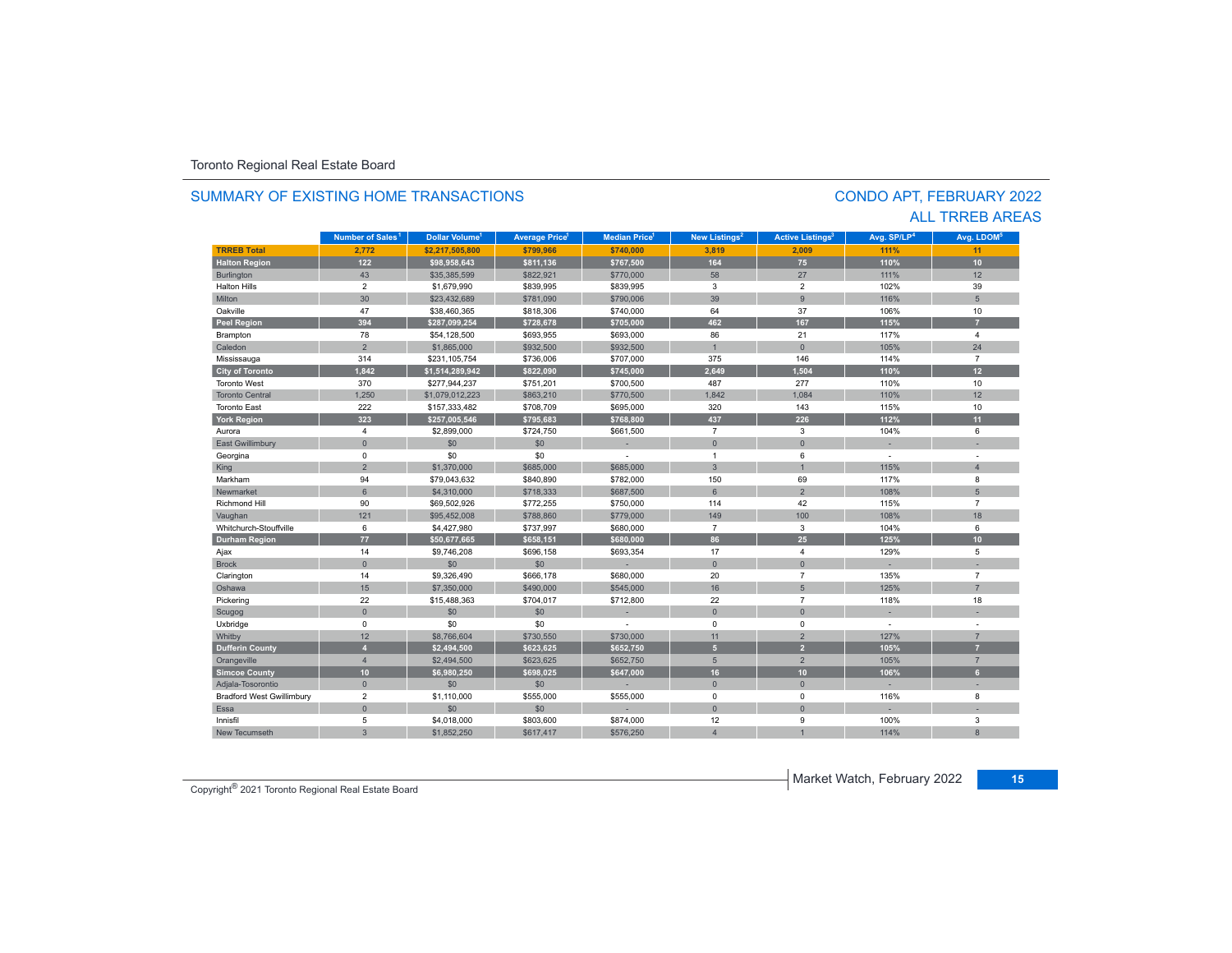### SUMMARY OF EXISTING HOME TRANSACTIONS

## CONDO APT, FEBRUARY 2022 CITY OF TORONTO MUNICIPAL BREAKDOWN

|                        | Number of Sales <sup>1</sup> | Dollar Volume <sup>1</sup> | <b>Average Price</b> | <b>Median Price</b> <sup>1</sup> | New Listings <sup>2</sup> | <b>Active Listings<sup>3</sup></b> | Avg. SP/LP <sup>4</sup> | Avg. LDOM <sup>5</sup> |
|------------------------|------------------------------|----------------------------|----------------------|----------------------------------|---------------------------|------------------------------------|-------------------------|------------------------|
| <b>TRREB Total</b>     | 2.772                        | \$2,217,505,800            | \$799.966            | \$740.000                        | 3.819                     | 2.009                              | 111%                    | 11                     |
| <b>City of Toronto</b> | 1,842                        | \$1,514,289,942            | \$822,090            | \$745,000                        | 2,649                     | 1,504                              | 110%                    | 12                     |
| <b>Toronto West</b>    | 370                          | \$277,944,237              | \$751,201            | \$700,500                        | 487                       | 277                                | 110%                    | 10 <sub>1</sub>        |
| Toronto W01            | 32                           | \$28,613,499               | \$894,172            | \$875,000                        | 42                        | 25                                 | 107%                    | 11                     |
| Toronto W02            | 22                           | \$17,281,108               | \$785,505            | \$766,250                        | 28                        | 17                                 | 111%                    | $\overline{9}$         |
| Toronto W03            | 8                            | \$5,863,000                | \$732,875            | \$703,000                        | 9                         | 6                                  | 108%                    | 10                     |
| Toronto W04            | 26                           | \$16,537,000               | \$636,038            | \$613,500                        | 34                        | 17                                 | 110%                    | 12                     |
| Toronto W05            | 35                           | \$19,344,547               | \$552,701            | \$600,000                        | 70                        | 54                                 | 111%                    | 6                      |
| Toronto W06            | 99                           | \$85,721,884               | \$865,878            | \$795,000                        | 139                       | 97                                 | 108%                    | 14                     |
| Toronto W07            | 6                            | \$4,741,400                | \$790,233            | \$810,500                        | 5                         | $\overline{2}$                     | 106%                    | 19                     |
| Toronto W08            | 90                           | \$68,427,891               | \$760,310            | \$688,000                        | 94                        | 30                                 | 113%                    | 9                      |
| Toronto W09            | 17                           | \$9,348,100                | \$549,888            | \$525,000                        | 24                        | 11                                 | 112%                    | 13                     |
| Toronto W10            | 35                           | \$22,065,808               | \$630,452            | \$636,000                        | 42                        | 18                                 | 115%                    | $\overline{7}$         |
| <b>Toronto Central</b> | 1,250                        | \$1,079,012,223            | \$863,210            | \$770,500                        | 1,842                     | 1,084                              | 110%                    | 12                     |
| Toronto C01            | 478                          | \$401,507,248              | \$839,973            | \$781,050                        | 696                       | 407                                | 110%                    | 12                     |
| Toronto C02            | 59                           | \$90,985,676               | \$1,542,130          | \$1,126,000                      | 107                       | 89                                 | 103%                    | 15                     |
| Toronto C03            | 12                           | \$13,164,500               | \$1,097,042          | \$800,000                        | 33                        | 32                                 | 108%                    | 11                     |
| Toronto C04            | 18                           | \$20,462,300               | \$1,136,794          | \$941,500                        | 23                        | 19                                 | 106%                    | 10                     |
| Toronto C06            | 24                           | \$17,411,800               | \$725,492            | \$708,500                        | 24                        | 8                                  | 118%                    |                        |
| Toronto C07            | 58                           | \$47,531,319               | \$819,506            | \$775,000                        | 91                        | 42                                 | 115%                    | 9                      |
| Toronto C08            | 265                          | \$213,926,721              | \$807,271            | \$751,000                        | 388                       | 232                                | 108%                    | 14                     |
| Toronto C09            | 18                           | \$22,775,777               | \$1,265,321          | \$1,227,500                      | 21                        | 18                                 | 101%                    | 24                     |
| Toronto C10            | 59                           | \$49,841,840               | \$844,777            | \$780,000                        | 98                        | 52                                 | 110%                    | $\overline{9}$         |
| Toronto C11            | 30                           | \$20,485,072               | \$682,836            | \$691,250                        | 40                        | 14                                 | 114%                    | 11                     |
| Toronto C12            | $\mathbf{3}$                 | \$3,973,000                | \$1,324,333          | \$1,278,000                      | 8                         | 12                                 | 100%                    | 6                      |
| Toronto C13            | 31                           | \$23,568,786               | \$760,283            | \$735,000                        | 34                        | 18                                 | 109%                    | 10                     |
| Toronto C14            | 73                           | \$59,864,884               | \$820,067            | \$780,000                        | 131                       | 62                                 | 116%                    | 10                     |
| Toronto C15            | 122                          | \$93,513,300               | \$766,502            | \$739,444                        | 148                       | 79                                 | 114%                    | 13                     |
| <b>Toronto East</b>    | 222                          | \$157,333,482              | \$708,709            | \$695,000                        | 320                       | 143                                | 115%                    | 10 <sub>10</sub>       |
| Toronto E01            | 17                           | \$13,708,388               | \$806,376            | \$730,000                        | 30                        | 12                                 | 117%                    | 6                      |
| Toronto E02            | 12                           | \$11,134,880               | \$927,907            | \$898,500                        | $6\phantom{1}$            | $\mathbf{3}$                       | 104%                    | 12                     |
| Toronto E03            | 14                           | \$7,980,500                | \$570,036            | \$522,500                        | 11                        | 5                                  | 107%                    | 24                     |
| Toronto E04            | 30                           | \$19,790,950               | \$659,698            | \$640,500                        | 45                        | 16                                 | 120%                    | 6                      |
| Toronto E05            | 35                           | \$25,982,249               | \$742,350            | \$775,000                        | 42                        | 21                                 | 118%                    | 10                     |
| Toronto E06            | 9                            | \$7,776,400                | \$864,044            | \$715,000                        | 21                        | 12                                 | 102%                    | 18                     |
| Toronto E07            | 30                           | \$20,779,100               | \$692,637            | \$690,000                        | 40                        | 13                                 | 122%                    | 8                      |
| Toronto E08            | 22                           | \$14,886,570               | \$676,662            | \$663,500                        | 34                        | 20                                 | 112%                    | 17                     |
| Toronto E09            | 32                           | \$22,509,889               | \$703,434            | \$726,500                        | 59                        | 25                                 | 116%                    | 5                      |
| Toronto E10            | $\overline{7}$               | \$3,983,455                | \$569,065            | \$580,000                        | 8                         | 3                                  | 118%                    | 6                      |
| Toronto E11            | 14                           | \$8,801,101                | \$628,650            | \$663,000                        | 24                        | 13                                 | 119%                    | 9                      |

**Market Watch, February 2022 16** Copyright<sup>®</sup> 2021 Toronto Regional Real Estate Board **16** Copyright<sup>®</sup> 2021 Toronto Regional Real Estate Board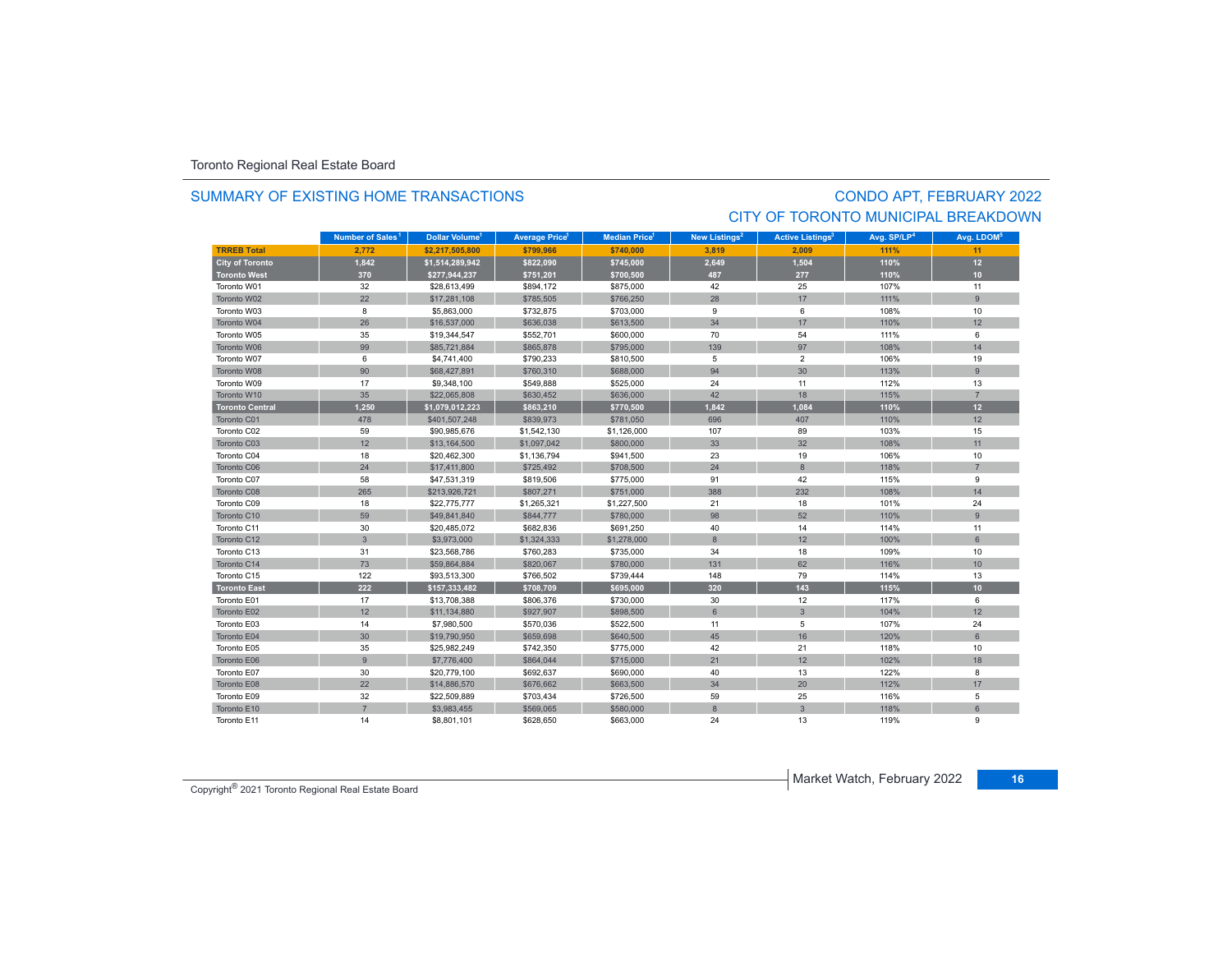| SUMMARY OF EXISTING HOME TRANSACTIONS<br>LINK, FEBRUARY 2022 |                              |                            |                            |                          |                           |                                    |                          |                          |  |  |  |  |
|--------------------------------------------------------------|------------------------------|----------------------------|----------------------------|--------------------------|---------------------------|------------------------------------|--------------------------|--------------------------|--|--|--|--|
|                                                              |                              |                            |                            |                          |                           |                                    |                          | <b>ALL TRREB AREAS</b>   |  |  |  |  |
|                                                              | Number of Sales <sup>1</sup> | Dollar Volume <sup>1</sup> | Average Price <sup>1</sup> | <b>Median Price</b>      | New Listings <sup>2</sup> | <b>Active Listings<sup>3</sup></b> | Avg. SP/LP <sup>4</sup>  | Avg. LDOM <sup>5</sup>   |  |  |  |  |
| <b>TRREB Total</b>                                           | 40                           | \$52,080,218               | \$1,302,005                | \$1,371,000              | 59                        | 24                                 | 124%                     | 6                        |  |  |  |  |
| <b>Halton Region</b>                                         | $\mathbf{8}$                 | \$11.699.000               | \$1,462,375                | \$1,466,000              | 5 <sub>5</sub>            | $\mathbf{0}$                       | 125%                     | 6 <sup>1</sup>           |  |  |  |  |
| Burlington                                                   | $\mathbf{0}$                 | \$0                        | \$0                        | ×.                       | $\mathbf{0}$              | $\mathbf{0}$                       | ×.                       | ×.                       |  |  |  |  |
| <b>Halton Hills</b>                                          | $\mathbf 0$                  | \$0                        | \$0                        | $\overline{\phantom{a}}$ | $\mathbf 0$               | $\Omega$                           | $\overline{a}$           | ÷.                       |  |  |  |  |
| Milton                                                       | $\overline{1}$               | \$1,300,000                | \$1,300,000                | \$1,300,000              | $\overline{2}$            | $\Omega$                           | 100%                     | 10 <sup>10</sup>         |  |  |  |  |
| Oakville                                                     | $\overline{7}$               | \$10,399,000               | \$1,485,571                | \$1,472,000              | 3                         | $\mathbf 0$                        | 129%                     | 5                        |  |  |  |  |
| <b>Peel Region</b>                                           | $\overline{A}$               | \$5,122,000                | \$1,280,500                | \$1,317,500              | $\mathbf{a}$              |                                    | 118%                     | 7                        |  |  |  |  |
| Brampton                                                     | $\overline{2}$               | \$2,667,000                | \$1,333,500                | \$1,333,500              | 5                         | $\overline{1}$                     | 128%                     | 8                        |  |  |  |  |
| Caledon                                                      | $\overline{1}$               | \$1,100,000                | \$1,100,000                | \$1,100,000              | $\overline{1}$            | $\mathbf{0}$                       | 116%                     | 8                        |  |  |  |  |
| Mississauga                                                  | $\overline{1}$               | \$1,355,000                | \$1,355,000                | \$1,355,000              | $\overline{2}$            | $\mathbf 0$                        | 104%                     | 3                        |  |  |  |  |
| <b>City of Toronto</b>                                       | 5 <sup>1</sup>               | \$6,424,000                | \$1,284,800                | \$1,300,000              | $\mathbf{8}$              | $\overline{3}$                     | 131%                     | 5 <sup>1</sup>           |  |  |  |  |
| <b>Toronto West</b>                                          | $\mathbf{1}$                 | \$1,250,000                | \$1,250,000                | \$1,250,000              | 3                         | $\mathbf{1}$                       | 125%                     | $\overline{7}$           |  |  |  |  |
| <b>Toronto Central</b>                                       | $\mathbf{0}$                 | \$0                        | \$0                        | ÷                        | $\overline{2}$            |                                    |                          |                          |  |  |  |  |
| <b>Toronto East</b>                                          | $\overline{4}$               | \$5,174,000                | \$1,293,500                | \$1,307,500              | $\mathbf{3}$              | $\overline{1}$                     | 132%                     | 5                        |  |  |  |  |
| <b>York Region</b>                                           | 12 <sub>2</sub>              | \$18,028,300               | \$1,502,358                | \$1,499,250              | 21                        | 13                                 | 117%                     | $\mathbf{8}$             |  |  |  |  |
| Aurora                                                       | 3                            | \$4,550,500                | \$1,516,833                | \$1,500,500              | $\overline{1}$            | $\mathbf 0$                        | 117%                     | 8                        |  |  |  |  |
| East Gwillimbury                                             | $\mathbf{0}$                 | \$0                        | \$0                        | $\sim$                   | $\mathbf{0}$              | $\Omega$                           | ×.                       |                          |  |  |  |  |
| Georgina                                                     | $\mathbf 0$                  | \$0                        | \$0                        | ÷                        | $\mathbf 0$               | $\Omega$                           | ÷,                       | $\sim$                   |  |  |  |  |
| King                                                         | $\mathbf{0}$                 | \$0                        | \$0                        |                          | $\mathbf{0}$              | $\Omega$                           | ٠                        | ٠                        |  |  |  |  |
| Markham                                                      | 8                            | \$11,979,800               | \$1,497,475                | \$1,505,500              | 13                        | 8                                  | 117%                     | 8                        |  |  |  |  |
| Newmarket                                                    | $\mathbf{0}$                 | \$0                        | \$0                        | ×.                       | $\mathbf{0}$              | $\mathbf{0}$                       | н.                       | ÷                        |  |  |  |  |
| <b>Richmond Hill</b>                                         | $\mathbf 0$                  | \$0                        | \$0                        | $\overline{\phantom{a}}$ | $\mathbf{1}$              | $\mathbf{1}$                       | $\overline{\phantom{a}}$ | $\sim$                   |  |  |  |  |
| Vaughan                                                      | $\mathbf{0}$                 | \$0                        | \$0                        | ×.                       | 5                         | $\overline{4}$                     | ٠                        | ٠                        |  |  |  |  |
| Whitchurch-Stouffville                                       | $\overline{1}$               | \$1,498,000                | \$1,498,000                | \$1,498,000              | $\mathbf{1}$              | $\mathbf 0$                        | 125%                     | $\overline{1}$           |  |  |  |  |
| <b>Durham Region</b>                                         | 11                           | \$10,806,918               | \$982,447                  | \$1,035,000              | 14                        | $\overline{4}$                     | 136%                     | $5\phantom{.0}$          |  |  |  |  |
| Ajax                                                         | $\overline{1}$               | \$1,100,000                | \$1,100,000                | \$1,100,000              | $\mathbf{1}$              | $\mathbf{1}$                       | 122%                     | 8                        |  |  |  |  |
| <b>Brock</b>                                                 | $\mathbf{0}$                 | \$0                        | \$0                        |                          | $\mathbf{0}$              | $\Omega$                           | ٠                        |                          |  |  |  |  |
| Clarington                                                   | $\overline{7}$               | \$6,935,918                | \$990,845                  | \$1,035,000              | 9                         | $\mathbf{1}$                       | 137%                     | $\overline{4}$           |  |  |  |  |
| Oshawa                                                       | $\mathbf{3}$                 | \$2,771,000                | \$923,667                  | \$871,000                | $\overline{1}$            | $\Omega$                           | 139%                     | 6                        |  |  |  |  |
| Pickering                                                    | $\mathbf 0$                  | \$0                        | \$0                        | $\sim$                   | $\mathbf{1}$              | $\overline{1}$                     | $\sim$                   | ÷.                       |  |  |  |  |
| Scugog                                                       | $\mathbf{0}$                 | \$0                        | \$0                        | ×.                       | $\mathbf{0}$              | $\Omega$                           |                          |                          |  |  |  |  |
| Uxbridge                                                     | $\mathbf 0$                  | \$0                        | \$0                        | ÷                        | $\mathbf 0$               | 0                                  | $\overline{a}$           | $\overline{\phantom{a}}$ |  |  |  |  |
| Whitby                                                       | $\mathbf{0}$                 | \$0                        | \$0                        | ÷                        | 2                         |                                    | ٠                        | ٠                        |  |  |  |  |
| <b>Dufferin County</b>                                       | $\mathbf{0}$                 | \$0                        | \$0                        | ٠                        | $\mathbf{0}$              | $\overline{0}$                     | ٠                        | ×                        |  |  |  |  |
| Orangeville                                                  | $\mathbf{0}$                 | \$0                        | \$0                        | ÷                        | $\mathbf{0}$              | $\Omega$                           | ×.                       | ×.                       |  |  |  |  |
| <b>Simcoe County</b>                                         | $\mathbf{0}$                 | \$0                        | \$0                        |                          | $\overline{3}$            | $\overline{3}$                     |                          |                          |  |  |  |  |
| Adjala-Tosorontio                                            | $\mathbf{0}$                 | \$0                        | \$0                        | ÷                        | $\mathbf{0}$              | $\mathbf{0}$                       | ×.                       | $\sim$                   |  |  |  |  |
| <b>Bradford West Gwillimbury</b>                             | $\mathbf 0$                  | \$0                        | \$0                        | ÷                        | $\mathbf 0$               | $\Omega$                           | ÷                        | $\sim$                   |  |  |  |  |
| Essa                                                         | $\mathbf 0$                  | \$0                        | \$0                        | ×.                       | $\overline{1}$            |                                    | ٠                        | ÷                        |  |  |  |  |
| Innisfil                                                     | $\mathbf 0$                  | \$0                        | \$0                        | ÷                        | $\overline{1}$            | $\mathbf{1}$                       | ÷                        | $\overline{\phantom{a}}$ |  |  |  |  |
| New Tecumseth                                                | $\mathbf{0}$                 | \$0                        | \$0                        | ×.                       | $\overline{1}$            |                                    | ×,                       |                          |  |  |  |  |

Market Watch, February 2022 **<sup>17</sup>** Copyright® 2021 Toronto Regional Real Estate Board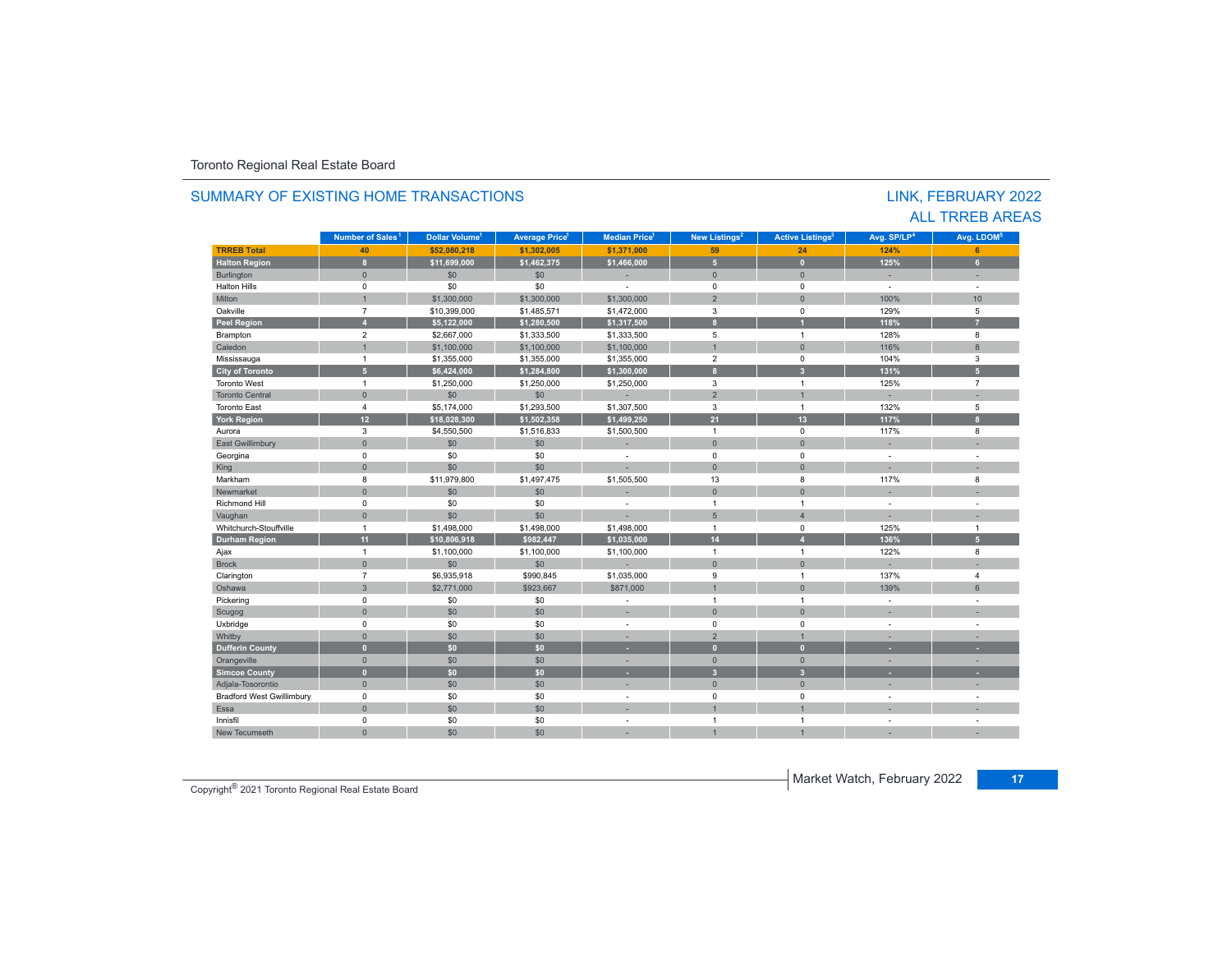### SUMMARY OF EXISTING HOME TRANSACTIONS

# LINK, FEBRUARY 2022 CITY OF TORONTO MUNICIPAL BREAKDOWN

|                        | Number of Sales <sup>1</sup> | Dollar Volume <sup>1</sup> | <b>Average Price</b> | <b>Median Price</b> <sup>1</sup> | New Listings <sup>2</sup> | <b>Active Listings<sup>3</sup></b> | Avg. SP/LP <sup>4</sup> | Avg. LDOM <sup>5</sup> |
|------------------------|------------------------------|----------------------------|----------------------|----------------------------------|---------------------------|------------------------------------|-------------------------|------------------------|
| <b>TRREB Total</b>     | 40                           | \$52,080,218               | \$1,302,005          | \$1,371,000                      | 59                        | 24                                 | 124%                    | 6                      |
| <b>City of Toronto</b> | $5\phantom{.0}$              | \$6,424,000                | \$1,284,800          | \$1,300,000                      | $\mathbf{8}$              | $\overline{\mathbf{3}}$            | 131%                    | 5 <sub>5</sub>         |
| <b>Toronto West</b>    | $\overline{1}$               | \$1,250,000                | \$1,250,000          | \$1,250,000                      | $\overline{\mathbf{3}}$   |                                    | 125%                    |                        |
| Toronto W01            | $\mathsf 0$                  | \$0                        | \$0                  | $\sim$                           | $\mathsf 0$               | 0                                  | $\sim$                  | $\sim$                 |
| Toronto W02            | $\mathbf{0}$                 | \$0                        | \$0                  |                                  | $\mathbf{0}$              | $\mathbf{0}$                       |                         |                        |
| Toronto W03            | $\mathsf 0$                  | \$0                        | \$0                  | $\sim$                           | $\mathsf 0$               | $\mathbf 0$                        | $\sim$                  |                        |
| Toronto W04            | $\mathbf{0}$                 | \$0                        | \$0                  |                                  | $\mathbf{0}$              | $\mathbf{0}$                       |                         |                        |
| Toronto W05            | $\mathsf 0$                  | \$0                        | \$0                  |                                  | $\mathsf 0$               | $\mathbf 0$                        |                         |                        |
| Toronto W06            | $\mathsf{O}\xspace$          | \$0                        | \$0                  |                                  | $\mathbf{0}$              | $\mathbf{0}$                       |                         |                        |
| Toronto W07            | $\mathsf 0$                  | \$0                        | \$0                  |                                  | $\mathbf 0$               | $\mathbf 0$                        |                         |                        |
| Toronto W08            | $\mathbf{0}$                 | \$0                        | \$0                  |                                  | $\mathbf{0}$              | $\mathbf{0}$                       |                         |                        |
| Toronto W09            | $\mathsf 0$                  | \$0                        | \$0                  |                                  | $\mathbf 0$               | $\mathbf 0$                        | $\sim$                  |                        |
| Toronto W10            | $\overline{1}$               | \$1,250,000                | \$1,250,000          | \$1,250,000                      | $\mathbf{3}$              | $\mathbf{1}$                       | 125%                    | $\overline{7}$         |
| <b>Toronto Central</b> | $\mathbf{0}$                 | \$0                        | \$0                  | ٠                                | $\overline{2}$            | п                                  | н.                      |                        |
| Toronto C01            | $\mathbf{0}$                 | \$0                        | \$0                  |                                  | $\mathbf 0$               | $\mathbf{0}$                       |                         |                        |
| Toronto C02            | $\mathsf 0$                  | \$0                        | \$0                  | $\sim$                           | $\mathbf 0$               | $\mathbf 0$                        | $\sim$                  | ÷.                     |
| Toronto C03            | $\mathbf{0}$                 | \$0                        | \$0                  |                                  | $\mathbf 0$               | $\mathbf{0}$                       |                         |                        |
| Toronto C04            | $\mathsf 0$                  | \$0                        | \$0                  | $\overline{\phantom{a}}$         | $\mathbf 0$               | $\mathbf 0$                        |                         | $\sim$                 |
| Toronto C06            | $\mathbf{0}$                 | \$0                        | \$0                  |                                  | $\mathbf{0}$              | $\mathbf{0}$                       |                         |                        |
| Toronto C07            | $\pmb{0}$                    | \$0                        | \$0                  |                                  | $\pmb{0}$                 | $\mathbf 0$                        |                         |                        |
| Toronto C08            | $\mathsf{O}\xspace$          | \$0                        | \$0                  |                                  | $\mathbf{0}$              | $\mathbf{0}$                       |                         |                        |
| Toronto C09            | $\mathbf 0$                  | \$0                        | \$0                  | $\sim$                           | $\mathbf 0$               | $\mathbf 0$                        |                         | $\sim$                 |
| Toronto C10            | $\mathbf{0}$                 | \$0                        | \$0                  |                                  | $\mathbf 0$               | $\mathbf{0}$                       |                         |                        |
| Toronto C11            | $\mathsf 0$                  | \$0                        | \$0                  | $\sim$                           | $\mathbf 0$               | $\mathbf 0$                        |                         | $\sim$                 |
| Toronto C12            | $\mathsf{O}\xspace$          | \$0                        | \$0                  |                                  | $\mathbf 0$               | $\mathbf{0}$                       |                         |                        |
| Toronto C13            | $\mathsf 0$                  | \$0                        | \$0                  |                                  | $\pmb{0}$                 | $\mathbf 0$                        |                         |                        |
| Toronto C14            | $\mathsf{O}\xspace$          | \$0                        | \$0                  |                                  | $\mathsf{O}\xspace$       | $\mathbf{0}$                       |                         |                        |
| Toronto C15            | $\mathsf 0$                  | \$0                        | \$0                  |                                  | $\overline{2}$            | $\overline{1}$                     | $\sim$                  | $\sim$                 |
| <b>Toronto East</b>    | $\overline{4}$               | \$5,174,000                | \$1,293,500          | \$1,307,500                      | $\overline{\mathbf{3}}$   |                                    | 132%                    | 5 <sup>1</sup>         |
| Toronto E01            | $\mathsf{O}$                 | \$0                        | \$0                  |                                  | $\mathbf 0$               | $\mathbf 0$                        | $\sim$                  |                        |
| Toronto E02            | $\mathbf{0}$                 | \$0                        | \$0                  | $\sim$                           | $\mathbf 0$               | $\mathbf{0}$                       |                         |                        |
| Toronto E03            | $\pmb{0}$                    | \$0                        | \$0                  |                                  | $\mathbf 0$               | $\mathbf 0$                        |                         |                        |
| Toronto E04            | $\mathbf{0}$                 | \$0                        | \$0                  |                                  | $\mathbf{0}$              | $\mathbf{0}$                       |                         |                        |
| Toronto E05            | $\mathbf{1}$                 | \$1,409,000                | \$1,409,000          | \$1,409,000                      | $\mathbf{1}$              | 0                                  | 141%                    | $\mathbf 0$            |
| Toronto E06            | $\mathbf{0}$                 | \$0                        | \$0                  |                                  | $\mathbf 0$               | $\mathbf{0}$                       |                         |                        |
| Toronto E07            | $\overline{1}$               | \$1,300,000                | \$1,300,000          | \$1,300,000                      | $\overline{2}$            | $\overline{1}$                     | 145%                    | 5                      |
| Toronto E08            | $\overline{1}$               | \$1,315,000                | \$1,315,000          | \$1,315,000                      | $\mathbf 0$               | $\mathbf{0}$                       | 117%                    | $6\phantom{1}$         |
| Toronto E09            | $\mathsf 0$                  | \$0                        | \$0                  | ٠                                | $\pmb{0}$                 | $\mathbf 0$                        | $\sim$                  |                        |
| Toronto E10            | $\mathsf{O}\xspace$          | \$0                        | \$0                  |                                  | $\mathbf{0}$              | $\mathbf{0}$                       |                         |                        |
| Toronto E11            | $\overline{1}$               | \$1,150,000                | \$1,150,000          | \$1,150,000                      | $\Omega$                  | $\Omega$                           | 128%                    | $\overline{7}$         |

**Market Watch, February 2022** 1992 18 Copyright<sup>®</sup> 2021 Toronto Regional Real Estate Board 18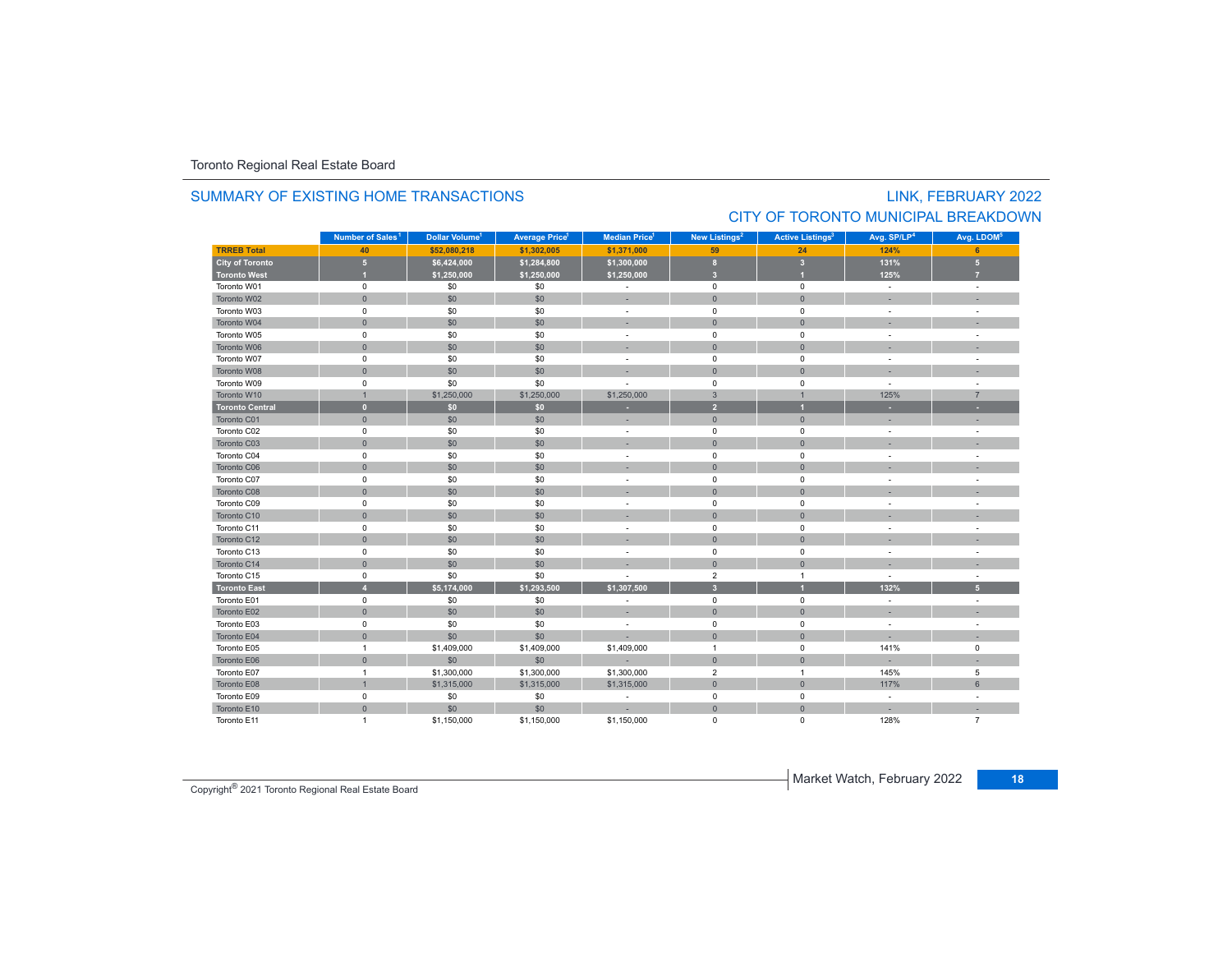#### **TR5EB Total 8 \$4,902,900 \$612,863 \$617,500 16 17 99%25 Halton Region 0 \$0 \$0 - 2 2 - -** Burlington 0 \$0 \$0 | = 0 | = | = Halton Hills 0 \$0 \$0 - 0 0 - - Miltonn 1980 - 1990 - 1991 - 1991 - 1991 - 1992 - 1993 - 1994 - 1994 - 1994 - 1994 - 1994 - 1994 - 1994 - 1994 - 199 Oakville<br>Peel Region e 0 \$0 \$0 - 2 2 - -**Peel Region 0 \$0 \$0 - 1 1 - -** Brampton 0 \$0 \$0 - 0 0 - - Caledonn 1980 - 1980 - 1980 - 1981 - 1981 - 1982 - 1983 - 1984 - 1986 - 1987 - 1988 - 1988 - 1988 - 1988 - 1988 - 198 Mississauga 0 \$0 \$0 - 1 1 - - **City of Toronto 8 \$4,902,900 \$612,863 \$617,500 13 14 99% 25** Toronto Westt and  $\sim$  1 \$615,000 \$615,000 \$615,000 3 5 99%99% 64<br>99% 22 Toronto Central 6\$ \$3,887,900 \$647,983 \$629,450 \$629,450 \$629,450 \$629,450 \$629,450 \$9 22 Toronto Eastt 1 \$400,000 \$400,000 \$400,000 1 0 106% 7 **York Region 0 \$0 \$0 - 0 0 - -** Aurora 0 \$0 \$0 - 0 0 - - East Gwillimbury 0 \$0 \$0 - 0 0 - - Georgina 0 \$0 \$0 - 0 0 - - King the second term of the second term of the second term of the second term of the second term of the second Markham 0 \$0 \$0 - 0 0 - - Newmarket 0 \$0 \$0 - 0 0 - - Richmond Hill 0 \$0 \$0 - 0 0 - - Vaughan 1980 (1980) (1980) (1980) (1980) (1980) (1980) (1980) (1980) (1980) (1980) (1980) (1980) (1980) (1980) Whitchurch-Stouffvillee 0 \$0 \$0 - 0 0 - -**Durham Region 0 \$0 \$0 - 0 0 - -** Ajax 0 \$0 \$0 - 0 0 - - Brock 0 \$0 \$0 - 0 0 - - Clarington 0 \$0 \$0 - 0 0 - - Oshawaa dia 1980 - Aniso ao amin'ny faritr'i Nouvelle-Aquitaine, ao amin'ny faritr'i Nouvelle-Aquitaine, ao amin'ny المال المسابق التي يقوم المسابق التي يقوم التي يقوم التي يقوم التي يقوم التي تعالى التي يقوم التي تعالى التي ي<br>التي يقوم التي يقوم التي يقوم التي يقوم التي يقوم التي يقوم التي يقوم التي يقوم التي يقوم التي يقوم التي يقوم Scugog 0 \$0 \$0 - 0 0 - - Uxbridge 0 \$0 \$0 - 0 0 - - Whitby 0 \$0 \$0 - 0 0 - - **Dufferin County 0 \$0 \$0 - 0 0 - -** Orangeville 0 \$0 \$0 - 0 0 - - **Simcoe County 0 \$0 \$0 - 0 0 - -** Adjala-Tosorontio 0 \$0 \$0 - 0 0 - - Bradford West Gwillimbury 0 \$0 \$0 - 0 0 - - Essaa dia 1980 - Aniso ao amin'ny faritr'i Nouvelle-Aquitaine, ao amin'ny faritr'i Nouvelle-Aquitaine, ao amin'ny Innisfil 0 \$0 \$0 - 0 0 - - New Tecumseth**Municipality Number of Sales Dollar Volume Average Price Median Price New Listings Active Listings Avg. SP/LP Avg. LDOM Number of Sales<sup>1</sup> 1** Dollar Volume<sup>1</sup> | Average Price<sup>1</sup> | Median Price<sup>1</sup> | New Listings<sup>2</sup> | Active Listings<sup>3</sup> | Avg. SP/LP<sup>4</sup> | Avg. LDOM<sup>5</sup>

0 \$0 \$0 - 0 0 - -

### SUMMARY OF EXISTING HOME TRANSACTIONS

CO-OP APT, FEBRUARY 2022 ALL TRREB AREAS

**Market Watch, February 2022** 19 Copyright<sup>®</sup> 2021 Toronto Regional Real Estate Board<br> **19** Copyright® 2021 Toronto Regional Real Estate Board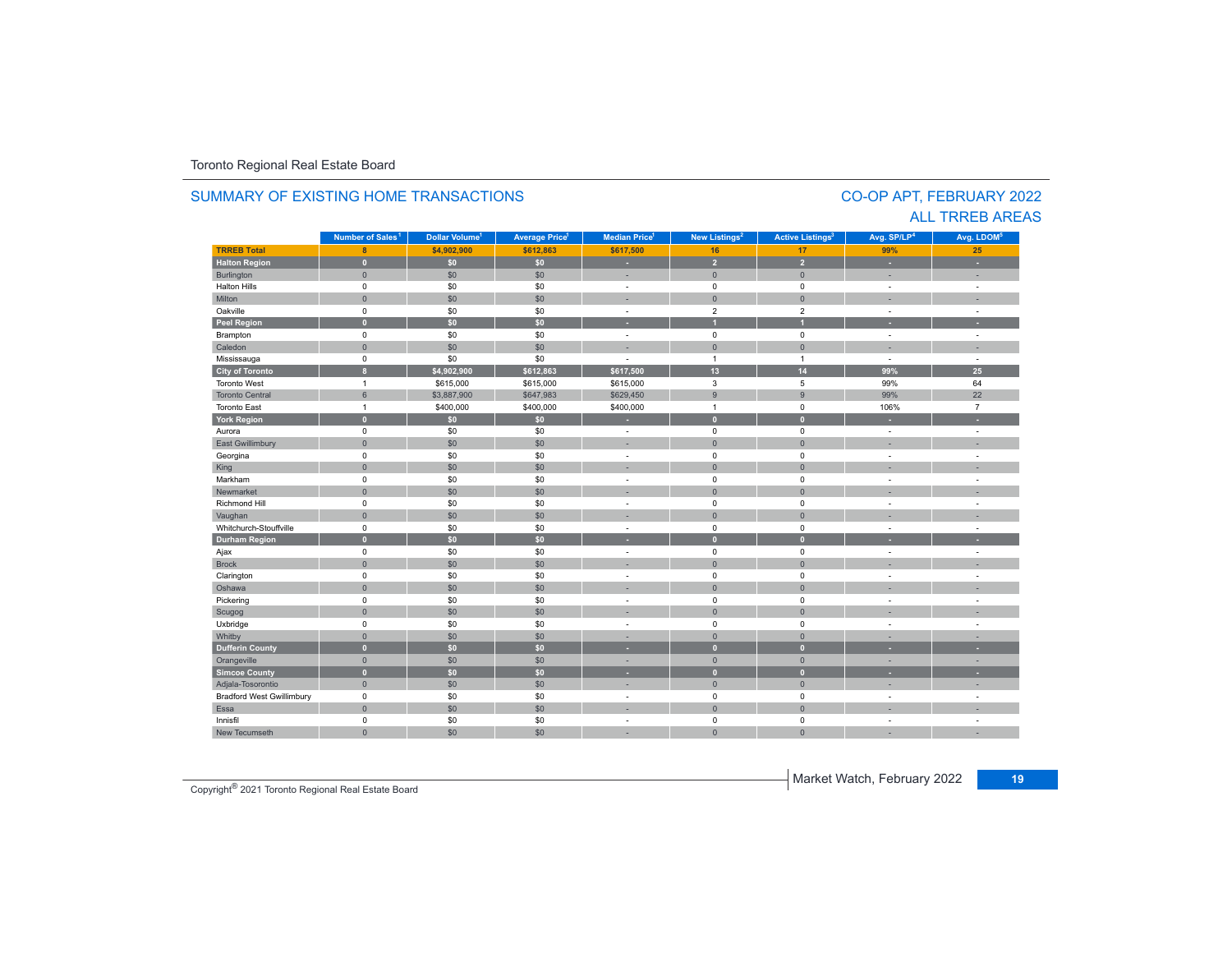# SUMMARY OF EXISTING HOME TRANSACTIONS

# CO-OP APT, FEBRUARY 2022 CITY OF TORONTO MUNICIPAL BREAKDOWN

|                        | Number of Sales <sup>1</sup> | Dollar Volume <sup>1</sup> | <b>Average Price<sup>1</sup></b> | <b>Median Price</b> <sup>1</sup> | New Listings <sup>2</sup> | <b>Active Listings<sup>3</sup></b> | Avg. SP/LP <sup>4</sup>  | Avg. LDOM <sup>5</sup> |
|------------------------|------------------------------|----------------------------|----------------------------------|----------------------------------|---------------------------|------------------------------------|--------------------------|------------------------|
| <b>TRREB Total</b>     | 8                            | \$4,902,900                | \$612,863                        | \$617,500                        | 16                        | 17                                 | 99%                      | 25                     |
| City of Toronto        | $\bf{8}$                     | \$4,902,900                | \$612,863                        | \$617,500                        | $13$                      | 14                                 | 99%                      | 25                     |
| <b>Toronto West</b>    | и                            | \$615,000                  | \$615,000                        | \$615,000                        | $\overline{\mathbf{3}}$   | 5 <sup>1</sup>                     | 99%                      | 64                     |
| Toronto W01            | $\mathbf 0$                  | \$0                        | \$0                              | $\overline{\phantom{a}}$         | $\overline{1}$            | $\mathbf{1}$                       | $\sim$                   | $\sim$                 |
| Toronto W02            | $\mathbf{0}$                 | \$0                        | \$0                              | ×,                               | $\overline{0}$            | $\mathbf{0}$                       |                          |                        |
| Toronto W03            | $\mathsf 0$                  | \$0                        | \$0                              | $\overline{\phantom{a}}$         | $\mathsf 0$               | $\mathbf 0$                        | $\sim$                   | $\sim$                 |
| Toronto W04            | $\mathbf{0}$                 | \$0                        | \$0                              | ٠                                | $\mathbf{0}$              | $\mathbf{0}$                       |                          |                        |
| Toronto W05            | 0                            | \$0                        | \$0                              |                                  | $\mathsf 0$               | $\mathsf 0$                        | $\sim$                   | $\sim$                 |
| Toronto W06            | $\mathbf{1}$                 | \$615,000                  | \$615,000                        | \$615,000                        | $\overline{1}$            | $\overline{2}$                     | 99%                      | 64                     |
| Toronto W07            | $\mathsf 0$                  | \$0                        | \$0                              | ä,                               | $\mathbf 0$               | $\mathbf 0$                        | $\sim$                   |                        |
| Toronto W08            | $\mathbf 0$                  | \$0                        | \$0                              | ×,                               | $\overline{1}$            | $\overline{2}$                     | $\overline{\phantom{a}}$ |                        |
| Toronto W09            | 0                            | \$0                        | \$0                              | ÷.                               | $\mathbf 0$               | $\mathbf 0$                        | $\sim$                   | $\sim$                 |
| Toronto W10            | $\mathbf{0}$                 | \$0                        | \$0                              | ×,                               | $\overline{0}$            | $\mathbf{0}$                       |                          |                        |
| <b>Toronto Central</b> | $6\phantom{a}$               | \$3,887,900                | \$647,983                        | \$629,450                        | 9                         | 9                                  | 99%                      | 22                     |
| Toronto C01            | $\mathbf{1}$                 | \$620,000                  | \$620,000                        | \$620,000                        | $\overline{0}$            | $\mathbf{0}$                       | 99%                      | 22                     |
| Toronto C02            | $\mathsf 0$                  | \$0                        | \$0                              | $\sim$                           | $\mathsf 0$               | $\mathbf 0$                        | $\sim$                   | $\sim$                 |
| Toronto C03            | $\overline{2}$               | \$1,313,900                | \$656,950                        | \$656,950                        | $\overline{2}$            | $\overline{1}$                     | 102%                     | 18                     |
| Toronto C04            | $\mathbf 0$                  | \$0                        | \$0                              | ÷.                               | $\mathbf 0$               | $\mathbf 0$                        | $\sim$                   | ÷                      |
| Toronto C06            | $\mathsf{O}\xspace$          | \$0                        | \$0                              | ٠                                | $\mathsf{O}\xspace$       | $\overline{0}$                     |                          |                        |
| Toronto C07            | $\mathsf 0$                  | \$0                        | \$0                              | ٠                                | $\overline{1}$            | 1                                  | $\sim$                   |                        |
| Toronto C08            | $\mathsf{O}\xspace$          | \$0                        | \$0                              |                                  | $\overline{1}$            | $\overline{1}$                     |                          |                        |
| Toronto C09            | 3                            | \$1,954,000                | \$651,333                        | \$580,000                        | 5                         | 6                                  | 97%                      | 24                     |
| Toronto C10            | $\mathsf{O}\xspace$          | \$0                        | \$0                              |                                  | $\mathbf{0}$              | $\mathbf{0}$                       |                          |                        |
| Toronto C11            | $\mathsf 0$                  | \$0                        | \$0                              | ٠                                | $\mathsf 0$               | $\mathsf 0$                        | $\sim$                   |                        |
| Toronto C12            | $\mathsf{O}\xspace$          | \$0                        | \$0                              | ٠                                | $\mathbf 0$               | $\overline{0}$                     |                          |                        |
| Toronto C13            | $\mathbf 0$                  | \$0                        | \$0                              | ÷.                               | $\mathbf 0$               | $\mathbf 0$                        | $\sim$                   | ٠                      |
| Toronto C14            | $\mathsf{O}\xspace$          | \$0                        | \$0                              |                                  | $\mathbf{0}$              | $\overline{0}$                     |                          |                        |
| Toronto C15            | $\mathsf 0$                  | \$0                        | \$0                              |                                  | $\mathbf 0$               | $\mathsf 0$                        | $\overline{\phantom{a}}$ |                        |
| <b>Toronto East</b>    | $\overline{1}$               | \$400,000                  | \$400,000                        | \$400,000                        |                           | $\overline{0}$                     | 106%                     | $\overline{7}$         |
| Toronto E01            | $\mathbf 0$                  | \$0                        | \$0                              |                                  | $\overline{1}$            | 0                                  |                          |                        |
| Toronto E02            | $\mathbf{0}$                 | \$0                        | \$0                              | ×                                | $\overline{0}$            | $\overline{0}$                     |                          |                        |
| Toronto E03            | $\mathsf 0$                  | \$0                        | \$0                              | $\overline{\phantom{a}}$         | $\mathbf 0$               | 0                                  |                          |                        |
| Toronto E04            | $\mathsf{O}\xspace$          | \$0                        | \$0                              |                                  | $\mathbf{0}$              | $\mathbf{0}$                       |                          |                        |
| Toronto E05            | $\mathsf 0$                  | \$0                        | \$0                              | ٠                                | $\mathsf 0$               | $\mathsf 0$                        |                          |                        |
| Toronto E06            | $\mathbf{0}$                 | \$0                        | \$0                              |                                  | $\overline{0}$            | $\overline{0}$                     |                          |                        |
| Toronto E07            | $\mathbf 0$                  | \$0                        | \$0                              | ÷.                               | $\mathbf 0$               | $\mathbf 0$                        | $\sim$                   | ٠                      |
| Toronto E08            | $\mathsf{O}\xspace$          | \$0                        | \$0                              |                                  | $\mathbf{0}$              | $\mathbf{0}$                       |                          |                        |
| Toronto E09            | $\mathsf 0$                  | \$0                        | \$0                              | ä,                               | $\mathsf 0$               | $\mathsf 0$                        | $\overline{\phantom{a}}$ |                        |
| Toronto E10            | $\overline{1}$               | \$400,000                  | \$400,000                        | \$400,000                        | $\mathsf{O}\xspace$       | $\overline{0}$                     | 106%                     | $\overline{7}$         |
| Toronto E11            | $\mathbf 0$                  | \$0                        | \$0                              | $\sim$                           | 0                         | 0                                  |                          |                        |

Market Watch, February 2022 **<sup>20</sup>** Copyright® 2021 Toronto Regional Real Estate Board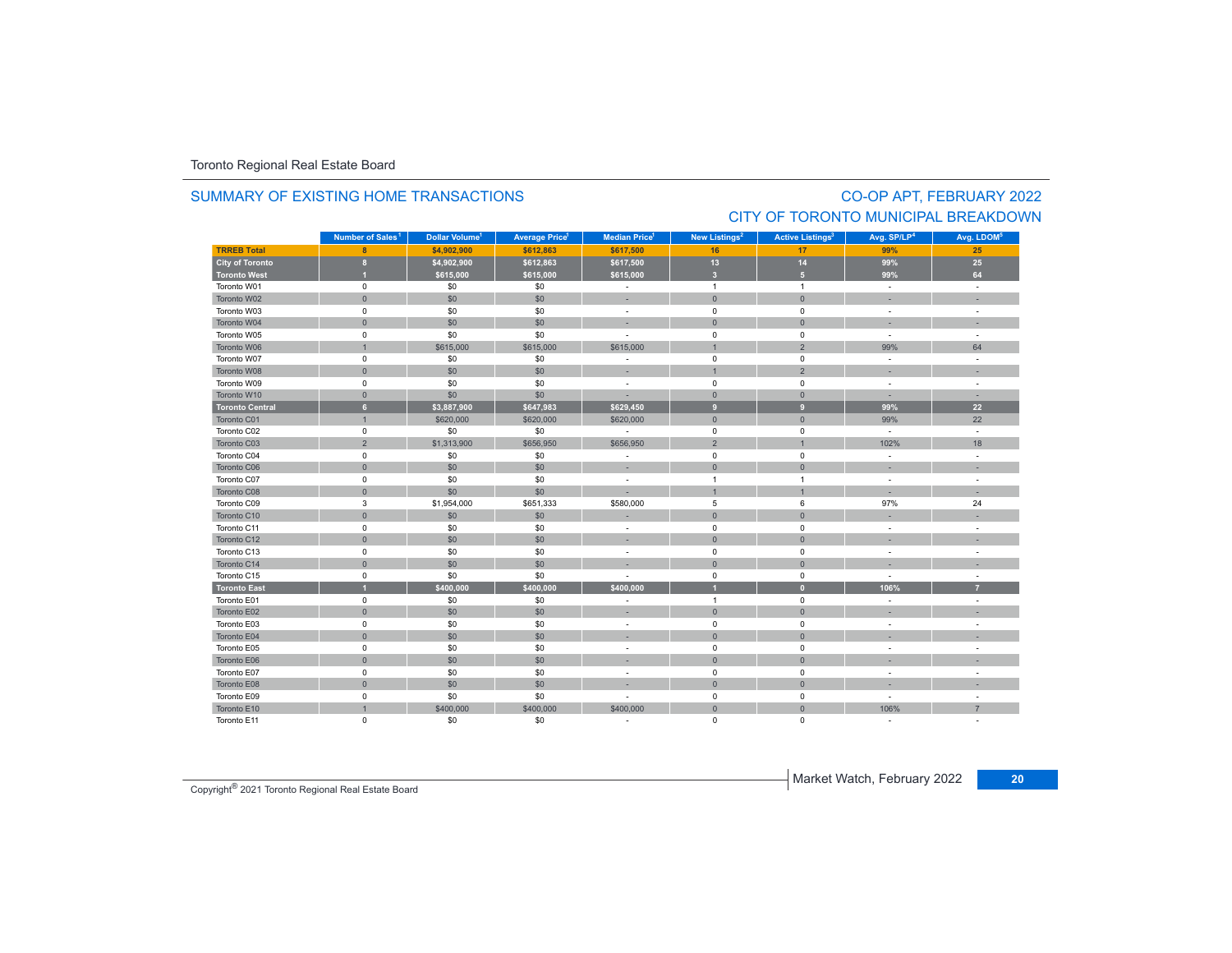#### **TRREB Total 11 \$13,259,150 \$1,205,377 \$1,150,000 19 8 117% 6 Halton Region 2 \$3,056,150 \$1,528,075 \$1,528,075 3 1 136% 6** Burlington 2 2 \$3,056,150 \$1,528,075 \$1,528,075 3 1 1 1 1 36% 6 Halton Hills 0 \$0 \$0 - 0 0 - - Miltonn 1980 - 1990 - 1991 - 1991 - 1991 - 1992 - 1993 - 1994 - 1994 - 1994 - 1994 - 1994 - 1994 - 1994 - 1994 - 199 Oakville<br>Peel Region e 0 \$0 \$0 - 0 0 - -**Peel Region 4 \$5,093,500 \$1,273,375 \$1,317,500 10 4 114% 7** Brampton 3 \$4,085,000 \$1,361,667 \$1,420,000 7 3 112% 8 Caledonn 1980 - 1980 - 1980 - 1981 - 1981 - 1982 - 1983 - 1984 - 1986 - 1987 - 1988 - 1988 - 1988 - 1988 - 1988 - 198 Mississauga 1 \$1,008,500 \$1,008,500 \$1,008,500 3 1 126% 3 **City of Toronto 1 \$1,150,000 \$1,150,000 \$1,150,000 1 0 115% 6** Toronto West 0 \$0 \$0 - 0 0 - - Toronto Central 0 \$0 \$0 - 0 0 - - Toronto Eastt 1 \$1,150,000 \$1,150,000 \$1,150,000 1 0 115% 6 **York Region 0 \$0 \$0 - 1 3 - -** Aurora 0 \$0 \$0 - 0 0 - - East Gwillimbury 0 \$0 \$0 - 0 0 - - Georgina 0 \$0 \$0 - 0 0 - - King 0 \$0 \$0 - 0 0 - - Markham 0 \$0 \$0 - 0 2 - - Newmarket 0 \$0 \$0 - 0 0 - - Richmond Hill 0 \$0 \$0 - 0 0 - - Vaughan 1980 - 1980 - 1980 - 1980 - 1980 - 1980 - 1980 - 1980 - 1980 - 1980 - 1980 - 1980 - 1980 - 1980 - 1980 Whitchurch-Stouffvillee 0 \$0 \$0 - 0 0 - -**Durham Region 0 \$0 \$0 - 1 0 - -** Ajax 0 \$0 \$0 - 1 0 - - Brock 0 \$0 \$0 - 0 0 - - Clarington 0 \$0 \$0 - 0 0 - - Oshawaa dia 1980 - Aniso ao amin'ny faritr'i Nouvelle-Aquitaine, ao amin'ny faritr'i Nouvelle-Aquitaine, ao amin'ny المال المسابق التي يقوم التي يقوم التي يقوم التي يقوم التي يقوم التي يقوم التي تعليم التي تعليم التي يقوم التي<br>التي يقوم التي يقوم التي يقوم التي يقوم التي يقوم التي يقوم التي يقوم التي يقوم التي يقوم التي يقوم التي يقوم Scugog 0 \$0 \$0 - 0 0 - - Uxbridge 0 \$0 \$0 - 0 0 - - Whitby 0 \$0 \$0 - 0 0 - - **Dufferin County 0 \$0 \$0 - 0 0 - -** Orangeville 0 \$0 \$0 - 0 0 - - **Simcoe County 4 \$3,959,500 \$989,875 \$939,750 3 0 109% 6** Adjala-Tosorontio 0 \$0 \$0 - 0 0 - - Bradford West Gwillimbury 0 \$0 \$0 - 0 0 - - Essaa dia 1980 - Aniso ao amin'ny faritr'i Nouvelle-Aquitaine, ao amin'ny faritr'i Nouvelle-Aquitaine, ao amin'ny Innisfil 0 \$0 \$0 - 0 0 - - New Tecumseth**Municipality Number of Sales Dollar Volume Average Price Median Price New Listings Active Listings Avg. SP/LP Avg. LDOM Number of Sales<sup>1</sup> 1** Dollar Volume<sup>1</sup> | Average Price<sup>1</sup> | Median Price<sup>1</sup> | New Listings<sup>2</sup> | Active Listings<sup>3</sup> | Avg. SP/LP<sup>4</sup> | Avg. LDOM<sup>5</sup>

h 4 \$3,959,500 \$989,875 \$939,750 3 109%

### SUMMARY OF EXISTING HOME TRANSACTIONS

DET CONDO, FEBRUARY 2022 ALL TRREB AREAS

6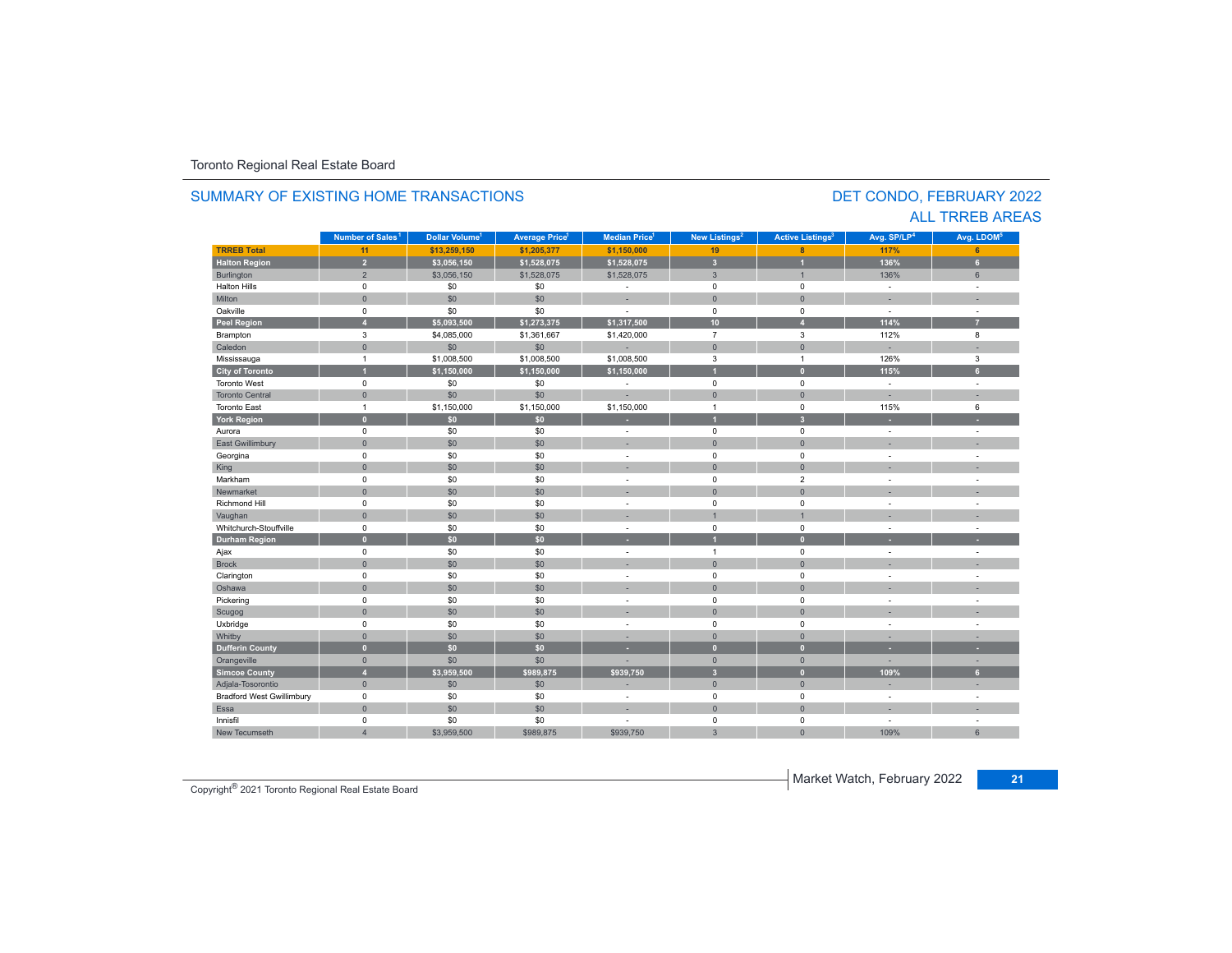### SUMMARY OF EXISTING HOME TRANSACTIONS

### DET CONDO, FEBRUARY 2022 CITY OF TORONTO MUNICIPAL BREAKDOWN

|                        | Number of Sales <sup>1</sup> | Dollar Volume <sup>1</sup> | <b>Average Price</b> | Median Price <sup>1</sup> | New Listings <sup>2</sup> | <b>Active Listings<sup>3</sup></b> | Avg. SP/LP <sup>4</sup>  | Avg. LDOM <sup>5</sup>   |
|------------------------|------------------------------|----------------------------|----------------------|---------------------------|---------------------------|------------------------------------|--------------------------|--------------------------|
| <b>TRREB Total</b>     | 11                           | \$13,259,150               | \$1,205,377          | \$1,150,000               | 19                        | 8                                  | 117%                     | 6                        |
| <b>City of Toronto</b> | $\overline{1}$               | \$1,150,000                | \$1,150,000          | \$1,150,000               |                           | $\bullet$                          | 115%                     | 6 <sup>1</sup>           |
| <b>Toronto West</b>    | $\overline{0}$               | \$0                        | \$0                  |                           | $\overline{0}$            | $\mathbf{0}$                       |                          |                          |
| Toronto W01            | $\mathbf 0$                  | \$0                        | \$0                  | $\overline{\phantom{a}}$  | $\mathsf 0$               | $\mathbf 0$                        | $\sim$                   | $\overline{\phantom{a}}$ |
| Toronto W02            | $\mathsf{O}\xspace$          | \$0                        | \$0                  | ÷                         | $\mathbf 0$               | $\overline{0}$                     |                          |                          |
| Toronto W03            | 0                            | \$0                        | \$0                  | $\sim$                    | $\mathsf 0$               | $\mathbf 0$                        | $\overline{\phantom{a}}$ | ÷,                       |
| Toronto W04            | $\mathbf{0}$                 | \$0                        | \$0                  |                           | $\mathbf 0$               | $\overline{0}$                     |                          |                          |
| Toronto W05            | $\mathsf 0$                  | \$0                        | \$0                  |                           | $\mathsf 0$               | $\mathsf 0$                        |                          |                          |
| Toronto W06            | $\mathbf{0}$                 | \$0                        | \$0                  |                           | $\overline{0}$            | $\mathbf{0}$                       |                          |                          |
| Toronto W07            | $\mathbf 0$                  | \$0                        | \$0                  |                           | $\mathbf 0$               | 0                                  |                          |                          |
| Toronto W08            | $\mathbf{0}$                 | \$0                        | \$0                  |                           | $\mathbf{0}$              | $\overline{0}$                     |                          |                          |
| Toronto W09            | $\pmb{0}$                    | \$0                        | \$0                  | $\sim$                    | 0                         | 0                                  | ÷,                       | $\overline{\phantom{a}}$ |
| Toronto W10            | $\mathbf{0}$                 | \$0                        | \$0                  | $\sim$                    | $\mathbf{0}$              | $\mathbf{0}$                       | <b>.</b>                 | ٠                        |
| <b>Toronto Central</b> | $\bullet$                    | \$0                        | \$0                  | ٠                         | $\mathbf{0}$              | $\mathbf{0}$                       |                          | ٠                        |
| Toronto C01            | $\mathbf{0}$                 | \$0                        | \$0                  |                           | $\mathbf{0}$              | $\mathbf{0}$                       |                          | ۰                        |
| Toronto C02            | $\mathbf 0$                  | \$0                        | \$0                  | $\sim$                    | $\mathbf 0$               | $\mathbf 0$                        | $\sim$                   | ÷,                       |
| Toronto C03            | $\mathsf{O}\xspace$          | \$0                        | \$0                  |                           | $\mathbf 0$               | $\mathbf{0}$                       |                          |                          |
| Toronto C04            | $\mathsf 0$                  | \$0                        | \$0                  |                           | $\mathsf 0$               | $\mathbf 0$                        |                          |                          |
| Toronto C06            | $\mathsf{O}\xspace$          | \$0                        | \$0                  |                           | $\mathbf{0}$              | $\mathbf{0}$                       |                          | ä,                       |
| Toronto C07            | $\pmb{0}$                    | \$0                        | \$0                  |                           | $\pmb{0}$                 | 0                                  |                          |                          |
| Toronto C08            | $\mathbf{0}$                 | \$0                        | \$0                  |                           | $\mathbf{0}$              | $\overline{0}$                     |                          |                          |
| Toronto C09            | $\mathbf 0$                  | \$0                        | \$0                  |                           | $\pmb{0}$                 | 0                                  |                          |                          |
| Toronto C10            | $\mathsf{O}\xspace$          | \$0                        | \$0                  |                           | $\mathbf 0$               | $\mathbf{0}$                       |                          |                          |
| Toronto C11            | $\pmb{0}$                    | \$0                        | \$0                  |                           | $\mathsf 0$               | $\mathbf 0$                        |                          |                          |
| Toronto C12            | $\mathbf 0$                  | \$0                        | \$0                  |                           | $\mathbf 0$               | $\overline{0}$                     |                          |                          |
| Toronto C13            | $\mathsf 0$                  | \$0                        | \$0                  | $\sim$                    | $\mathsf 0$               | $\mathbf 0$                        | ÷,                       | ÷.                       |
| Toronto C14            | $\mathsf{O}\xspace$          | \$0                        | \$0                  |                           | $\mathbf{0}$              | $\overline{0}$                     |                          |                          |
| Toronto C15            | $\mathsf 0$                  | \$0                        | \$0                  |                           | $\mathsf 0$               | $\mathbf 0$                        |                          | ä,                       |
| <b>Toronto East</b>    | $\overline{1}$               | \$1,150,000                | \$1,150,000          | \$1,150,000               |                           | $\mathbf{0}$                       | 115%                     | 6 <sup>1</sup>           |
| Toronto E01            | $\mathbf 0$                  | \$0                        | \$0                  |                           | $\pmb{0}$                 | $\mathbf 0$                        |                          |                          |
| Toronto E02            | $\mathbf{0}$                 | \$0                        | \$0                  |                           | $\mathbf{0}$              | $\mathbf{0}$                       |                          |                          |
| Toronto E03            | $\pmb{0}$                    | \$0                        | \$0                  | $\overline{\phantom{a}}$  | $\mathsf 0$               | $\pmb{0}$                          |                          | $\overline{\phantom{a}}$ |
| Toronto E04            | $\mathbf 0$                  | \$0                        | \$0                  |                           | $\mathbf 0$               | $\mathbf{0}$                       |                          |                          |
| Toronto E05            | $\mathbf 0$                  | \$0                        | \$0                  |                           | $\mathbf 0$               | $\mathbf 0$                        |                          |                          |
| Toronto E06            | $\mathbf 0$                  | \$0                        | \$0                  |                           | $\mathbf 0$               | $\mathbf{0}$                       |                          |                          |
| Toronto E07            | $\mathbf 0$                  | \$0                        | \$0                  | $\sim$                    | $\mathbf 0$               | $\mathbf 0$                        | $\sim$                   | ÷                        |
| Toronto E08            | $\mathsf{O}\xspace$          | \$0                        | \$0                  |                           | $\mathbf 0$               | $\mathbf 0$                        |                          |                          |
| Toronto E09            | $\mathbf 0$                  | \$0                        | \$0                  | $\sim$                    | $\mathbf 0$               | $\mathbf 0$                        | $\overline{\phantom{a}}$ |                          |
| Toronto E10            | $\mathsf{O}\xspace$          | \$0                        | \$0                  |                           | $\mathbf{0}$              | $\overline{0}$                     |                          |                          |
| Toronto E11            | $\mathbf{1}$                 | \$1,150,000                | \$1,150,000          | \$1,150,000               | $\overline{1}$            | 0                                  | 115%                     | 6                        |

Market Watch, February 2022 **<sup>22</sup>** Copyright® 2021 Toronto Regional Real Estate Board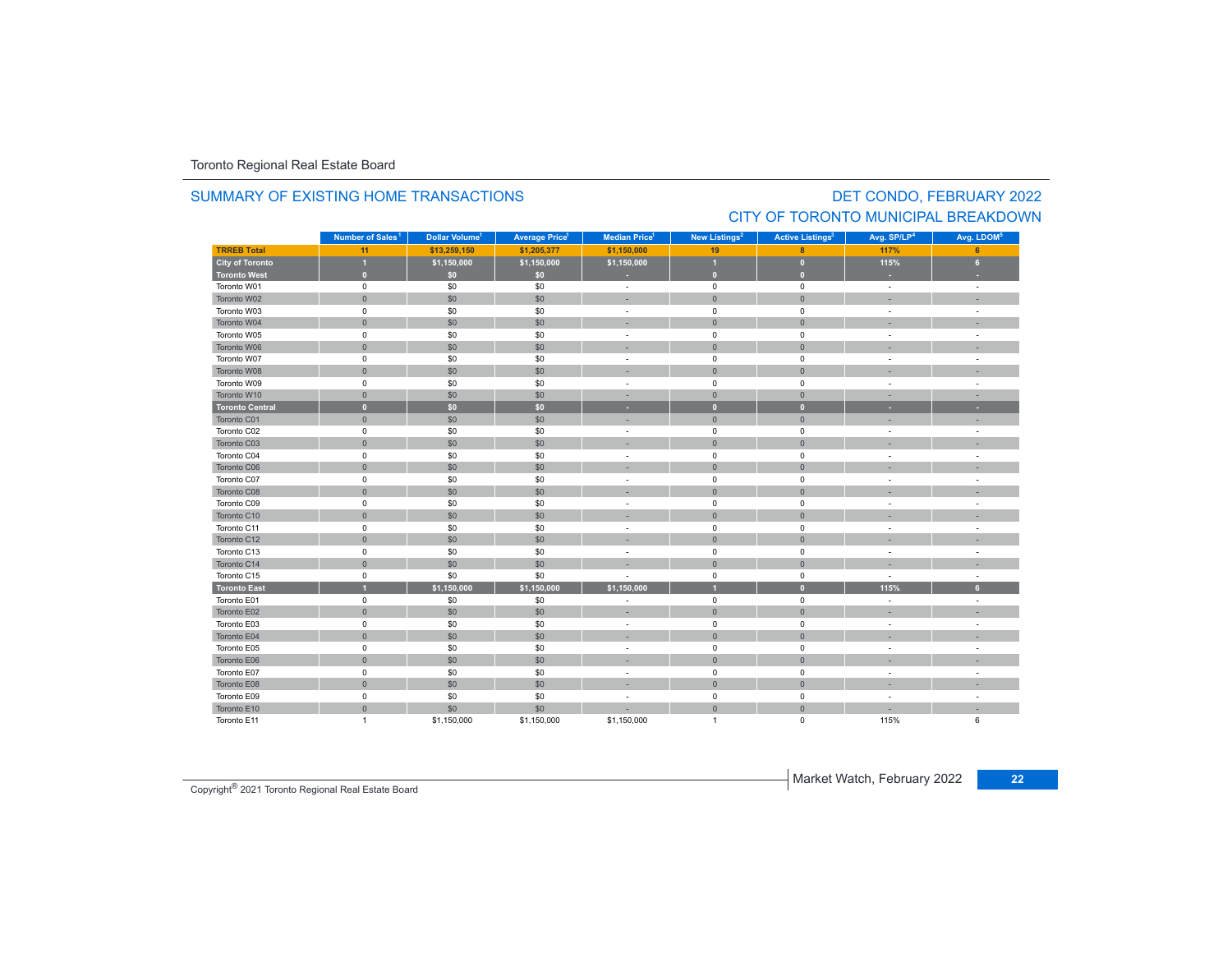#### **TR5EB Total 13 \$7,549,267 \$580,713 \$500,000 14 12 100%100%** 13 **Halton Region 0 \$0 \$0 - 0 0 - -** Burlington 0 \$0 \$0 | = 0 | = | = Halton Hills 0 \$0 \$0 - 0 0 - - Miltonn 1980 - 1990 - 1991 - 1991 - 1991 - 1992 - 1993 - 1994 - 1994 - 1994 - 1994 - 1994 - 1994 - 1994 - 1994 - 199 Oakville<br>Peel Region e 0 \$0 \$0 - 0 0 - -**Peel Region 0 \$0 \$0 - 0 0 - -** Brampton 0 \$0 \$0 - 0 0 - - Caledonn 1980 - 1980 - 1980 - 1981 - 1981 - 1982 - 1983 - 1984 - 1986 - 1987 - 1988 - 1988 - 1988 - 1988 - 1988 - 198 Mississauga 0 \$0 \$0 - 0 0 - - **City of Toronto 13 \$7,549,267 \$580,713 \$500,000 14 12 100% 13** Toronto West 0 $\begin{array}{ccccccccccc} 0 & \hspace{1.5cm} & \hspace{1.5cm} & \hspace{1.5cm} & \hspace{1.5cm} & \hspace{1.5cm} & \hspace{1.5cm} & \hspace{1.5cm} & \hspace{1.5cm} & \hspace{1.5cm} & \hspace{1.5cm} & \hspace{1.5cm} & \hspace{1.5cm} & \hspace{1.5cm} & \hspace{1.5cm} & \hspace{1.5cm} & \hspace{1.5cm} & \hspace{1.5cm} \end{array}$ Toronto Central 13 \$7,549,267 \$580,713 \$500,000 13 9 100%100% 13 Toronto East 0 \$0 \$0 - 0 0 - - **York Region 0 \$0 \$0 - 0 0 - -** Aurora 0 \$0 \$0 - 0 0 - - East Gwillimbury 0 \$0 \$0 - 0 0 - - Georgina 0 \$0 \$0 - 0 0 - - King 0 \$0 \$0 - 0 0 - - Markham 0 \$0 \$0 - 0 0 - - Newmarket 0 \$0 \$0 - 0 0 - - Richmond Hill 0 \$0 \$0 - 0 0 - - Vaughan 0 \$0 \$0 - 0 0 - - Whitchurch-Stouffvillee 0 \$0 \$0 - 0 0 - -**Durham Region 0 \$0 \$0 - 0 0 - -** Ajax 0 \$0 \$0 - 0 0 - - Brock 0 \$0 \$0 - 0 0 - - Clarington 0 \$0 \$0 - 0 0 - - Oshawaa dia 1980 - Aniso ao amin'ny faritr'i Nouvelle-Aquitaine, ao amin'ny faritr'i Nouvelle-Aquitaine, ao amin'ny المال المسابق التي يقوم المسابق التي يقوم التي يقوم التي يقوم التي يقوم التي تعالى التي يقوم التي تعالى التي ي<br>التي يقوم التي يقوم التي يقوم التي يقوم التي يقوم التي يقوم التي يقوم التي يقوم التي يقوم التي يقوم التي يقوم Scugog 0 \$0 \$0 - 0 0 - - Uxbridge 0 \$0 \$0 - 0 0 - - Whitby 0 \$0 \$0 - 0 0 - - **Dufferin County 0 \$0 \$0 - 0 0 - -** Orangeville 0 \$0 \$0 - 0 0 - - **Simcoe County 0 \$0 \$0 - 0 0 - -** Adjala-Tosorontio 0 \$0 \$0 - 0 0 - - Bradford West Gwillimbury 0 \$0 \$0 - 0 0 - - Essaa dia 1980 - Aniso ao amin'ny faritr'i Nouvelle-Aquitaine, ao amin'ny faritr'i Nouvelle-Aquitaine, ao amin'ny Innisfil 0 \$0 \$0 - 0 0 - - New Tecumseth**Municipality Number of Sales Dollar Volume Average Price Median Price New Listings Active Listings Avg. SP/LP Avg. LDOM Number of Sales<sup>1</sup> 1** Dollar Volume<sup>1</sup> | Average Price<sup>1</sup> | Median Price<sup>1</sup> | New Listings<sup>2</sup> | Active Listings<sup>3</sup> | Avg. SP/LP<sup>4</sup> | Avg. LDOM<sup>5</sup>

0 \$0 \$0 - 0 0 - -

### SUMMARY OF EXISTING HOME TRANSACTIONS

### CO-OWNERSHIP APT, FEBRUARY 2022 ALL TRREB AREAS

Market Watch, February 2022 **<sup>23</sup>** Copyright® 2021 Toronto Regional Real Estate Board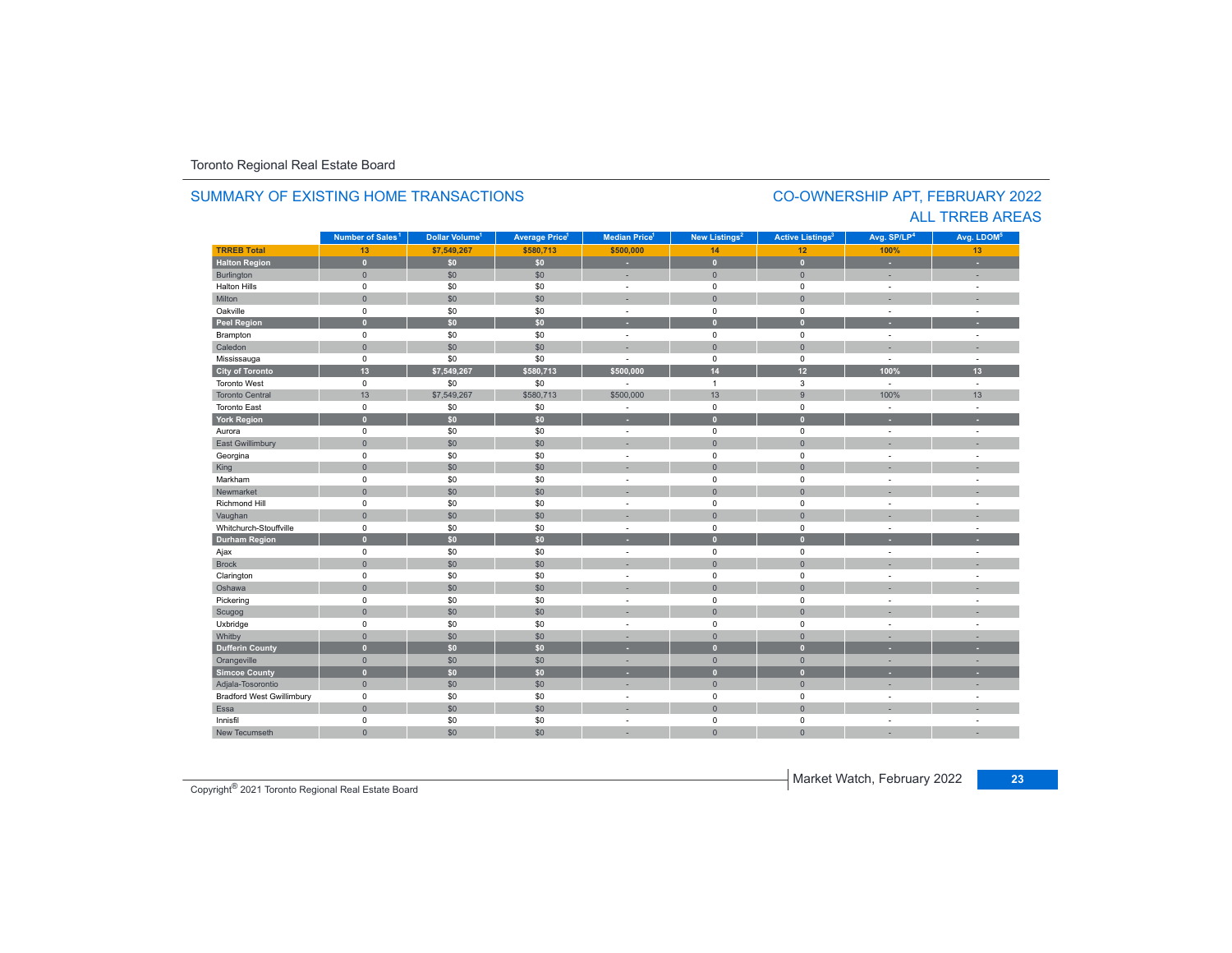### SUMMARY OF EXISTING HOME TRANSACTIONS

### CO-OWNERSHIP APT, FEBRUARY 2022 CITY OF TORONTO MUNICIPAL BREAKDOWN

|                        | Number of Sales <sup>1</sup> | Dollar Volume <sup>1</sup> | <b>Average Price<sup>1</sup></b> | Median Price <sup>1</sup> | New Listings <sup>2</sup> | <b>Active Listings<sup>3</sup></b> | Avg. SP/LP <sup>4</sup>  | Avg. LDOM <sup>5</sup> |
|------------------------|------------------------------|----------------------------|----------------------------------|---------------------------|---------------------------|------------------------------------|--------------------------|------------------------|
| <b>TRREB Total</b>     | 13                           | \$7,549,267                | \$580,713                        | \$500,000                 | 14                        | 12                                 | 100%                     | 13                     |
| <b>City of Toronto</b> | 13                           | \$7,549,267                | \$580,713                        | \$500,000                 | 14                        | 12                                 | 100%                     | 13                     |
| <b>Toronto West</b>    | $\bullet$                    | \$0                        | \$0                              |                           |                           | $\overline{\mathbf{3}}$            |                          |                        |
| Toronto W01            | $\mathsf 0$                  | \$0                        | \$0                              | $\sim$                    | $\mathbf 0$               | $\mathsf 0$                        | $\sim$                   | $\sim$                 |
| Toronto W02            | $\mathbf{0}$                 | \$0                        | \$0                              |                           | $\overline{1}$            | $\overline{1}$                     |                          |                        |
| Toronto W03            | $\mathbf 0$                  | \$0                        | \$0                              | $\sim$                    | $\mathbf 0$               | $\mathbf 0$                        | $\overline{\phantom{a}}$ |                        |
| Toronto W04            | $\mathsf{O}\xspace$          | \$0                        | \$0                              |                           | $\overline{0}$            | $\mathbf{0}$                       |                          |                        |
| Toronto W05            | $\mathsf 0$                  | \$0                        | \$0                              |                           | $\pmb{0}$                 | $\mathbf 0$                        | $\overline{\phantom{a}}$ |                        |
| Toronto W06            | $\mathsf{O}\xspace$          | \$0                        | \$0                              |                           | $\overline{0}$            | $\overline{2}$                     |                          |                        |
| Toronto W07            | $\mathbf 0$                  | \$0                        | \$0                              |                           | $\mathbf 0$               | $\mathbf 0$                        |                          |                        |
| Toronto W08            | $\mathbf{0}$                 | \$0                        | \$0                              |                           | $\mathbf{0}$              | $\mathbf{0}$                       |                          |                        |
| Toronto W09            | $\mathsf 0$                  | \$0                        | \$0                              |                           | $\mathbf 0$               | $\mathbf 0$                        | $\overline{a}$           |                        |
| Toronto W10            | $\mathbf{0}$                 | \$0                        | \$0                              |                           | $\overline{0}$            | $\overline{0}$                     |                          |                        |
| <b>Toronto Central</b> | 13                           | \$7,549,267                | \$580,713                        | \$500.000                 | 13                        | 9                                  | 100%                     | 13                     |
| Toronto C01            | $\overline{2}$               | \$806,000                  | \$403,000                        | \$403,000                 | $\mathbf{0}$              | $\overline{1}$                     | 96%                      | 29                     |
| Toronto C02            | $\overline{1}$               | \$510,000                  | \$510,000                        | \$510,000                 | $\overline{2}$            | $\overline{1}$                     | 98%                      | 14                     |
| Toronto C03            | $\mathbf{3}$                 | \$2,683,036                | \$894,345                        | \$523,036                 | $\overline{2}$            | $\mathbf{1}$                       | 100%                     | 13                     |
| Toronto C04            | $\mathbf{1}$                 | \$500,000                  | \$500,000                        | \$500,000                 | $\overline{2}$            | $\overline{1}$                     | 98%                      | 8                      |
| Toronto C06            | $\mathsf{O}\xspace$          | \$0                        | \$0                              | $\sim$                    | $\mathbf{0}$              | $\mathsf{O}\xspace$                |                          |                        |
| Toronto C07            | $\mathbf 0$                  | \$0                        | \$0                              | $\overline{a}$            | $\mathbf 0$               | $\mathbf 0$                        | ÷                        |                        |
| Toronto C08            | $\overline{1}$               | \$390,000                  | \$390,000                        | \$390,000                 | $\Omega$                  | $\Omega$                           | 103%                     | $\overline{2}$         |
| Toronto C09            | $\overline{c}$               | \$1,310,000                | \$655,000                        | \$655,000                 | 0                         | 0                                  | 97%                      | 13                     |
| Toronto C10            | $\overline{1}$               | \$551,718                  | \$551,718                        | \$551,718                 | $\overline{1}$            | $\mathbf{0}$                       | 123%                     | $\,$ 6 $\,$            |
| Toronto C11            | $\mathbf 0$                  | \$0                        | \$0                              | $\sim$                    | $\mathbf 0$               | $\mathbf 0$                        | $\sim$                   |                        |
| Toronto C12            | $\mathsf{O}\xspace$          | \$0                        | \$0                              |                           | $\mathbf 0$               | $\overline{0}$                     | ÷.                       |                        |
| Toronto C13            | $\overline{2}$               | \$798,513                  | \$399,257                        | \$399,257                 | 3                         | $\overline{2}$                     | 101%                     | 10                     |
| Toronto C14            | $\mathsf{O}\xspace$          | \$0                        | \$0                              |                           | $\mathbf{3}$              | $\mathbf{3}$                       |                          |                        |
| Toronto C15            | $\mathsf 0$                  | \$0                        | \$0                              |                           | $\mathsf 0$               | $\mathsf 0$                        | $\overline{\phantom{a}}$ |                        |
| <b>Toronto East</b>    | $\mathbf{0}$                 | \$0                        | \$0                              | ۰.                        | $\overline{0}$            | $\overline{0}$                     |                          |                        |
| Toronto E01            | $\mathbf 0$                  | \$0                        | \$0                              | $\sim$                    | $\mathbf 0$               | $\mathbf 0$                        | $\sim$                   |                        |
| Toronto E02            | $\mathbf{0}$                 | \$0                        | \$0                              |                           | $\mathbf{0}$              | $\mathbf{0}$                       |                          |                        |
| Toronto E03            | 0                            | \$0                        | \$0                              |                           | $\mathbf 0$               | 0                                  | $\overline{\phantom{a}}$ |                        |
| Toronto E04            | $\mathsf{O}\xspace$          | \$0                        | \$0                              |                           | $\mathsf{O}$              | $\overline{0}$                     |                          |                        |
| Toronto E05            | $\mathsf 0$                  | \$0                        | \$0                              |                           | $\pmb{0}$                 | $\mathsf 0$                        | $\overline{\phantom{a}}$ |                        |
| Toronto E06            | $\mathbf{0}$                 | \$0                        | \$0                              |                           | $\mathbf{0}$              | $\mathbf{0}$                       |                          |                        |
| Toronto E07            | $\mathbf 0$                  | \$0                        | \$0                              | $\sim$                    | $\mathbf 0$               | $\mathbf 0$                        | $\sim$                   |                        |
| Toronto E08            | $\mathsf{O}\xspace$          | \$0                        | \$0                              |                           | $\mathbf 0$               | $\mathbf{0}$                       |                          |                        |
| Toronto E09            | $\mathsf 0$                  | \$0                        | \$0                              | $\sim$                    | $\mathbf 0$               | $\mathbf 0$                        | $\sim$                   |                        |
| Toronto E10            | $\mathsf{O}\xspace$          | \$0                        | \$0                              |                           | $\overline{0}$            | $\mathbf{0}$                       |                          |                        |
| Toronto E11            | $\mathbf 0$                  | \$0                        | \$0                              |                           | $\mathbf 0$               | 0                                  |                          |                        |

Market Watch, February 2022 **<sup>24</sup>** Copyright® 2021 Toronto Regional Real Estate Board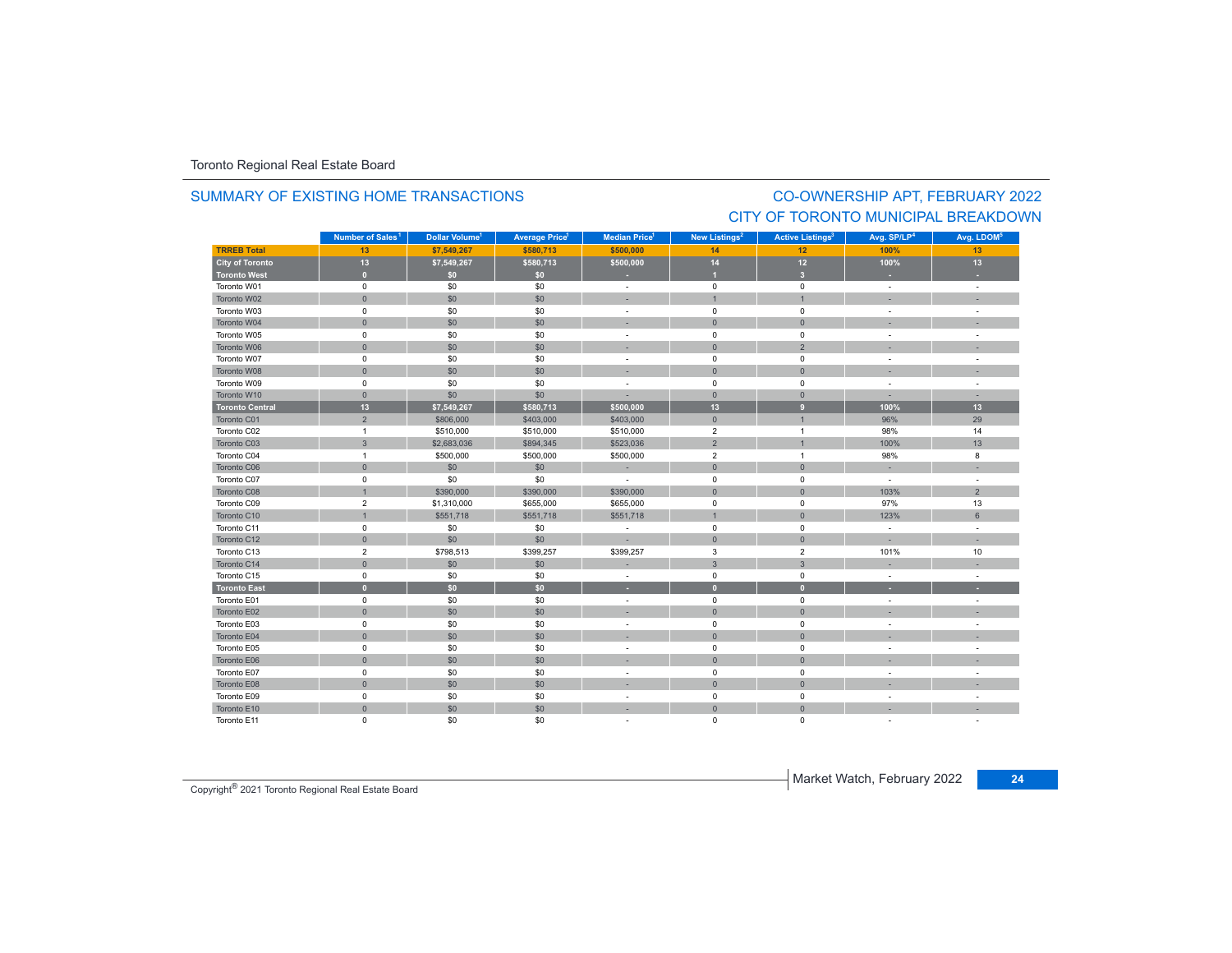### FOCUS ON THE MLS HOME PRICE INDEX

# INDEX AND BENCHMARK PRICE, FEBRUARY 2022

|                                  |        | <b>Composite</b> |               |       | <b>Single Family Detached</b> |                         |                | <b>Single Family Attached</b> |                          |                | <b>Townhouse</b> |                |                | <b>Apartment</b> |               |
|----------------------------------|--------|------------------|---------------|-------|-------------------------------|-------------------------|----------------|-------------------------------|--------------------------|----------------|------------------|----------------|----------------|------------------|---------------|
|                                  | Index  | <b>Benchmark</b> | Yr./Yr. % Chg | Index |                               | Benchmark Yr./Yr. % Chg | Index          |                               | Benchmark Yr./Yr. % Chg. | Index          | <b>Benchmark</b> | Yr./Yr. % Chg. | Index          | <b>Benchmark</b> | Yr./Yr. % Chg |
| <b>TRREB Total</b>               | 438.6  | \$1.340.000      | 35.87%        | 452.3 | \$1.692.100                   | 38.02%                  | 470.0          | \$1.323.900                   | 38.72%                   | 432.8          | \$931.700        | 33.62%         | 388.6          | \$769.600        | 30.45%        |
| <b>Halton Region</b>             | 490.4  | \$1,510,500      | 35.88%        | 494.6 | \$1.804.900                   | 35.88%                  | 529.1          | \$1.339.200                   | 40.76%                   | 494.9          | \$953.500        | 31.59%         | 411.4          | \$778.500        | 27.76%        |
| Burlington                       | 489.5  | \$1,412,300      | 32.69%        | 505.9 | \$1,741,200                   | 33.84%                  | 546.1          | \$1,331,400                   | 35.74%                   | 503.8          | \$941,500        | 32.51%         | 421.2          | \$695,300        | 28.10%        |
| <b>Halton Hills</b>              | 497.4  | \$1,467,100      | 39.88%        | 487.3 | \$1,589,400                   | 40.31%                  | 524.6          | \$1,169,000                   | 42.75%                   | 536.8          | \$854,600        | 36.35%         | 416.0          | \$635,200        | 29.64%        |
| Milton                           | 506.4  | \$1,541,400      | 46.11%        | 506.9 | \$1,867,100                   | 45.16%                  | 531.8          | \$1,282,000                   | 46.91%                   | 475.3          | \$815,300        | 31.26%         | 391.2          | \$804,800        | 28.56%        |
| Oakville                         | 479.9  | \$1,620,600      | 32.53%        | 481.6 | \$1,952,800                   | 31.95%                  | 517.4          | \$1,442,300                   | 36.27%                   | 481.2          | \$1,092,800      | 30.27%         | 405.1          | \$809,200        | 26.99%        |
| <b>Peel Region</b>               | 451.3  | \$1,279,000      | 40.72%        | 455.8 | \$1.614.200                   | 42.93%                  | 475.7          | \$1.215.600                   | 43.20%                   | 422.0          | \$892.300        | 33.59%         | 418.7          | \$716.000        | 35.33%        |
| Brampton                         | 477.3  | \$1,215,700      | 44.20%        | 473.3 | \$1,394,500                   | 46.04%                  | 494.3          | \$1,154,400                   | 45.64%                   | 431.3          | \$779,900        | 32.87%         | 421.2          | \$621.200        | 36.44%        |
| Caledon                          | 422.8  | \$1,545,100      | 44.35%        | 427.8 | \$1,626,200                   | 44.48%                  | 460.8          | \$1,138,400                   | 41.87%                   | 396.7          | \$858,700        | 40.38%         | ٠              | $\sim$           | н.            |
| Mississauga                      | 429.0  | \$1,266,500      | 36.67%        | 436.7 | \$1,744,200                   | 38.07%                  | 442.3          | \$1,219,800                   | 38.18%                   | 418.0          | \$923,800        | 33.67%         | 418.2          | \$734,200        | 35.12%        |
| <b>City of Toronto</b>           | 396.8  | \$1,308,300      | 27.38%        | 410.7 | \$1,855,700                   | 27.67%                  | 425.5          | \$1,437,500                   | 25.44%                   | 394.3          | \$935.300        | 27.94%         | 380.7          | \$776.700        | 27.75%        |
| York Region                      | 440.5  | \$1,500,800      | 39.84%        | 451.8 | \$1,746,700                   | 38.59%                  | 455.1          | \$1,315,300                   | 41.34%                   | 401.6          | \$1,039,200      | 42.26%         | 372.9          | \$809,600        | 39.98%        |
| Aurora                           | 421.4  | \$1,393,800      | 36.51%        | 423.4 | \$1,590,800                   | 35.79%                  | 450.9          | \$1,162,700                   | 38.70%                   | 391.3          | \$1,060,000      | 40.60%         | 362.6          | \$778,000        | 33.95%        |
| East Gwillimbury                 | 446.9  | \$1,529,200      | 40.62%        | 447.9 | \$1,598,100                   | 39.19%                  | 484.7          | \$1,013,900                   | 46.88%                   | <b>.</b>       | ۰                | ÷              | ÷              | $\sim$           | ۰             |
| Georgina                         | 471.8  | \$915,500        | 39.83%        | 483.7 | \$933,100                     | 39.96%                  | 454.2          | \$895.300                     | 42.88%                   |                |                  |                |                |                  |               |
| King                             | 432.0  | \$2,010,600      | 38.82%        | 438.0 | \$2,052,800                   | 38.96%                  | 445.5          | \$1,366,300                   | 47.57%                   | $\sim$         | ÷,               | ٠              | 337.9          | \$835,300        | 33.98%        |
| Markham                          | 453.2  | \$1,593,000      | 43.65%        | 472.2 | \$1,976,900                   | 40.04%                  | 474.1          | \$1,411,400                   | 44.50%                   | 397.9          | \$1,073,900      | 48.08%         | 391.9          | \$902,600        | 44.83%        |
| Newmarket                        | 426.0  | \$1,254,500      | 43.29%        | 427.8 | \$1,441,900                   | 43.03%                  | 439.0          | \$1,034,000                   | 45.85%                   | 435.2          | \$900,600        | 40.03%         | 365.7          | \$625,800        | 34.45%        |
| <b>Richmond Hill</b>             | 444.9  | \$1,598,500      | 35.60%        | 476.7 | \$2,036,200                   | 34.85%                  | 448.0          | \$1,362,100                   | 37.38%                   | 342.8          | \$869,100        | 28.15%         | 372.2          | \$753,100        | 36.04%        |
| Vaughan                          | 420.5  | \$1,534,800      | 38.00%        | 416.0 | \$1,767,500                   | 36.26%                  | 440.0          | \$1,335,900                   | 38.50%                   | 424.9          | \$1,175,000      | 44.33%         | 357.5          | \$825,600        | 40.14%        |
| Whitchurch-Stouffville           | 477.1  | \$1,662,100      | 43.62%        | 475.9 | \$1,755,400                   | 44.17%                  | 491.1          | \$1,225,300                   | 45.42%                   | 476.8          | \$846,300        | 34.58%         | 360.4          | \$721,200        | 32.55%        |
| <b>Durham Region</b>             | 487.3  | \$1,137,800      | 47.35%        | 473.9 | \$1,236,700                   | 47.45%                  | 513.2          | \$1,023,500                   | 47.22%                   | 502.7          | \$790,900        | 45.16%         | 458.0          | \$760.000        | 44.66%        |
| Ajax                             | 483.7  | \$1,192,900      | 48.06%        | 483.5 | \$1,297,100                   | 48.68%                  | 508.4          | \$1,097,100                   | 49.31%                   | 429.6          | \$807,200        | 33.13%         | 410.6          | \$659,400        | 44.22%        |
| <b>Brock</b>                     | 433.9  | \$731,800        | 45.07%        | 433.5 | \$738,400                     | 44.98%                  | 440.9          | \$889.300                     | 51.88%                   | $\sim$         | ۰                | $\sim$         | $\sim$         |                  |               |
| Clarington                       | 497.3  | \$1,050,400      | 48.05%        | 480.4 | \$1,157,000                   | 48.18%                  | 512.8          | \$979,600                     | 46.89%                   | 522.8          | \$844,500        | 52.20%         | 396.0          | \$583,600        | 44.47%        |
| Oshawa                           | 516.7  | \$982,600        | 50.07%        | 495.5 | \$1,057,500                   | 50.33%                  | 560.8          | \$938,600                     | 48.83%                   | 575.4          | \$729,300        | 53.28%         | 457.3          | \$517,300        | 44.49%        |
| Pickering                        | 465.2  | \$1,240,800      | 41.57%        | 440.8 | \$1,373,200                   | 42.56%                  | 466.4          | \$1,088,300                   | 40.14%                   | 459.9          | \$784.700        | 35.15%         | 584.8          | \$1,101,600      | 45.29%        |
| Scugog                           | 411.1  | \$1,055,500      | 37.03%        | 405.9 | \$1,075,900                   | 38.11%                  | 424.5          | \$789,100                     | 39.09%                   | $\sim$         | L,               | $\sim$         | $\sim$         |                  |               |
| Uxbridge                         | 411.2  | \$1,370,100      | 41.89%        | 413.2 | \$1,427,100                   | 42.34%                  | 402.7          | \$933,900                     | 41.50%                   | 397.1          | \$723,100        | 35.44%         | 354.3          | \$846,100        | 41.21%        |
| Whitby                           | 477.7  | \$1.241.100      | 47.17%        | 475.8 | \$1,368,400                   | 46.45%                  | 499.4          | \$1,100,200                   | 46.41%                   | 445.8          | \$749,000        | 42.93%         | 364.8          | \$677,300        | 42.72%        |
| <b>Dufferin County</b>           | 477.3  | \$1.053.400      | 41.46%        | 500.2 | \$1,140,000                   | 40.66%                  | 479.7          | \$899.000                     | 41.21%                   | 462.5          | \$611.400        | 48.38%         | 446.7          | \$655.300        | 35.61%        |
| Orangeville                      | 477.3  | \$1,053,400      | 41.46%        | 500.2 | \$1,139,900                   | 40.66%                  | 479.7          | \$898.900                     | 41.21%                   | 462.5          | \$611,400        | 48.38%         | 446.7          | \$655,300        | 35.61%        |
| <b>Simcoe County</b>             | 439.0  | \$959.000        | 36.00%        | 427.0 | \$979.600                     | 37.61%                  | 496.3          | \$927.000                     | 46.31%                   | 410.7          | \$648.400        | 44.82%         | 392.0          | \$619,900        | 36.40%        |
| Adjala-Tosorontio                | 412.1  | \$1,101,800      | 34.76%        | 412.5 | \$1,104,400                   | 34.72%                  | ÷              |                               | $\overline{a}$           | <b>.</b>       |                  | ÷              | $\sim$         |                  |               |
| <b>Bradford West Gwillimbury</b> | 466.3  | \$1,167,300      | 39.24%        | 437.9 | \$1,249,400                   | 33.10%                  | 519.2          | \$1,094,000                   | 48.90%                   | 453.3          | \$736,200        | 42.32%         | 363.3          | \$612,900        | 35.01%        |
| Essa                             | 467.4  | \$935,700        | 36.87%        | 451.0 | \$954,300                     | 39.89%                  | 505.4          | \$797,500                     | 41.33%                   | 430.8          | \$687,100        | 34.58%         | $\sim$         |                  |               |
| Innisfil                         | 430.3  | \$848,600        | 32.60%        | 425.6 | \$865,300                     | 35.50%                  | 516.7          | \$790,000                     | 36.77%                   | 406.2          | \$341,600        | 63.53%         | 367.8          | \$722,700        | 34.14%        |
| Barrie                           | $\sim$ |                  |               |       |                               |                         | $\overline{a}$ |                               |                          | $\overline{a}$ |                  | $\overline{a}$ | $\overline{a}$ |                  |               |
| <b>New Tecumseth</b>             | 414.8  | \$974,400        | 38.08%        | 403.4 | \$1,050,300                   | 35.78%                  | 457.9          | \$833,800                     | 36.69%                   | 402.2          | \$812,900        | 42.47%         | 423.0          | \$659,800        | 39.88%        |

ALL TRREB AREAS

Market Watch, February 2022 **<sup>25</sup>** Copyright® 2021 Toronto Regional Real Estate Board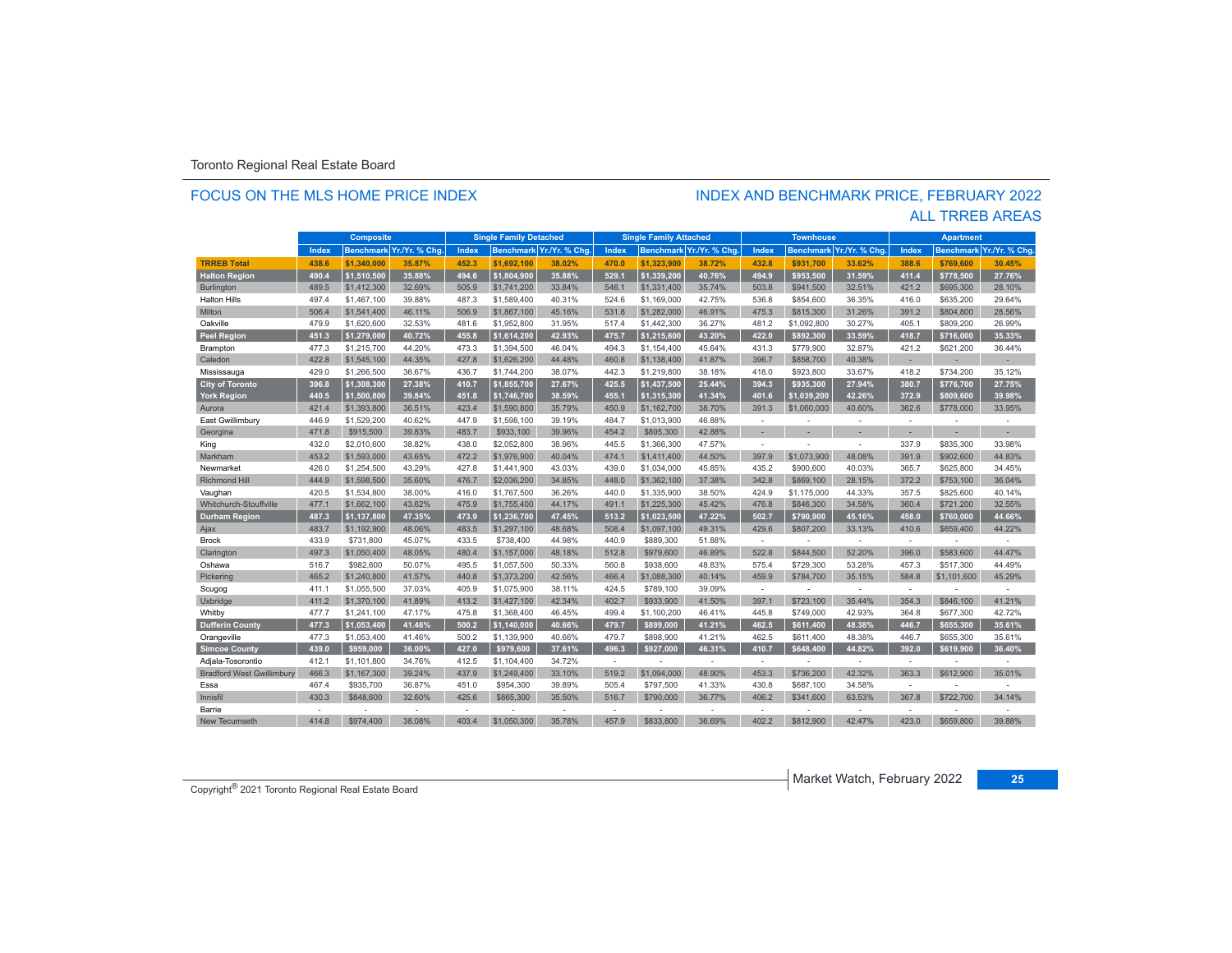### FOCUS ON THE MLS HOME PRICE INDEX

### CITY OF TORONTO INDEX AND BENCHMARK PRICE, FEBRUARY 2022

|                        | <b>Composite</b> |             |                         | <b>Single Family Detached</b> |             |                          | <b>Single Family Attached</b> |             |                          | <b>Townhouse</b> |             |                          | <b>Apartment</b> |                  |                |
|------------------------|------------------|-------------|-------------------------|-------------------------------|-------------|--------------------------|-------------------------------|-------------|--------------------------|------------------|-------------|--------------------------|------------------|------------------|----------------|
|                        | Index            |             | Benchmark Yr./Yr. % Chg | Index                         |             | Benchmark Yr./Yr. % Chg. | Index                         |             | Benchmark Yr./Yr. % Chg. | Index            |             | Benchmark Yr./Yr. % Chg. | Index            | <b>Benchmark</b> | Yr./Yr. % Chg. |
| <b>TRREB Total</b>     | 438.6            | \$1,340,000 | 35.87%                  | 452.3                         | \$1.692.100 | 38.02%                   | 470.0                         | \$1,323,900 | 38.72%                   | 432.8            | \$931.700   | 33.62%                   | 388.6            | \$769,600        | 30.45%         |
| <b>City of Toronto</b> | 396.8            | \$1,308,300 | 27.38%                  | 410.7                         | \$1,855,700 | 27.67%                   | 425.5                         | \$1,437,500 | 25.44%                   | 394.3            | \$935,300   | 27.94%                   | 380.7            | \$776,700        | 27.75%         |
| Toronto W01            | 356.6            | \$1,522,200 | 20.43%                  | 374.6                         | \$2,086,500 | 15.87%                   | 391.4                         | \$1,555,700 | 14.61%                   | 325.8            | \$980,300   | 23.50%                   | 344.0            | \$777,700        | 24.01%         |
| Toronto W02            | 445.3            | \$1,586,500 | 24.66%                  | 423.6                         | \$1,851,600 | 20.92%                   | 482.2                         | \$1,433,900 | 22.85%                   | 469.6            | \$914,400   | 28.73%                   | 412.4            | \$885,300        | 27.84%         |
| Toronto W03            | 436.2            | \$1,124,700 | 22.63%                  | 446.6                         | \$1,208,700 | 22.16%                   | 445.6                         | \$1,141,500 | 20.73%                   | 338.6            | \$830,200   | 23.67%                   | 411.7            | \$703,400        | 28.98%         |
| Toronto W04            | 403.3            | \$1,035,100 | 22.03%                  | 388.7                         | \$1,230,100 | 23.51%                   | 383.5                         | \$1,089,900 | 23.35%                   | 347.3            | \$799,400   | 23.81%                   | 431.1            | \$636,000        | 20.32%         |
| Toronto W05            | 382.8            | \$909,400   | 28.67%                  | 401.5                         | \$1,346,400 | 31.64%                   | 384.8                         | \$1,117,800 | 31.69%                   | 357.2            | \$648,600   | 24.20%                   | 382.0            | \$504,700        | 25.00%         |
| Toronto W06            | 341.1            | \$999,000   | 27.80%                  | 439.0                         | \$1,387,200 | 24.40%                   | 386.6                         | \$1,301,800 | 22.65%                   | 415.0            | \$1,230,500 | 26.76%                   | 285.0            | \$714,900        | 31.82%         |
| Toronto W07            | 356.3            | \$1,575,600 | 22.90%                  | 389.0                         | \$1,784,000 | 26.13%                   | 365.5                         | \$1,519,400 | 23.44%                   | 271.9            | \$999,500   | 8.03%                    | 203.5            | \$825,200        | 20.56%         |
| Toronto W08            | 344.0            | \$1,458,100 | 26.38%                  | 358.3                         | \$2,008,900 | 25.37%                   | 378.1                         | \$1,421,800 | 24.13%                   | 394.1            | \$947,900   | 25.07%                   | 324.8            | \$676,300        | 27.27%         |
| Toronto W09            | 376.2            | \$981,600   | 28.84%                  | 384.5                         | \$1,491,100 | 24.96%                   | 410.4                         | \$1,132,100 | 33.33%                   | 300.4            | \$834,300   | 22.61%                   | 382.3            | \$503,700        | 35.14%         |
| Toronto W10            | 443.3            | \$1,012,700 | 32.25%                  | 421.4                         | \$1,264,100 | 30.67%                   | 403.8                         | \$1,033,300 | 26.62%                   | 481.5            | \$866,800   | 27.21%                   | 460.3            | \$655,700        | 35.02%         |
| Toronto C01            | 401.8            | \$1,008,100 | 24.24%                  | 482.7                         | \$1,891,200 | 17.96%                   | 476.0                         | \$1,739,400 | 18.32%                   | 400.3            | \$1,141,000 | 29.42%                   | 394.1            | \$820,500        | 24.72%         |
| Toronto C02            | 375.1            | \$1,889,800 | 25.20%                  | 364.8                         | \$3,079,100 | 24.08%                   | 374.6                         | \$2,099,400 | 22.06%                   | 355.0            | \$1,785,100 | 18.69%                   | 373.8            | \$1,064,900      | 27.40%         |
| Toronto C03            | 440.6            | \$2,553,100 | 22.29%                  | 418.4                         | \$2,836,500 | 22.23%                   | 433.7                         | \$1,673,500 | 21.18%                   | ×.               |             |                          | 480.3            | \$1,256,400      | 24.95%         |
| Toronto C04            | 359.7            | \$2,319,900 | 25.59%                  | 374.7                         | \$2,742,900 | 27.62%                   | 392.2                         | \$1,834,100 | 34.13%                   | $\sim$           |             | $\sim$                   | 299.7            | \$801,700        | 16.98%         |
| Toronto C06            | 380.1            | \$1,531,500 | 27.34%                  | 395.2                         | \$1,759,600 | 25.74%                   | 380.9                         | \$1,404,000 | 26.13%                   | 336.7            | \$903,000   | 18.31%                   | 369.6            | \$794,900        | 29.46%         |
| Toronto C07            | 400.7            | \$1,369,600 | 29.05%                  | 426.7                         | \$2,031.500 | 23.22%                   | 351.0                         | \$1,323,700 | 30.48%                   | 338.1            | \$953,000   | 17.64%                   | 395.3            | \$823,700        | 33.64%         |
| Toronto C08            | 360.6            | \$936,400   | 27.06%                  | 376.0                         | \$2,201,600 | 23.36%                   | 387.3                         | \$1,847,600 | 22.22%                   | 363.5            | \$940,000   | 18.29%                   | 359.1            | \$769,200        | 27.98%         |
| Toronto C09            | 306.0            | \$2,195,200 | 28.52%                  | 318.6                         | \$4,107,700 | 32.36%                   | 321.8                         | \$3,045,800 | 31.40%                   | 339.5            | \$2,005,100 | 22.03%                   | 288.1            | \$954,500        | 26.58%         |
| Toronto C10            | 386.7            | \$1,528,500 | 28.69%                  | 347.3                         | \$2,144,200 | 17.49%                   | 343.8                         | \$1,698,500 | 19.42%                   | 337.0            | \$1,129,600 | 23.67%                   | 404.6            | \$966,200        | 32.40%         |
| Toronto C11            | 420.8            | \$1,526,500 | 25.69%                  | 394.6                         | \$2,841,100 | 29.38%                   | 426.2                         | \$1,976,300 | 28.68%                   | 353.0            | \$611,500   | 31.77%                   | 434.8            | \$631,300        | 23.17%         |
| Toronto C12            | 342.0            | \$2,954,600 | 26.85%                  | 334.9                         | \$3,631,100 | 28.02%                   | 394.1                         | \$1,620,300 | 24.09%                   | 277.7            | \$1,111,100 | 22.28%                   | 400.0            | \$1,254,100      | 28.62%         |
| Toronto C13            | 376.3            | \$1,409,200 | 25.52%                  | 375.8                         | \$2,092,100 | 24.60%                   | 368.1                         | \$1,148,000 | 29.02%                   | 336.8            | \$973,700   | 21.72%                   | 377.1            | \$770,400        | 26.84%         |
| Toronto C14            | 382.1            | \$1,297,000 | 28.48%                  | 420.8                         | \$2,531,400 | 23.73%                   | 350.9                         | \$1,811,700 | 37.23%                   | 445.4            | \$1,199,500 | 33.31%                   | 364.9            | \$918,900        | 28.49%         |
| Toronto C15            | 403.2            | \$1,305,700 | 33.60%                  | 400.1                         | \$1,878,600 | 24.56%                   | 348.6                         | \$1,133,400 | 31.40%                   | 394.1            | \$943,300   | 27.75%                   | 409.9            | \$943,700        | 38.11%         |
| Toronto E01            | 466.3            | \$1,451,300 | 22.71%                  | 480.0                         | \$1,690,900 | 21.64%                   | 482.7                         | \$1,522,400 | 21.10%                   | 550.1            | \$1,006,100 | 22.22%                   | 375.5            | \$840,000        | 30.47%         |
| Toronto E02            | 426.0            | \$1,590,400 | 27.70%                  | 376.4                         | \$1,703,400 | 28.38%                   | 453.0                         | \$1,515,900 | 27.21%                   | 416.8            | \$1,200,500 | 18.85%                   | 390.3            | \$1,109,000      | 31.06%         |
| Toronto E03            | 422.5            | \$1,314,300 | 24.26%                  | 430.0                         | \$1,461,700 | 22.65%                   | 406.1                         | \$1,355,500 | 23.10%                   | $\sim$           | ×.          | $\sim$                   | 413.3            | \$617,800        | 36.94%         |
| Toronto E04            | 423.8            | \$1,045,200 | 27.77%                  | 420.2                         | \$1,238,800 | 31.93%                   | 440.8                         | \$1,062,300 | 31.27%                   | 394.6            | \$839,000   | 39.04%                   | 440.1            | \$671,200        | 18.59%         |
| Toronto E05            | 374.5            | \$995,100   | 30.31%                  | 427.2                         | \$1,504,400 | 35.71%                   | 423.3                         | \$1,166,500 | 38.79%                   | 374.4            | \$814,200   | 25.43%                   | 311.8            | \$640,000        | 22.13%         |
| Toronto E06            | 428.4            | \$1,191,300 | 29.39%                  | 437.5                         | \$1,249,700 | 27.92%                   | 439.4                         | \$1,045,000 | 28.67%                   | 420.6            | \$929,500   | 39.36%                   | 385.3            | \$793,200        | 36.00%         |
| Toronto E07            | 417.7            | \$1,023,900 | 33.32%                  | 435.9                         | \$1,428,700 | 38.34%                   | 424.0                         | \$1,108,600 | 39.61%                   | 370.6            | \$802,800   | 18.74%                   | 408.6            | \$699,700        | 30.67%         |
| Toronto E08            | 424.1            | \$977,700   | 30.49%                  | 420.5                         | \$1,310,700 | 30.83%                   | 383.2                         | \$993,400   | 30.83%                   | 416.8            | \$764,200   | 46.30%                   | 431.8            | \$589,200        | 25.96%         |
| Toronto E09            | 434.9            | \$1,038,400 | 38.02%                  | 439.0                         | \$1,246,500 | 37.53%                   | 416.6                         | \$1,018,900 | 33.18%                   | 468.6            | \$843,600   | 44.36%                   | 426.8            | \$800,600        | 37.63%         |
| Toronto E10            | 465.2            | \$1,304,600 | 42.83%                  | 455.6                         | \$1,459,700 | 44.18%                   | 462.4                         | \$1,199,000 | 45.82%                   | 523.0            | \$853,200   | 44.92%                   | 390.5            | \$630,000        | 28.96%         |
| Toronto E11            | 451.8            | \$963,500   | 31.03%                  | 459.1                         | \$1,276,900 | 36.15%                   | 470.2                         | \$1,065,100 | 35.94%                   | 353.6            | \$694,000   | 33.89%                   | 524.6            | \$665,000        | 23.96%         |